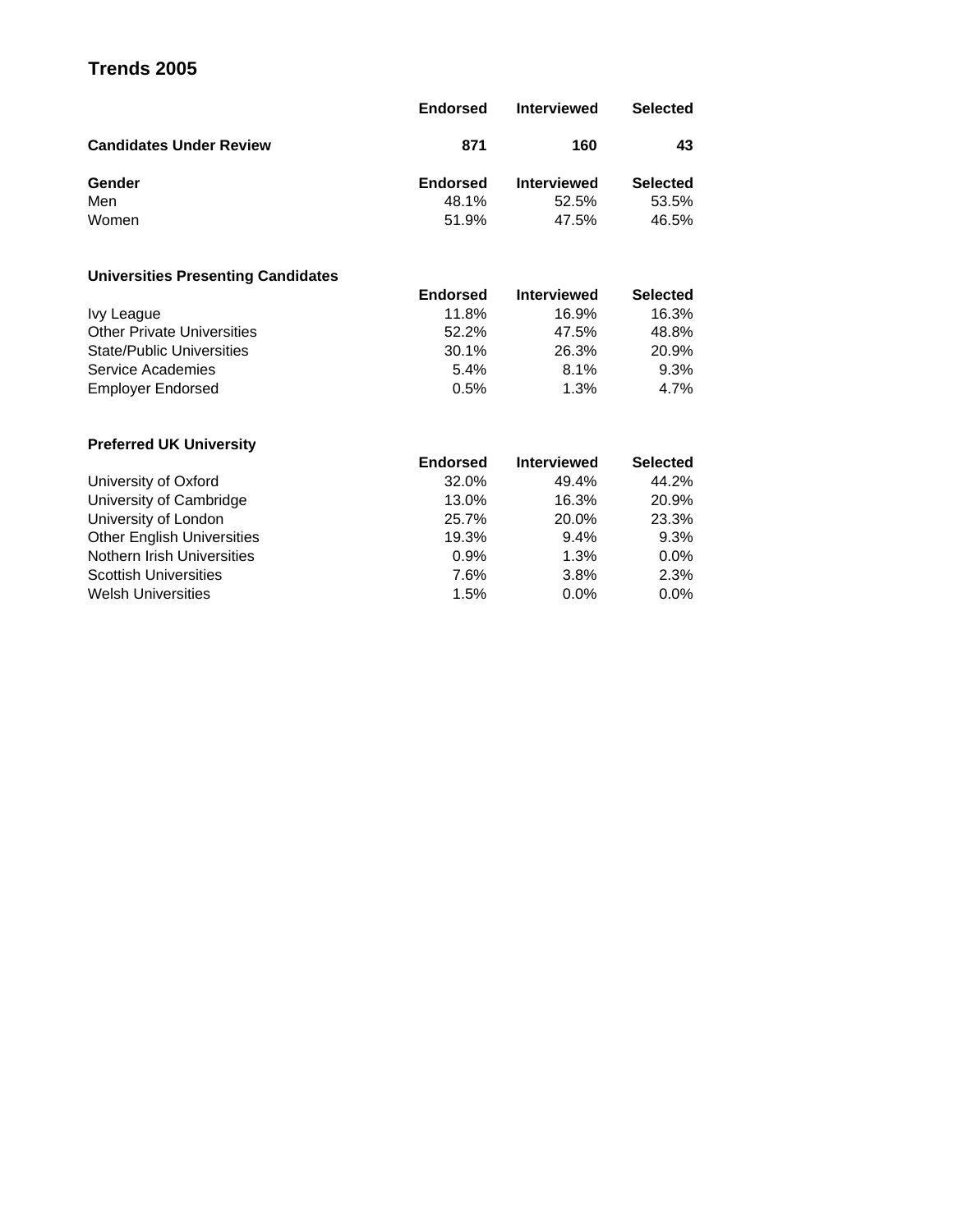# **Comparisons**

|                                           |       | <b>Endorsed</b> |       |       |
|-------------------------------------------|-------|-----------------|-------|-------|
|                                           | 2002  | 2003            | 2004  | 2005  |
|                                           |       |                 |       |       |
| Gender                                    |       |                 |       |       |
| Men                                       | 48.2% | 49.3%           | 51.0% | 48.1% |
| Women                                     | 51.8% | 50.7%           | 49.0% | 51.9  |
|                                           |       |                 |       |       |
| <b>Universities Presenting Candidates</b> |       |                 |       |       |
| Ivy League                                | 17.4% | 15.7%           | 16.0% | 11.8% |
| <b>Other Private Universities</b>         | 47.4% | 48.2%           | 41.8% | 52.2% |
| <b>State/Public Universities</b>          | 30.1% | 31.8%           | 37.4% | 30.1% |
| Service Academies                         | 4.9%  | 4.3%            | 4.8%  | 5.4%  |
| <b>Employer Endorsed</b>                  | 0.4%  | 0.0%            | 0.0%  | 0.5%  |
| <b>Preferred UK University</b>            |       |                 |       |       |
| University of Oxford                      | 35.4% | 31.2%           | 32.3% | 32.0% |
| University of Cambridge                   | 13.8% | 11.4%           | 12.7% | 13.0% |
| University of London                      | 17.3% | 20.9%           | 22.6% | 25.7% |
| <b>Other English Universities</b>         | 21.6% | 14.4%           | 20.9% | 19.3% |
| Nothern Irish Universities                | 1.0%  | 0.6%            | 1.6%  | 0.9%  |
| <b>Scottish Universities</b>              | 10.0% | 5.1%            | 8.8%  | 7.6%  |
| <b>Welsh Universities</b>                 | 1.0%  | 0.3%            | 1.3%  | 1.5%  |

|                                           |       | <b>Interviewed</b> |         |       |  |
|-------------------------------------------|-------|--------------------|---------|-------|--|
|                                           | 2002  | 2003               | 2004    | 2005  |  |
| Gender                                    |       |                    |         |       |  |
| Men                                       | 56.5% | 56.1%              | 61.0%   | 52.5% |  |
| Women                                     | 43.5% | 43.9%              | 39.0%   | 47.5% |  |
| <b>Universities Presenting Candidates</b> |       |                    |         |       |  |
| <b>Ivy League</b>                         | 23.0% | 15.3%              | 18.2%   | 16.9% |  |
| <b>Other Private Universities</b>         | 40.4% | 36.5%              | 41.5%   | 47.5% |  |
| <b>State/Public Universities</b>          | 29.2% | 40.9%              | 32.1%   | 26.3% |  |
| Service Academies                         | 7.5%  | 7.3%               | 8.2%    | 8.1%  |  |
| <b>Employer Endorsed</b>                  | 0.0%  | $0.0\%$            | $0.0\%$ | 1.3%  |  |
| <b>Preferred UK University</b>            |       |                    |         |       |  |
| University of Oxford                      | 44.7% | 35.0%              | 34.6%   | 49.4% |  |
| University of Cambridge                   | 14.9% | 14.0%              | 20.8%   | 16.3% |  |
| University of London                      | 13.0% | 22.3%              | 22.6%   | 20.0% |  |
| <b>Other English Universities</b>         | 21.1% | 11.5%              | 15.7%   | 9.4%  |  |
| Nothern Irish Universities                | 0.6%  | $0.0\%$            | 2.5%    | 1.3%  |  |
| <b>Scottish Universities</b>              | 5.6%  | 5.1%               | 3.1%    | 3.8%  |  |
| <b>Welsh Universities</b>                 | 0.0%  | 0.0%               | 0.6%    | 0.0%  |  |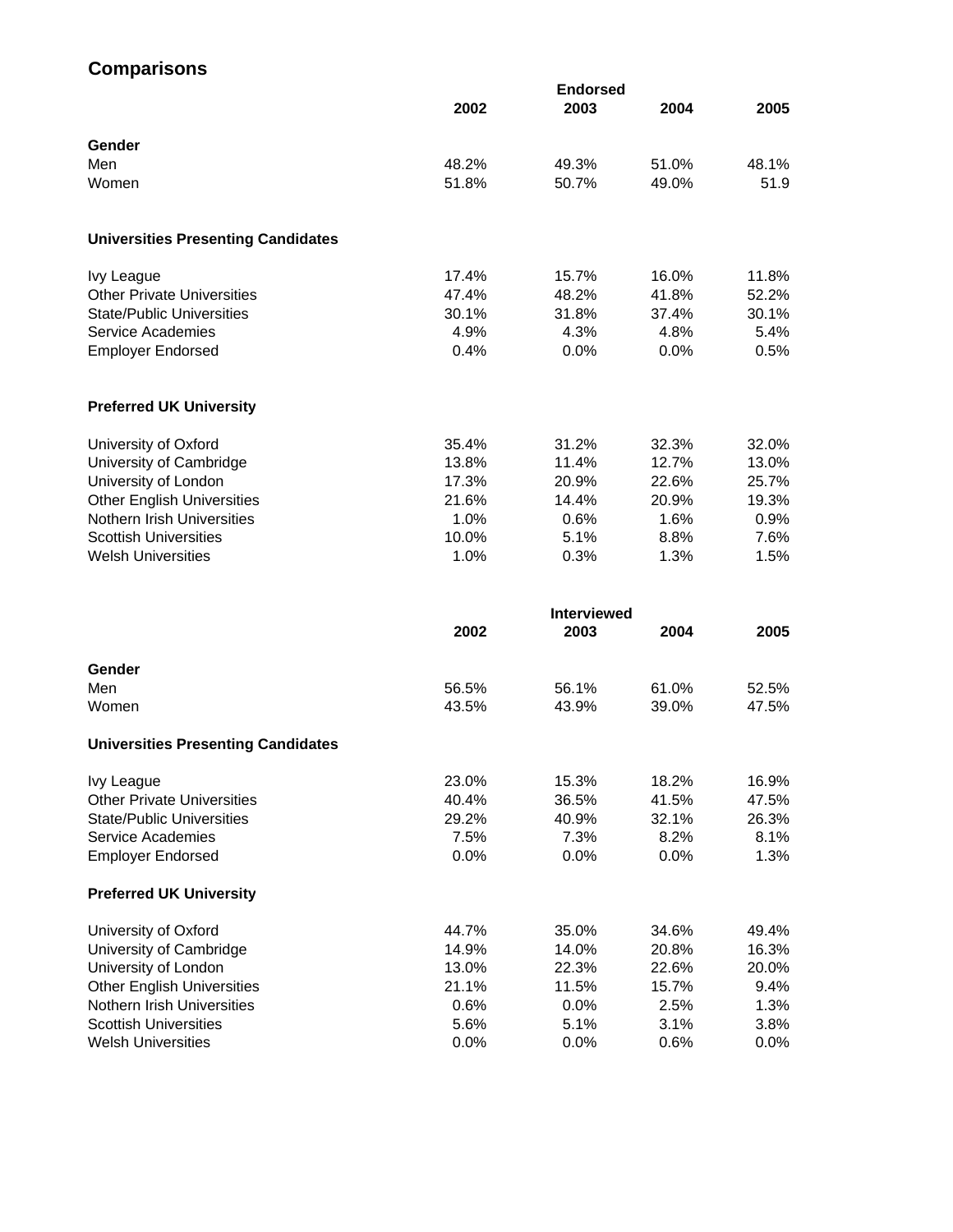|                                           | 2002           | <b>Selected</b><br>2003 | 2004           | 2005           |
|-------------------------------------------|----------------|-------------------------|----------------|----------------|
| Gender                                    |                |                         |                |                |
| Men<br>Women                              | 55.0%<br>45.0% | 67.5%<br>32.5%          | 65.9%<br>34.1% | 53.5%<br>46.5% |
| <b>Universities Presenting Candidates</b> |                |                         |                |                |
| <b>Ivy League</b>                         | 30.0%          | 15.0%                   | 9.1%           | 16.3%          |
| <b>Other Private Universities</b>         | 35.0%          | 40.0%                   | 50.0%          | 48.8%          |
| <b>State/Public Universities</b>          | 22.5%          | 40.0%                   | 31.8%          | 20.9%          |
| Service Academies                         | 12.5%          | 5.0%                    | 9.1%           | 9.3%           |
| <b>Employer Endorsed</b>                  | 0.0%           | 0.0%                    | 0.0%           | 4.7%           |
| <b>Preferred UK University</b>            |                |                         |                |                |
| University of Oxford                      | 47.5%          | 42.5%                   | 27.3%          | 44.2%          |
| University of Cambridge                   | 17.5%          | 12.5%                   | 13.6%          | 20.9%          |
| University of London                      | 17.5%          | 22.5%                   | 38.6%          | 23.3%          |
| <b>Other English Universities</b>         | 7.5%           | 7.5%                    | 11.4%          | 9.3%           |
| Nothern Irish Universities                | 1.0%           | 0.0%                    | 1.6%           | 0.0%           |
| <b>Scottish Universities</b>              | 10.0%          | 5.0%                    | 4.5%           | 2.3%           |
| <b>Welsh Universities</b>                 | 0.0%           | 0.0%                    | 2.3%           | 0.0%           |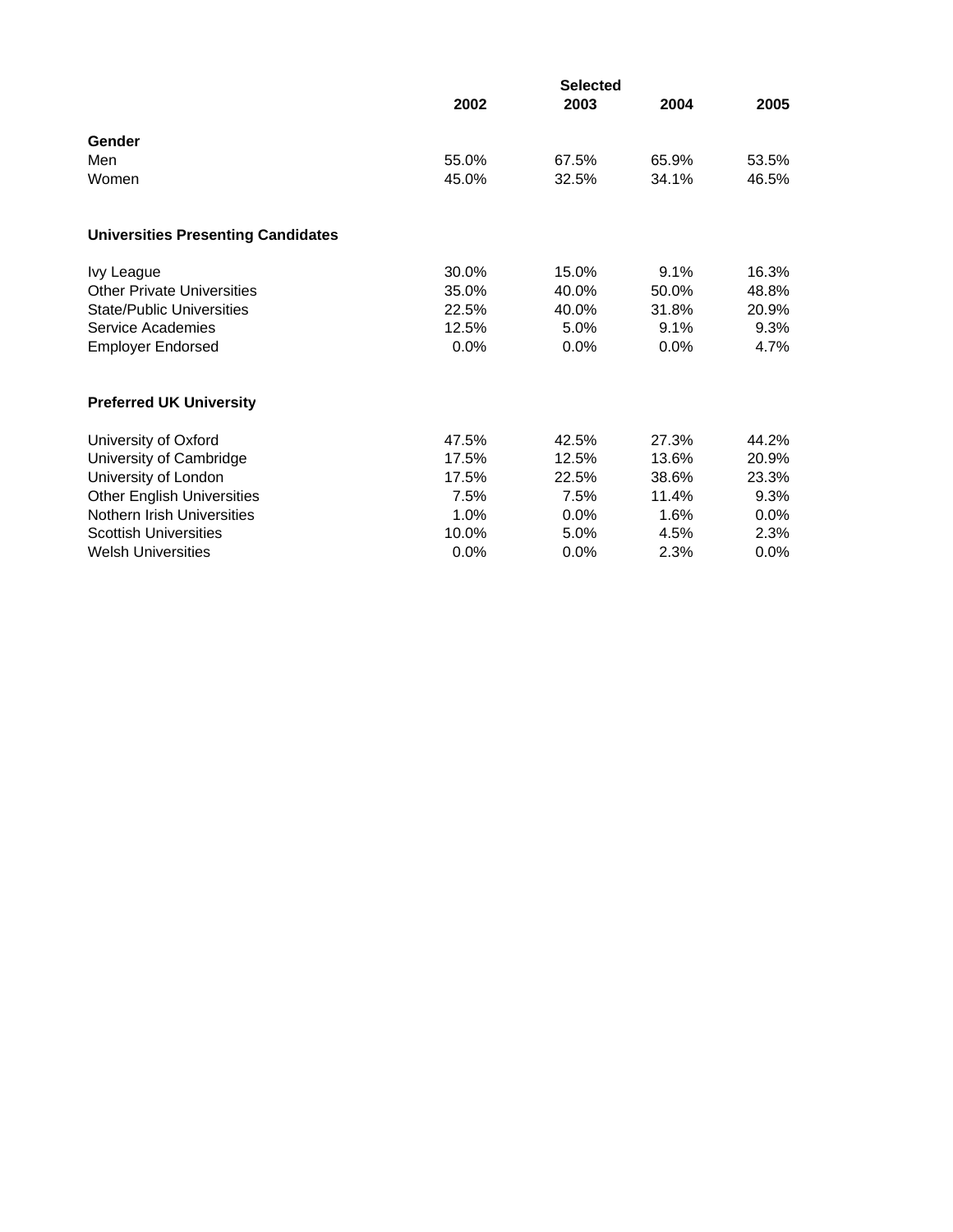#### **Total Number of Endorsed**

|                                          | <b>ATL</b>    | <b>BOS</b>     | <b>CHIG</b>   | DC            | HOU            | LA            | NY            | SF            | <b>TOTAL</b> |
|------------------------------------------|---------------|----------------|---------------|---------------|----------------|---------------|---------------|---------------|--------------|
| <b>BY REGION</b>                         | 113           | 75             | 177           | 93            | 107            | 71            | 138           | 97            | 871          |
| % of national pool                       | 13.0%         | 8.6%           | 20.3%         | 10.7%         | 12.3%          | 8.2%          | 15.8%         | 11.1%         |              |
| <b>GENDER</b>                            |               |                |               |               |                |               |               |               |              |
| Men                                      | 54            | 28             | 85            | 48            | 48             | 42            | 65            | 49            | 419          |
| % of regional pool                       | 47.8%         | 37.3%          | 48.0%         | 51.6%         | 44.9%          | 59.2%         | 47.1%         | 50.5%         |              |
| % of national pool                       | 6.2%          | 3.2%           | 9.8%          | 5.5%          | 5.5%           | 4.8%          | 7.5%          | 5.6%          | 48.1%        |
| Women                                    | 59            | 47             | 92            | 45            | 59             | 29            | 73            | 48            | 452          |
| % of regional pool                       | 52.2%         | 62.7%          | 52.0%         | 48.4%         | 55.1%          | 40.8%         | 52.9%         | 49.5%         | 51.9%        |
| % of national pool                       | 6.8%          | 5.4%           | 10.6%         | 5.2%          | 6.8%           | 3.3%          | 8.4%          | 5.5%          |              |
| UNIVERSITIES PRESENTING CANDIDATES       |               |                |               |               |                |               |               |               |              |
| <b>Ivy League</b>                        | 11            | 25             | 14            | 8             | 5              | 9             | 23            | 8             | 103          |
| % of regional pool                       | 9.7%          | 33.3%          | 7.9%          | 8.6%          | 4.7%           | 12.7%         | 16.7%         | 8.2%          |              |
| % of national pool                       | 1.3%          | 2.9%           | 1.6%          | 0.9%          | 0.6%           | 1.0%          | 2.6%          | 0.9%          | 11.8%        |
| <b>Other Private Universities</b>        | 56            | 39             | 91            | 51            | 45             | 34            | 87            | 52            | 455          |
| % of regional pool                       | 49.6%         | 52.0%          | 51.4%         | 54.8%         | 42.1%          | 47.9%         | 63.0%         | 53.6%         |              |
| % of national pool                       | 6.4%          | 4.5%           | 10.4%         | 5.9%          | 5.2%           | 3.9%          | 10.0%         | 6.0%          | 52.2%        |
| <b>State/Public Universities</b>         | 40            | 9              | 59            | 29            | 49             | 24            | 21            | 31            | 262          |
| % of regional pool<br>% of national pool | 35.4%<br>4.6% | 12.0%<br>1.0%  | 33.3%<br>6.8% | 31.2%<br>3.3% | 45.8%<br>5.6%  | 33.8%<br>2.8% | 15.2%<br>2.4% | 32.0%<br>3.6% | 30.1%        |
|                                          |               |                |               |               |                |               |               |               |              |
| <b>Service Academies</b>                 | 6             | $\overline{2}$ | 13            | 4             | $\overline{7}$ | 3             | 7             | 5             | 47           |
| % of regional pool<br>% of national pool | 5.3%<br>0.7%  | 2.7%<br>0.2%   | 7.3%<br>1.5%  | 4.3%<br>0.5%  | 6.5%<br>0.8%   | 4.2%<br>0.3%  | 5.1%<br>0.8%  | 5.2%<br>0.6%  | 5.4%         |
|                                          |               |                |               |               |                |               |               |               |              |
| <b>Employer Endorsed</b>                 | 0             | $\mathbf 0$    | 0             | 1             | 1              | 1             | 0             | $\mathbf{1}$  | 4            |
| % of regional pool                       | 0.0%          | 0.0%           | 0.0%          | 1.1%          | 0.9%           | 1.4%          | 0.0%          | 1.0%          |              |
| % of national pool                       | 0.0%          | 0.0%           | 0.0%          | 0.1%          | 0.1%           | 0.1%          | 0.0%          | 0.1%          | 0.5%         |
| <b>PREFERRED UK UNIVERSITY</b>           |               |                |               |               |                |               |               |               |              |
| <b>University of Oxford</b>              | 30            | 28             | 50            | 26            | 38             | 26            | 43            | 38            | 279          |
| % of regional pool                       | 26.5%         | 37.3%          | 28.2%         | 28.0%         | 35.5%          | 36.6%         | 31.2%         | 39.2%         |              |
| % of national pool                       | 3.4%          | 3.2%           | 5.7%          | 3.0%          | 4.4%           | 3.0%          | 4.9%          | 4.4%          | 32.0%        |
| <b>University of Cambridge</b>           | 19            | 8              | 22            | 12            | 13             | 12            | 15            | 12            | 113          |
| % of regional pool                       | 16.8%         | 10.7%          | 12.4%         | 12.9%         | 12.1%          | 16.9%         | 10.9%         | 12.4%         |              |
| % of national pool                       | 2.2%          | 0.9%           | 2.5%          | 1.4%          | 1.5%           | 1.4%          | 1.7%          | 1.4%          | 13.0%        |
| University of London                     | 30            | 18             | 46            | 27            | 18             | 18            | 42            | 25            | 224          |
| % of regional pool                       | 26.5%         | 24.0%          | 26.0%         | 29.0%         | 16.8%          | 25.4%         | 30.4%         | 25.8%         |              |
| % of national pool                       | 3.4%          | 2.1%           | 5.3%          | 3.1%          | 2.1%           | 2.1%          | 4.8%          | 2.9%          | 25.7%        |
| <b>Other English Universities</b>        | 25            | 15             | 36            | 17            | 26             | 8             | 22            | 19            | 168          |
| % of regional pool                       | 22.1%         | 20.0%          | 20.3%         | 18.3%         | 24.3%          | 11.3%         | 15.9%         | 19.6%         |              |
| % of national pool                       | 2.9%          | 1.7%           | 4.1%          | 2.0%          | 3.0%           | 0.9%          | 2.5%          | 2.2%          | 19.3%        |
| <b>Nothern Irish Universities</b>        | 1             | 2              | 0             | 0             | 1              | 0             | 4             | 0             | 8            |
| % of regional pool                       | 0.9%          | 2.7%           | 0.0%          | 0.0%          | 0.9%           | 0.0%          | 2.9%          | $0.0\%$       |              |
| % of national pool                       | 0.1%          | 0.2%           | 0.0%          | 0.0%          | 0.1%           | 0.0%          | 0.5%          | $0.0\%$       | 0.9%         |
| <b>Scottish Universities</b>             | 6             | 4              | 21            | 11            | 7              | 5             | 9             | 3             | 66           |
| % of regional pool                       | 5.3%<br>0.7%  | 5.3%<br>0.5%   | 11.9%<br>2.4% | 11.8%<br>1.3% | 6.5%<br>0.8%   | 7.0%<br>0.6%  | 6.5%<br>1.0%  | 3.1%<br>0.3%  | 7.6%         |
| % of national pool                       |               |                |               |               |                |               |               |               |              |
| <b>Welsh Universities</b>                | 2             | 0              | 2             | 0             | 4              | 2             | 3             | 0             | 13           |
| % of regional pool<br>% of national pool | 1.8%<br>0.2%  | 0.0%<br>0.0%   | 1.1%<br>0.2%  | 0.0%<br>0.0%  | 3.7%<br>0.5%   | 2.8%<br>0.2%  | 2.2%<br>0.3%  | 0.0%<br>0.0%  | 1.5%         |
|                                          |               |                |               |               |                |               |               |               |              |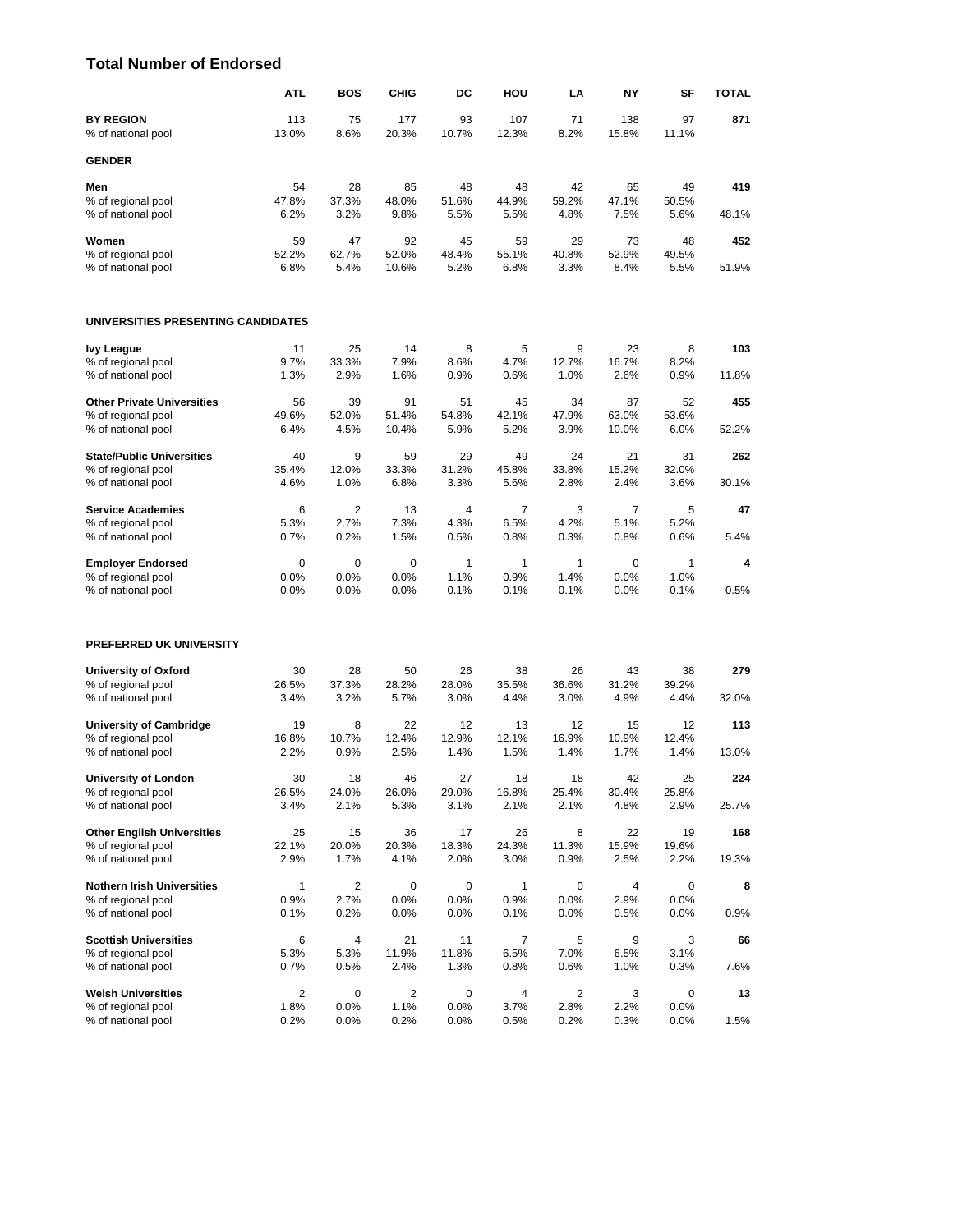# **Universities Presenting Candidates - Endorsed**

|                                                                           | <b>ATL</b>     | BOS                          | <b>CHIG</b>    | DC             | HOU                 | LA                     | <b>NY</b>      | SF                      | <b>TOTAL</b>             |
|---------------------------------------------------------------------------|----------------|------------------------------|----------------|----------------|---------------------|------------------------|----------------|-------------------------|--------------------------|
|                                                                           |                |                              |                |                |                     |                        |                |                         |                          |
| <b>ALABAMA</b>                                                            |                |                              |                |                |                     |                        |                |                         |                          |
| <b>Auburn University</b>                                                  | 1              | 0                            | 0              | 0              | 0                   | 0                      | 0              | $\mathbf 0$             | 1                        |
| <b>Samford University</b>                                                 | 1              | 0                            | 0              | $\mathbf 0$    | 0                   | 0                      | 0              | $\mathbf 0$             | 1                        |
| Troy State University - Main Campus                                       | $\mathbf{1}$   | 0                            | 0              | 0              | 0                   | 0                      | 0              | $\mathbf 0$             | 1                        |
| University of Alabama - Tuscaloosa                                        | $\overline{2}$ | 0                            | 0              | 0              | 0                   | 0                      | 0              | $\mathbf 0$             | 2                        |
| University of Mobile                                                      | 1              | 0                            | 0              | 0              | 0                   | 0                      | 0              | $\mathbf 0$             | 1                        |
| <b>ARIZONA</b>                                                            |                |                              |                |                |                     |                        |                |                         |                          |
| Arizona State University                                                  | 0              | 0                            | 0              | 0              | 0                   | 3                      | 0              | $\mathbf 0$             | 3                        |
|                                                                           |                |                              |                |                |                     |                        |                |                         |                          |
| <b>ARKANSAS</b>                                                           |                |                              |                |                |                     |                        |                |                         |                          |
| Hendrix College                                                           | 0              | 0                            | 0              | 0              | 1                   | 0                      | 0              | $\mathbf 0$             | 1                        |
| John Brown University                                                     | 0              | $\mathbf 0$                  | 0              | $\mathbf 0$    | 1                   | 0                      | 0              | 0                       | 1                        |
| University of Arkansas - Fayetteville                                     | 0              | 0                            | 0              | $\mathbf 0$    | 6                   | 1                      | 0              | $\mathbf 0$             | 7                        |
| <b>CALIFORNIA</b>                                                         |                |                              |                |                |                     |                        |                |                         |                          |
| Azusa Pacific University                                                  | 0              | 0                            | 0              | 0              | 1                   | 1                      | 0              | $\mathbf 0$             | 2                        |
| California Baptist University                                             | 0              | 0                            | 0              | $\mathbf 0$    | 0                   | $\mathbf{1}$           | 0              | $\mathbf 0$             | 1                        |
| California Institute of Technology                                        | 1              | 0                            | 1              | 0              | 0                   | $\overline{2}$         | 0              | $\mathbf 0$             | 4                        |
| California State University - Fullerton                                   | 0              | 0                            | 0              | $\mathbf 0$    | 0                   | 1                      | 0              | $\mathbf 0$             | 1                        |
| California State University - Hayward                                     | 0              | 0                            | 0              | 0              | 0                   | 0                      | 0              | $\mathbf{1}$            | 1                        |
| California State University - San Francisco State University              | 0              | 0                            | 0              | $\mathbf 0$    | 0                   | 0                      | 0              | $\mathbf{1}$            | 1                        |
| Claremont McKenna College                                                 | 0              | 0                            | 0              | $\overline{2}$ | 0                   | $\mathbf{1}$           | 0              | $\overline{2}$          | 5                        |
| Fresno Pacific University                                                 | 0              | 0                            | $\mathbf 0$    | $\mathbf 0$    | 0                   | 0                      | 0              | 1                       | 1                        |
| Harvey Mudd College                                                       | 0              | 0                            | 0              | $\mathbf 0$    | 0                   | 1                      | 0              | $\mathbf 0$             | 1                        |
| Loyola Marymount University                                               | 0              | 0                            | 0              | 0              | 1                   | 0                      | $\mathbf 0$    | $\mathbf{1}$            | 2                        |
| Occidental College                                                        | 0              | $\mathbf 0$                  | 0              | $\mathbf 0$    | 1                   | $\mathbf{1}$           | 0              | $\mathbf 0$             | $\mathbf{2}$             |
| Pepperdine University                                                     | 0              | 0                            | 0              | 0              | 1                   | 0                      | 0              | $\overline{\mathbf{c}}$ | 3                        |
| Pomona College                                                            | 1              | 0                            | 1              | $\mathbf 0$    | 1                   | $\mathbf{1}$           | 1              | 1                       | 6                        |
| San Francisco Conservatory of Music                                       | 0              | 0                            | 0              | $\mathbf 0$    | 0                   | 0                      | 0              | $\mathbf{1}$            | 1                        |
| Santa Clara University                                                    | 0<br>0         | 0<br>0                       | 0<br>6         | 0<br>4         | 0<br>$\overline{2}$ | 0<br>2                 | 0<br>6         | $\overline{2}$<br>13    | 2<br>33                  |
| <b>Stanford University</b>                                                | 0              | 0                            | 0              | 0              | 0                   | 0                      | 0              | 8                       | 8                        |
| University of California - Berkeley<br>University of California - Davis   | 0              | 0                            | $\mathbf 0$    | $\mathbf 0$    | 0                   | 0                      | 0              | 1                       | 1                        |
| University of California - Irvine                                         | 0              | 0                            | 0              | $\mathbf 0$    | 0                   | 3                      | 0              | $\mathbf 0$             | 3                        |
| University of California - Los Angeles                                    | 0              | 0                            | 0              | 0              | 0                   | 11                     | 0              | $\mathbf{1}$            | 12                       |
| University of California - Riverside                                      | 0              | $\mathbf 0$                  | 0              | $\mathbf 0$    | 0                   | $\mathbf{1}$           | 0              | $\mathbf 0$             | $\mathbf{1}$             |
| University of California - San Francisco                                  | 0              | 0                            | 0              | 0              | 0                   | 0                      | 0              | 1                       | 1                        |
| University of California - Santa Cruz                                     | 0              | 0                            | $\mathbf 0$    | 0              | 0                   | 0                      | 0              | 4                       | 4                        |
| University of San Francisco                                               | 0              | 0                            | 0              | $\mathbf 0$    | 0                   | 1                      | 0              | $\mathbf 0$             | 1                        |
| University of Southern California                                         | 0              | 0                            | 1              | 0              | 0                   | 8                      | 0              | $\mathbf 0$             | 9                        |
| <b>Whittier College</b>                                                   | 0              | $\mathbf 0$                  | 0              | $\mathbf 0$    | 0                   | 1                      | 0              | $\mathbf 0$             | 1                        |
|                                                                           |                |                              |                |                |                     |                        |                |                         |                          |
| <b>COLORADO</b>                                                           | 0              | $\mathbf 0$                  | 0              | $\mathbf 0$    | 0                   | 0                      | 1              | $\mathbf 0$             | 1                        |
| Colorado Christian University<br>Colorado College                         | 0              | 0                            | 0              | 0              | 1                   | 0                      | 0              | 0                       | 1                        |
| <b>Colorado State University</b>                                          | 0              | 0                            | 0              | $\mathbf 0$    | 2                   | 0                      | 0              | 0                       | $\mathbf{2}$             |
| Johnson and Wales University Denver                                       | 0              | 0                            | 0              | 0              | 1                   | 0                      | 0              | 0                       | 1                        |
| United States Air Force Academy                                           | 1              | 0                            | 3              | $\mathbf{1}$   | 3                   | 1                      | $\mathbf{1}$   | 1                       | 11                       |
| University of Colorado System - Boulder                                   | 0              | 0                            | 0              | $\mathbf 0$    | 5                   | 0                      | 0              | $\mathbf 0$             | 5                        |
| University of Colorado System - Colorado Springs                          | 0              | 0                            | $\Omega$       | 0              | 1                   | $\Omega$               | 0              | 0                       | 1                        |
| University of Denver                                                      | 0              | $\pmb{0}$                    | 0              | $\pmb{0}$      | 3                   | 0                      | $\pmb{0}$      | $\pmb{0}$               | 3                        |
| University of Northern Colorado                                           | 0              | $\mathbf 0$                  | 0              | $\mathbf 0$    | $\mathbf{1}$        | $\pmb{0}$              | $\mathbf 0$    | $\mathbf 0$             | 1                        |
|                                                                           |                |                              |                |                |                     |                        |                |                         |                          |
| <b>CONNECTICUT</b>                                                        |                |                              |                |                |                     |                        |                |                         |                          |
| <b>Connecticut College</b><br><b>Eastern Connecticut State University</b> | 0              | $\mathbf{1}$                 | 0              | 0              | 0                   | 0                      | 0              | 0                       | 1                        |
| Sacred Heart University                                                   | 0<br>0         | $\mathbf{1}$<br>$\mathbf{1}$ | 0<br>0         | $\pmb{0}$<br>0 | 0<br>0              | $\pmb{0}$<br>$\pmb{0}$ | $\pmb{0}$<br>0 | $\mathbf 0$<br>0        | 1<br>1                   |
| Wesleyan University                                                       | 0              | $\mathbf{1}$                 | 0              | $\sqrt{2}$     | 0                   | $\pmb{0}$              | 0              | $\mathbf{1}$            | 4                        |
| <b>Yale University</b>                                                    | 3              | 5                            | $\overline{2}$ | 3              | $\mathbf{1}$        | $\mathbf{1}$           | 4              | 3                       | 22                       |
|                                                                           |                |                              |                |                |                     |                        |                |                         |                          |
| <b>DELAWARE</b>                                                           |                |                              |                |                |                     |                        |                |                         |                          |
| University of Delaware                                                    | 0              | $\pmb{0}$                    | 0              | $\overline{c}$ | 0                   | 0                      | 0              | $\pmb{0}$               | 2                        |
|                                                                           |                |                              |                |                |                     |                        |                |                         |                          |
| <b>DISTRICT OF COLUMBIA</b>                                               |                |                              |                |                |                     |                        |                |                         |                          |
| George Washington University                                              | 0              | 0                            | 1              | 7              | $\mathbf{1}$        | 0                      | $\mathbf{1}$   | 0                       | 10                       |
| Georgetown University                                                     | 0              | $\pmb{0}$                    | $\overline{c}$ | $\mathbf{1}$   | $\overline{2}$      | $\pmb{0}$              | $\overline{2}$ | $\mathbf 0$             | $\overline{\phantom{a}}$ |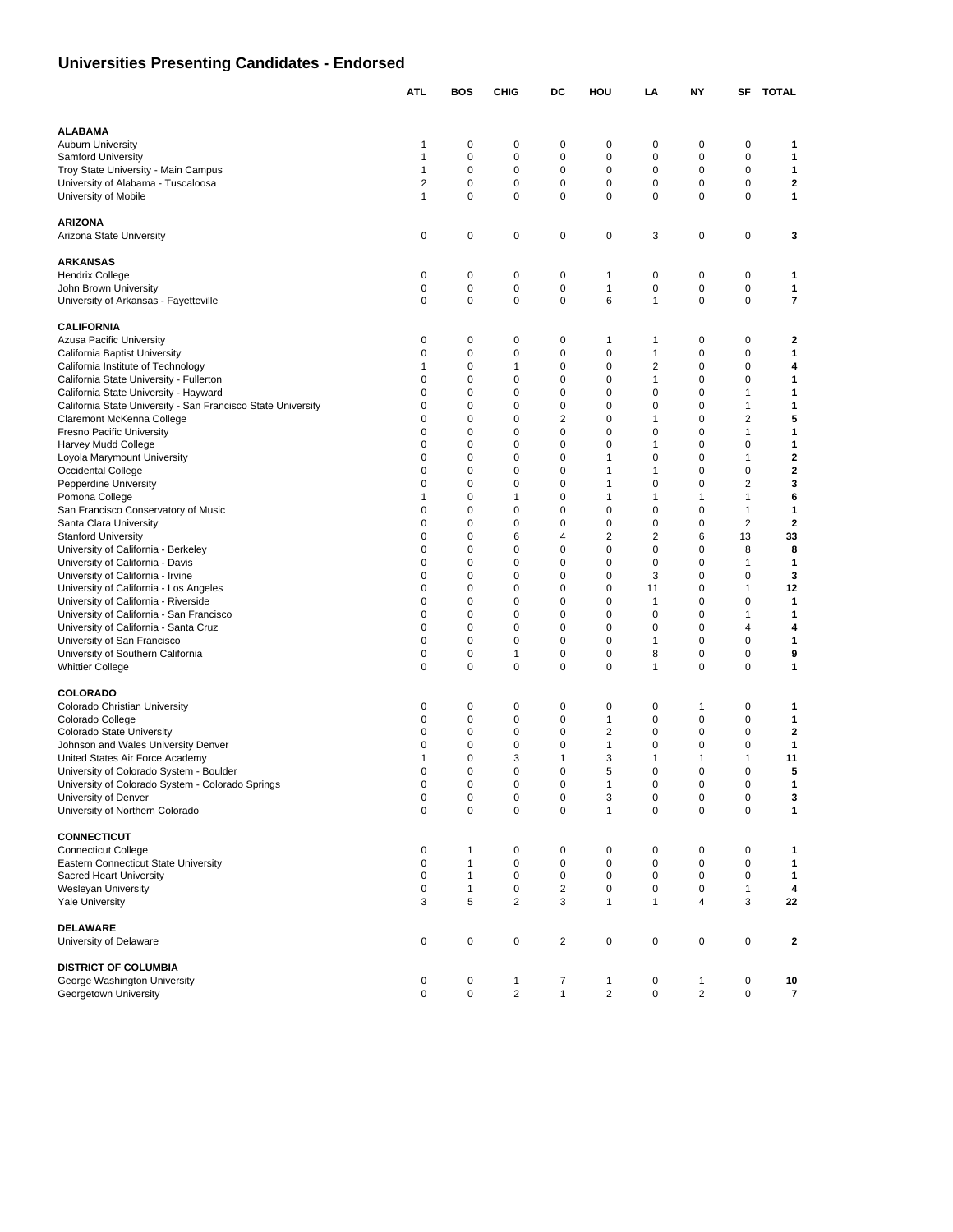|                                                         | <b>ATL</b>                 | <b>BOS</b>       | <b>CHIG</b>       | DC             | HOU                         | LA          | NY          | SF        | <b>TOTAL</b> |
|---------------------------------------------------------|----------------------------|------------------|-------------------|----------------|-----------------------------|-------------|-------------|-----------|--------------|
| <b>FLORIDA</b>                                          |                            |                  |                   |                |                             |             |             |           |              |
| <b>Eckerd College</b>                                   | 1                          | 0                | 0                 | 1              | $\mathbf 0$                 | 0           | 0           | 0         | 2            |
| Florida International University                        | 1                          | 0                | 0                 | 0              | 0                           | 0           | 0           | 0         | 1            |
| Florida State University                                | 2                          | 0                | 0                 | 0              | 0                           | 0           | 0           | 0         | $\mathbf 2$  |
| Palm Beach Atlantic College                             | 1                          | 0                | $\pmb{0}$         | 0              | $\mathbf 0$                 | 0           | 0           | 0         | 1            |
| Ringling School of Art & Design                         | 1                          | 0                | 0                 | 0              | 0                           | 0           | 0           | 0         | 1            |
| <b>Stetson University</b>                               | 3                          | 0                | 0                 | 0              | $\mathbf 0$                 | 0           | 0           | 0         | 3            |
| University of Florida                                   | 0                          | 0                | 1                 | $\mathbf{1}$   | 0                           | 0           | 0           | 0         | $\mathbf 2$  |
| University of Miami                                     | 1                          | 0                | 0                 | 0              | $\mathbf 0$                 | 0           | 0           | 0         | 1            |
| University of North Florida                             | 1                          | 0                | $\pmb{0}$         | 0              | $\mathbf 0$                 | 0           | 0           | 0         | 1            |
| University of South Florida                             | 2                          | 0                | 0                 | 0              | 0                           | 0           | 0           | 0         | $\mathbf 2$  |
| University of West Florida                              | $\mathbf{1}$               | 0                | $\pmb{0}$         | 0              | $\mathbf 0$                 | 0           | 0           | 0         | 1            |
| <b>GEORGIA</b>                                          |                            |                  |                   |                |                             |             |             |           |              |
| Agnes Scott College                                     | 1                          | 0                | 0                 | 0              | 0                           | 0           | 0           | 0         | 1            |
| Columbus State University                               | 1                          | 0                | 0                 | 0              | 0                           | 0           | 0           | 0         | 1            |
| <b>Emory University</b>                                 | 7                          | 0                | $\pmb{0}$         | $\overline{2}$ | $\mathbf 0$                 | 1           | 0           | 0         | 10           |
| Georgia Institute of Technology                         | 2                          | 0                | 0                 | 0              | 0                           | 0           | 0           | 0         | 2            |
| Georgia State University                                | 1                          | 0                | 0                 | 0              | 0                           | 0           | 0           | 0         | 1            |
| Morehouse College                                       | 1                          | 0                | $\pmb{0}$         | 0              | $\mathbf 0$                 | 0           | 0           | 0         | 1            |
| Savannah College of Art & Design                        | 1                          | 0                | 0                 | 0              | 0                           | 0           | 0           | 0         | 1            |
| Spelman College                                         | 1                          | 0                | 1                 | 0              | $\mathbf 0$                 | 0           | $\mathbf 0$ | 0         | $\mathbf 2$  |
| University of Georgia                                   | 1                          | 0                | 0                 | 0              | 0                           | 0           | 0           | 0         | 1            |
| Wesleyan College                                        | 2                          | 0                | 0                 | 0              | 0                           | 0           | 0           | 0         | $\mathbf 2$  |
| <b>IDAHO</b>                                            |                            |                  |                   |                |                             |             |             |           |              |
| University of Idaho                                     | 0                          | 0                | 0                 | 0              | $\pmb{0}$                   | 0           | $\pmb{0}$   | 1         | 1            |
|                                                         |                            |                  |                   |                |                             |             |             |           |              |
| <b>ILLINOIS</b>                                         |                            |                  |                   |                |                             |             |             |           |              |
| Augustana College                                       | 0                          | 0                | 1                 | 0              | $\mathbf 0$                 | 0           | 0           | 0         | 1            |
| <b>DePaul University</b>                                | 0                          | 0                | 1                 | 0              | 0                           | 0           | 0           | 0         | 1            |
| Illinois Institute of Technology                        | 0                          | 0                | 1                 | 0              | 0                           | 0           | 0           | 0         | 1            |
| Illinois Wesleyan University                            | 0                          | 0                | 1                 | 0              | 0                           | 0           | 0           | 0         | 1            |
| Loyola University Chicago                               | 0                          | 0                | 2                 | 0              | 0                           | $\mathbf 0$ | 0           | 0         | $\mathbf 2$  |
| Monmouth College                                        | 0                          | 0                | 2                 | 0              | $\mathbf 0$                 | 0           | 0           | 0         | $\mathbf{2}$ |
| Northwestern University                                 | 0                          | 0                | 5                 | 2              | $\overline{c}$              | 0           | 0           | 1         | 10           |
| Rockford College                                        | 0                          | 0                | 1                 | 0              | $\mathbf 0$                 | 0           | 0           | 0         | 1            |
| Southern Illinois University System - Carbondale        | 0                          | 0                | 1                 | 0              | 0                           | 0           | 0           | 0         | 1            |
| University of Chicago                                   | 0                          | 0                | 3                 | 0              | 0                           | 1           | 2           | 1         | 7            |
| University of Illinois - Chicago                        | 0                          | 0                | $\overline{2}$    | 0              | $\mathbf 0$                 | 0           | 0           | 0         | $\mathbf 2$  |
| University of Illinois - Urbana-Champaign               | 0                          | 0                | $\overline{2}$    | 0              | 0                           | $\mathbf 0$ | 0           | 0         | $\mathbf{2}$ |
| INDIANA                                                 |                            |                  |                   |                |                             |             |             |           |              |
| <b>Ball State University</b>                            | 0                          | 0                | 3                 | 0              | 0                           | 0           | 0           | 0         | 3            |
| <b>Butler University</b>                                | 0                          | 0                | $\mathbf{1}$      | 0              | $\mathbf 0$                 | $\mathbf 0$ | 0           | 0         | 1            |
| Earlham College                                         | 0                          | 0                | 1                 | 0              | 0                           | 0           | 0           | 0         | 1            |
| Indiana University-Bloomington                          | 0                          | 0                | 3                 | 0              | 0                           | $\mathbf 0$ | $\mathbf 0$ | 0         | 3            |
| University of Notre Dame                                | 0                          | 0                | 5                 | 0              | 0                           | 0           | 0           | 0         | 5            |
| Valparaiso University                                   | 0                          | 0                | 4                 | 0              | $\mathbf 0$                 | $\mathbf 0$ | 0           | 0         | 4            |
| IOWA                                                    |                            |                  |                   |                |                             |             |             |           |              |
| Coe College                                             | 0                          | 0                | 3                 | 0              | 0                           | 0           | $\mathbf 0$ | 0         | 3            |
| Grinnell College                                        |                            | U                | 2                 |                |                             |             |             |           |              |
| <b>KANSAS</b>                                           |                            |                  |                   |                |                             |             |             |           |              |
|                                                         |                            |                  |                   |                |                             |             |             |           |              |
| <b>Baker University</b>                                 | $\pmb{0}$                  | 0                | $\mathbf{1}$      | 0              | 0                           | 0           | $\pmb{0}$   | 0         | 1            |
| Kansas State University                                 | $\pmb{0}$                  | $\pmb{0}$        | 3                 | $\pmb{0}$      | $\pmb{0}$                   | 0           | $\pmb{0}$   | $\pmb{0}$ | 3            |
| Mid-America Nazarene College                            | 0                          | 0                | $\mathbf{1}$      | 0              | $\mathbf 0$                 | 0           | 0           | 0         | 1            |
| University of Kansas<br>Wichita State University        | $\mathbf 0$<br>$\mathbf 0$ | 0<br>$\mathbf 0$ | 5<br>$\mathbf{1}$ | 0<br>0         | $\mathbf{1}$<br>$\mathbf 0$ | 0<br>0      | 0<br>0      | 0<br>0    | 6<br>1       |
|                                                         |                            |                  |                   |                |                             |             |             |           |              |
| <b>KENTUCKY</b><br><b>Bellarmine College</b>            | 0                          | 0                | 1                 | 0              | $\mathbf 0$                 | 0           | $\mathbf 0$ | 0         | 1            |
| Berea College                                           | $\mathbf 0$                | 0                | $\mathbf{1}$      | $\pmb{0}$      | $\mathbf 0$                 | $\pmb{0}$   | $\pmb{0}$   | 0         | 1            |
| Georgetown College                                      | 0                          | $\mathbf 0$      | $\mathbf{1}$      | 0              | $\mathbf 0$                 | 0           | 0           | 0         | 1            |
|                                                         | 0                          | 0                | $\mathbf{1}$      | 0              | $\mathbf 0$                 | $\pmb{0}$   | 0           | 0         | 1            |
| Pikeville College                                       | 0                          | $\mathbf 0$      | $\overline{2}$    | $\mathbf 0$    | $\mathbf 0$                 | 0           | 0           | 0         |              |
| University of Kentucky                                  |                            |                  |                   |                | $\mathbf 0$                 |             |             |           | $\mathbf{2}$ |
| University of Louisville<br>Western Kentucky University | 0<br>0                     | 0<br>0           | $\mathbf{1}$      | 0<br>0         | $\mathbf 0$                 | 0<br>0      | 0<br>0      | 0<br>0    | 1<br>1       |
|                                                         |                            |                  | 1                 |                |                             |             |             |           |              |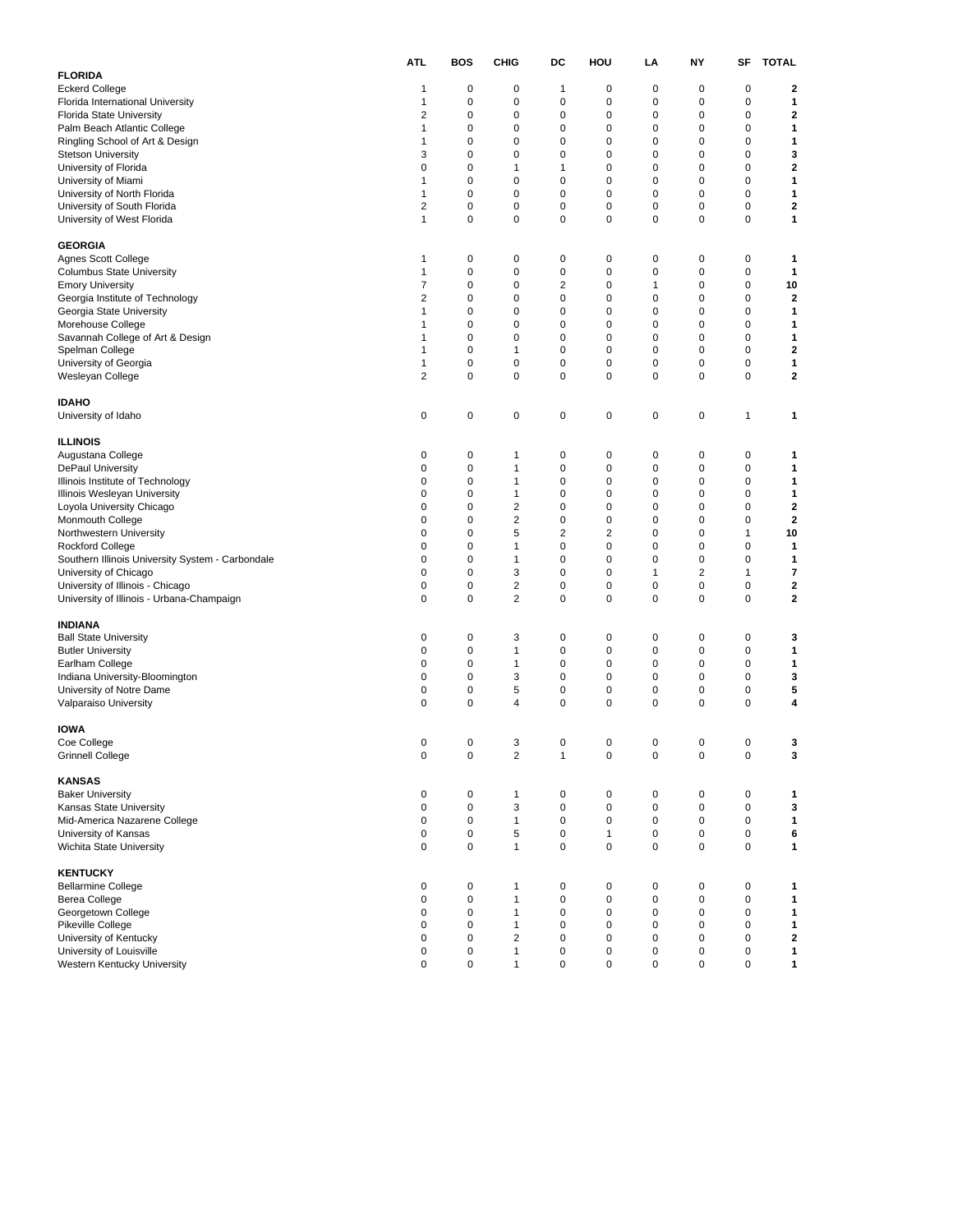|                                                                                   | <b>ATL</b>                  | <b>BOS</b>              | <b>CHIG</b>                    | DC                      | HOU                        | LA                         | NΥ                          | SF                      | <b>TOTAL</b>            |
|-----------------------------------------------------------------------------------|-----------------------------|-------------------------|--------------------------------|-------------------------|----------------------------|----------------------------|-----------------------------|-------------------------|-------------------------|
| LOUISIANA                                                                         |                             |                         |                                |                         |                            |                            |                             |                         |                         |
| Centenary College of Louisiana                                                    | 0                           | 0                       | 0                              | 0                       | 1                          | 0                          | 0                           | 0                       | 1                       |
| Louisiana State University - Shreveport                                           | $\mathbf 0$                 | 0                       | $\pmb{0}$                      | 0                       | 1                          | 0                          | 0                           | 0                       | 1                       |
| Loyola University New Orleans                                                     | $\mathbf 0$                 | 0                       | 0                              | 0                       | $\mathbf{1}$               | 0                          | 0                           | 0                       | 1                       |
| Northwestern State University of Louisiana                                        | 0                           | 0                       | 0                              | 0                       | 1                          | 0                          | 0                           | 0                       | 1                       |
| <b>Tulane University</b>                                                          | $\mathbf 0$                 | 0                       | $\mathbf 0$                    | 0                       | $\mathbf{1}$               | 0                          | 0                           | 0                       | $\mathbf{1}$            |
| MAINE                                                                             |                             |                         |                                |                         |                            |                            |                             |                         |                         |
| <b>Bowdoin College</b>                                                            | 0                           | $\overline{c}$          | 0                              | 0                       | 0                          | 0                          | $\pmb{0}$                   | 0                       | 2                       |
| University of Maine - Orono                                                       | $\mathbf 0$                 | 1                       | 0                              | 0                       | $\pmb{0}$                  | 0                          | $\mathbf 0$                 | 0                       | 1                       |
|                                                                                   |                             |                         |                                |                         |                            |                            |                             |                         |                         |
| <b>MARYLAND</b>                                                                   |                             |                         |                                |                         |                            |                            |                             |                         |                         |
| <b>Hood College</b>                                                               | 0                           | 0                       | 0                              | $\mathbf{1}$            | 0                          | 0                          | 0                           | 0                       | 1                       |
| Johns Hopkins University                                                          | $\mathbf 0$                 | 1                       | $\pmb{0}$                      | 5                       | $\mathbf{1}$               | 0                          | 2                           | 0                       | 9                       |
| Maryland institute, College of Art                                                | 0                           | 0                       | 0                              | $\mathbf{1}$            | 0                          | 0                          | 0                           | 0                       | 1                       |
| St. John's College - Annapolis                                                    | 0                           | 0                       | $\pmb{0}$                      | $\mathbf{1}$            | 0                          | 0                          | 0                           | 0                       | 1                       |
| United States Naval Academy                                                       | 1                           | 1                       | 4                              | $\overline{\mathbf{c}}$ | $\mathbf{1}$               | 1                          | 2                           | 2                       | 14                      |
| University of Maryland - Baltimore County                                         | 0                           | 0                       | 0                              | 3                       | $\mathbf 0$                | 0                          | 0                           | 0                       | 3                       |
| University of Maryland - College Park                                             | 0                           | 0                       | 0                              | 8                       | $\mathbf 0$                | 0                          | 0                           | 0                       | 8                       |
| University of Maryland - University College                                       | $\mathbf{1}$                | 0                       | 0                              | 0                       | 0                          | 0                          | 0                           | 0                       | 1                       |
|                                                                                   |                             |                         |                                |                         |                            |                            |                             |                         |                         |
| <b>MASSACHUSETTS</b><br><b>Amherst College</b>                                    | 0                           | $\overline{\mathbf{c}}$ | $\overline{c}$                 | 0                       | 0                          | 1                          | 0                           | 0                       | 5                       |
|                                                                                   | $\mathbf 0$                 | 2                       | 0                              | 0                       | $\mathbf 0$                | 0                          | 0                           | 0                       | $\mathbf{2}$            |
| <b>Assumption College</b><br><b>Boston College</b>                                | 0                           | 1                       | 0                              | 0                       | 0                          | 0                          | 0                           | 0                       | 1                       |
| <b>Boston University</b>                                                          | 0                           | 2                       | $\pmb{0}$                      | 0                       | 0                          | 0                          | 1                           | 0                       | 3                       |
| <b>Brandeis University</b>                                                        | $\mathbf 1$                 | 1                       | 0                              | $\mathbf{1}$            | 0                          | 0                          | 1                           | 0                       | 4                       |
| College of the Holy Cross                                                         | 0                           | $\overline{\mathbf{c}}$ | 0                              | 0                       | 0                          | 0                          | 2                           | 0                       | 4                       |
| <b>Harvard University</b>                                                         | $\overline{2}$              | 8                       | 2                              | 0                       | $\mathbf{1}$               | 3                          | 3                           | $\mathbf{1}$            | 20                      |
| Massachusetts Institute of Technology                                             | $\mathbf{1}$                | $\overline{\mathbf{c}}$ | 0                              | $\mathbf{1}$            | 0                          | 0                          | 1                           | $\overline{\mathbf{c}}$ | 7                       |
| Mount Holyoke College                                                             | $\mathbf 0$                 | 0                       | $\pmb{0}$                      | 0                       | 1                          | 0                          | 0                           | 0                       | $\mathbf{1}$            |
| Simon's Rock College                                                              | 0                           | 1                       | 0                              | 0                       | 0                          | 0                          | 1                           | 0                       | 2                       |
| Smith College                                                                     | 0                           | 3                       | 0                              | 0                       | 0                          | 0                          | 0                           | $\mathbf{1}$            | 4                       |
| <b>Tufts University</b>                                                           | $\mathbf{1}$                | 0                       | 0                              | 1                       | $\mathbf 0$                | 0                          | 0                           | $\mathbf{1}$            | 3                       |
| University of Massachusetts System - Boston                                       | 0                           | 1                       | 0                              | 0                       | 0                          | 0                          | 0                           | 0                       | 1                       |
| <b>Wellesley College</b>                                                          | $\mathbf 0$                 | 2                       | 1                              | $\overline{\mathbf{c}}$ | $\mathbf 0$                | 0                          | $\overline{\mathbf{c}}$     | 0                       | $\overline{\mathbf{r}}$ |
| <b>Wheaton College</b>                                                            | 0                           | 0                       | 0                              | 0                       | 0                          | 1                          | 1                           | 0                       | 2                       |
| Williams College                                                                  | 0                           | $\overline{\mathbf{c}}$ | 0                              | 0                       | 0                          | 0                          | 0                           | 0                       | $\mathbf 2$             |
| Worcester Polytechnic Institute                                                   | $\mathbf{1}$                | 3                       | 1                              | 0                       | $\mathbf 0$                | 0                          | 0                           | 0                       | 5                       |
|                                                                                   |                             |                         |                                |                         |                            |                            |                             |                         |                         |
| <b>MICHIGAN</b>                                                                   |                             |                         |                                |                         |                            |                            |                             |                         |                         |
| Adrian College                                                                    | 0                           | 0                       | 1                              | 0                       | 0                          | 0                          | 0                           | 0                       | 1                       |
| Albion College                                                                    | 0                           | 0                       | 1                              | 0                       | 0                          | 0                          | 0                           | 0                       | 1                       |
| Alma College                                                                      | 0                           | 0                       | 1                              | 0                       | $\mathbf 0$                | 0                          | 0                           | 0                       | 1                       |
| <b>Hope College</b>                                                               | 0                           | 0                       | 1                              | 0                       | 0                          | 0                          | 0                           | 0                       | 1                       |
| Michigan State University                                                         | 0                           | 0                       | 4                              | 0                       | $\mathbf 0$                | 0                          | 0                           | 0                       | 4                       |
| University of Michigan System - Ann Arbor                                         | 0                           | 0                       | 3                              | 0                       | 0                          | 0                          | $\mathbf 0$                 | 0                       | 3                       |
| <b>MINNESOTA</b>                                                                  |                             |                         |                                |                         |                            |                            |                             |                         |                         |
| Bemidji State University                                                          | 0                           | 0                       | 1                              | 0                       | 0                          | 0                          | 0                           | 0                       | 1                       |
| Carleton College                                                                  | 0                           | 0                       | 3                              | 0                       | $\mathbf 0$                | 0                          | 0                           | 0                       | 3                       |
| Macalester College                                                                | 0                           | 0                       | 2                              | 0                       | 0                          | 0                          | 0                           | 0                       | 2                       |
| University of Minnesota System - Twin Cities                                      | 0                           | 0                       | 2                              | 0                       | 0                          | $\Omega$                   | 0                           | 0                       | 2                       |
|                                                                                   |                             |                         |                                |                         |                            |                            |                             |                         |                         |
| <b>MISSISSIPPI</b>                                                                |                             |                         |                                |                         |                            |                            |                             |                         |                         |
| Mississippi State University                                                      | 3                           | 0                       | $\mathbf 0$                    | 0                       | $\mathbf 0$                | 0                          | $\mathbf 0$                 | 0                       | 3                       |
|                                                                                   |                             |                         |                                |                         |                            |                            |                             |                         |                         |
| <b>MISSOURI</b>                                                                   |                             |                         |                                |                         |                            |                            |                             |                         |                         |
| <b>Lindenwood University</b>                                                      | $\mathbf 0$                 | 0                       | 1                              | 0                       | $\pmb{0}$                  | 0                          | $\pmb{0}$                   | 0                       | 1                       |
| Saint Louis University                                                            | $\mathbf 0$                 | 0                       | $\mathbf{1}$                   | $\pmb{0}$               | $\mathbf 0$                | $\mathbf 0$                | 0                           | 0                       | $\mathbf{1}$            |
| <b>Truman State University</b>                                                    | $\mathbf 0$                 | 0                       | 3                              | 0                       | $\mathbf 0$                | $\mathbf 0$                | 0                           | 0                       | 3                       |
| University of Missouri System - Columbia                                          | $\mathbf 0$                 | 0                       | 1                              | 0                       | 0                          | 0                          | 0                           | 0                       | 1                       |
| University of Missouri System - Kansas City<br>Washington University in St. Louis | $\mathbf 0$<br>$\mathbf{1}$ | 0<br>0                  | $\mathbf{1}$<br>$\overline{2}$ | 0<br>0                  | $\mathbf 0$<br>$\mathbf 0$ | $\mathbf 0$<br>$\mathbf 0$ | $\mathbf 0$<br>$\mathbf{1}$ | 0<br>0                  | 1<br>4                  |
|                                                                                   |                             |                         |                                |                         |                            |                            |                             |                         |                         |
| <b>MONTANA</b>                                                                    |                             |                         |                                |                         |                            |                            |                             |                         |                         |
| University of Montana System - Missoula                                           | $\mathbf 0$                 | 0                       | 0                              | 0                       | $\pmb{0}$                  | 0                          | $\mathbf 0$                 | $\mathbf{1}$            | 1                       |
|                                                                                   |                             |                         |                                |                         |                            |                            |                             |                         |                         |
| <b>NEBRASKA</b>                                                                   |                             |                         |                                |                         |                            |                            |                             |                         |                         |
| Creighton University                                                              | 0                           | 0                       | $\overline{\mathbf{c}}$        | 0                       | $\pmb{0}$                  | 0                          | $\pmb{0}$                   | 0                       | 2                       |
| University of Nebraska System - Omaha                                             | $\pmb{0}$                   | 0                       | $\mathbf{1}$                   | 0                       | $\pmb{0}$                  | 0                          | $\mathbf 0$                 | 0                       | $\mathbf{1}$            |
| Wayne State College                                                               | $\mathbf 0$                 | 0                       | $\mathbf{1}$                   | 0                       | 0                          | 0                          | 0                           | 0                       | 1                       |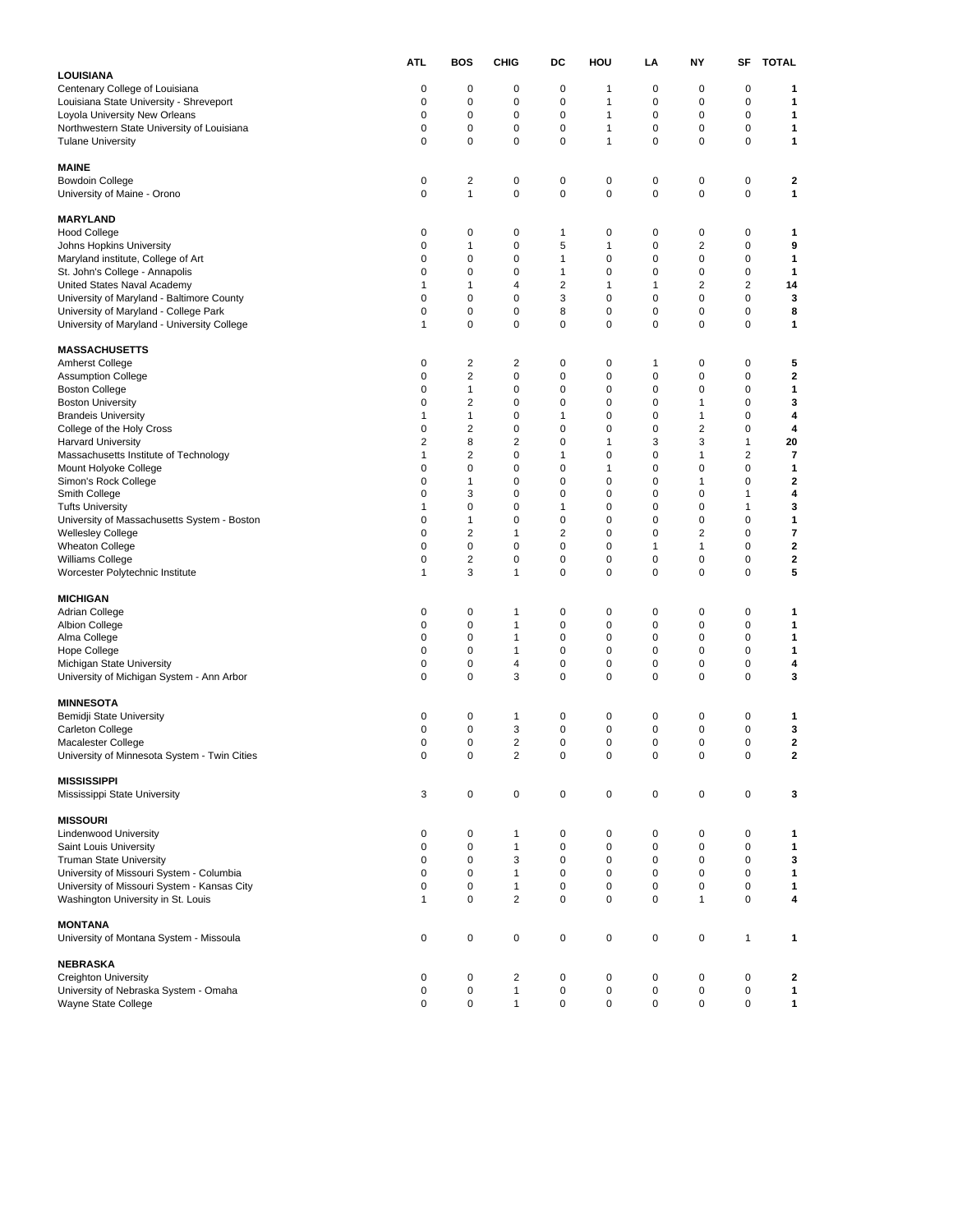|                                                                                                 | ATL               | <b>BOS</b>                  | <b>CHIG</b>             | DC                          | HOU                          | LA        | NY                  | SF                  | <b>TOTAL</b>            |
|-------------------------------------------------------------------------------------------------|-------------------|-----------------------------|-------------------------|-----------------------------|------------------------------|-----------|---------------------|---------------------|-------------------------|
| <b>NEVADA</b>                                                                                   | 0                 | 0                           | 0                       | $\mathbf 0$                 | 0                            | 0         | 0                   | 1                   | 1                       |
| University of Nevada-Reno                                                                       |                   |                             |                         |                             |                              |           |                     |                     |                         |
| <b>NEW HAMPSHIRE</b>                                                                            |                   |                             |                         |                             |                              |           |                     |                     |                         |
| Dartmouth College<br>Keene State College                                                        | 0<br>0            | 5<br>$\mathbf{1}$           | 2<br>$\mathbf 0$        | $\mathbf{1}$<br>$\mathbf 0$ | 1<br>0                       | 2<br>0    | 3<br>0              | 2<br>0              | 16<br>$\mathbf{1}$      |
|                                                                                                 |                   |                             |                         |                             |                              |           |                     |                     |                         |
| <b>NEW JERSEY</b>                                                                               |                   |                             |                         |                             |                              |           |                     |                     |                         |
| <b>Princeton University</b>                                                                     | 2                 | 0                           | 4                       | 3                           | 0                            | 0         | 6                   | 0                   | 15                      |
| Rutgers University - New Brunswick<br>Saint Peter's College                                     | 0<br>0            | 0<br>$\mathbf 0$            | 0<br>$\pmb{0}$          | $\pmb{0}$<br>$\mathbf 0$    | 1<br>0                       | 0<br>0    | 1<br>$\mathbf{1}$   | 0<br>0              | 2<br>1                  |
|                                                                                                 |                   |                             |                         |                             |                              |           |                     |                     |                         |
| <b>NEW MEXICO</b>                                                                               |                   |                             |                         |                             |                              |           |                     |                     |                         |
| New Mexico State University<br>University of New Mexico                                         | 0<br>$\mathbf 0$  | 0<br>$\pmb{0}$              | 0<br>0                  | $\pmb{0}$<br>$\mathbf 0$    | 2<br>$\overline{\mathbf{c}}$ | 0<br>0    | 0<br>0              | 0<br>0              | 2<br>$\mathbf 2$        |
|                                                                                                 |                   |                             |                         |                             |                              |           |                     |                     |                         |
| <b>NEW YORK</b>                                                                                 |                   |                             |                         |                             |                              |           |                     |                     |                         |
| <b>Bard College</b>                                                                             | 0<br>0            | 0<br>$\mathbf 0$            | 0<br>0                  | 0<br>$\mathbf 0$            | 0<br>0                       | 0<br>0    | 0<br>3              | 1<br>0              | 1<br>3                  |
| <b>Barnard College</b><br>Canisius College                                                      | 0                 | 0                           | 0                       | 0                           | 0                            | 0         | 1                   | 0                   | 1                       |
| City University of New York - Brooklyn College                                                  | 0                 | 0                           | 0                       | 0                           | 0                            | 0         | 1                   | 0                   | 1                       |
| City University of New York - College of Staten Island                                          | 0                 | 0                           | 0                       | 0                           | 0                            | 0         | 1                   | 0                   | 1                       |
| City University of New York - John Jay College of Criminal Justice<br><b>Colgate University</b> | 0<br>0            | 0<br>$\mathbf{1}$           | 0<br>0                  | 0<br>0                      | 0<br>0                       | 0<br>0    | 1<br>1              | 0<br>0              | 1<br>$\mathbf{2}$       |
| <b>Columbia University</b>                                                                      | 2                 | $\overline{2}$              | 2                       | 0                           | 1                            | 1         | 4                   | 0                   | 12                      |
| <b>Cornell University</b>                                                                       | $\overline{2}$    | $\mathbf 0$                 | 1                       | 1                           | 0                            | 1         | 3                   | 1                   | 9                       |
| <b>Fordham University</b>                                                                       | 0<br>0            | 1<br>0                      | 0<br>0                  | 0<br>0                      | 0<br>0                       | 2<br>0    | 5<br>1              | 0<br>0              | 8<br>1                  |
| <b>Hamilton College</b><br>Hobart and William Smith Colleges                                    | 0                 | $\mathbf{1}$                | 0                       | 0                           | 0                            | 0         | 0                   | 0                   | 1                       |
| Houghton College                                                                                | 0                 | 0                           | 0                       | 0                           | 0                            | 0         | 1                   | 0                   | 1                       |
| Ithaca College                                                                                  | 0                 | 0                           | 0                       | 0                           | 0                            | 0         | $\overline{2}$      | 0                   | $\mathbf 2$             |
| Le Moyne College<br>Manhattanville College                                                      | 0<br>0            | 0<br>0                      | 0<br>0                  | 0<br>0                      | 0<br>0                       | 0<br>0    | 2<br>1              | 0<br>0              | $\mathbf 2$<br>1        |
| <b>New York University</b>                                                                      | 1                 | $\mathbf 0$                 | $\overline{2}$          | 0                           | 0                            | 0         | 5                   | 0                   | 8                       |
| Rensselaer Polytechnic Institute                                                                | 0                 | 0                           | 0                       | 0                           | 0                            | 0         | 2                   | 0                   | $\mathbf 2$             |
| Sarah Lawrence College                                                                          | 0                 | $\mathbf 0$                 | 0                       | 0                           | 0                            | 0         | 1                   | 0                   | 1                       |
| Skidmore College<br>State University of New York - Binghamton                                   | 0<br>0            | 0<br>0                      | 0<br>0                  | 0<br>0                      | 0<br>0                       | 0<br>0    | 1<br>$\overline{2}$ | 0<br>$\mathbf 0$    | 1<br>$\mathbf 2$        |
| State University of New York - Stony Brook                                                      | 0                 | $\mathbf 0$                 | 0                       | 0                           | 0                            | 0         | 2                   | 0                   | $\mathbf{2}$            |
| United States Merchant Marine Academy                                                           | 0                 | 0                           | 0                       | 0                           | 1                            | 0         | 0                   | 0                   | 1                       |
| United States Military Academy                                                                  | 4<br>0            | $\mathbf{1}$<br>0           | 6<br>0                  | 1<br>0                      | 2<br>1                       | 1<br>0    | 4<br>0              | $\overline{2}$<br>0 | 21<br>1                 |
| University of Rochester<br>Vassar College                                                       | 1                 | 1                           | 0                       | 0                           | 0                            | 0         | 3                   | 0                   | 5                       |
|                                                                                                 |                   |                             |                         |                             |                              |           |                     |                     |                         |
| NORTH CAROLINA                                                                                  |                   |                             |                         |                             |                              | 0         |                     |                     |                         |
| Barton College<br>Davidson College                                                              | 1<br>2            | 0<br>0                      | 0<br>0                  | 0<br>0                      | 0<br>0                       | 0         | 0<br>0              | 0<br>0              | 1<br>2                  |
| <b>Duke University</b>                                                                          | 5                 | 0                           | 0                       | 1                           | 1                            | 0         | 0                   | 0                   | $\overline{\mathbf{r}}$ |
| Mars Hill College                                                                               | 1                 | 0                           | 0                       | 0                           | 0                            | 0         | 0                   | 0                   | 1                       |
| North Carolina School of the Arts<br>North Carolina State University                            | 0<br>2            | $\mathbf{1}$<br>$\mathbf 0$ | 0<br>0                  | 0<br>0                      | 0<br>0                       | 0<br>0    | 0<br>0              | 0<br>0              | 1<br>$\mathbf 2$        |
| University of North Carolina - Asheville                                                        | 1                 | 0                           | 0                       | 0                           | 0                            | 0         | 0                   | 0                   | 1                       |
| University of North Carolina - Chapel Hill                                                      | 3                 | $\pmb{0}$                   | 0                       | 0                           | 1                            |           | 0                   | 0                   | 5                       |
| University of North Carolina - Greensboro                                                       | 1                 | $\pmb{0}$                   | 0                       | $\mathbf 0$                 | 0<br>0                       | $\pmb{0}$ | 0                   | 0<br>0              | 1                       |
| University of North Carolina - Pembroke<br>University of North Carolina - Wilmington            | 1<br>$\mathbf{1}$ | 0<br>$\mathbf 0$            | 0<br>0                  | $\pmb{0}$<br>$\pmb{0}$      | 0                            | 0<br>0    | 0<br>0              | 0                   | 1<br>1                  |
| <b>Wake Forest University</b>                                                                   | $\mathbf{1}$      | $\mathbf 0$                 | 0                       | $\mathbf 0$                 | 0                            | 0         | 0                   | 0                   | 1                       |
|                                                                                                 |                   |                             |                         |                             |                              |           |                     |                     |                         |
| OHIO<br>Case Western Reserve University                                                         | 0                 | 0                           | 2                       | 0                           | 0                            | 0         | 0                   | 2                   | 4                       |
| <b>Denison University</b>                                                                       | 0                 | $\mathbf 0$                 | $\mathbf{1}$            | $\mathbf 0$                 | 0                            | 1         | 0                   | $\mathbf{1}$        | 3                       |
| Kenyon College                                                                                  | 0                 | 0                           | 1                       | $\mathbf 0$                 | 0                            | 0         | 0                   | 0                   | 1                       |
| Miami University of Ohio<br>Oberlin College                                                     | 0<br>0            | $\mathbf 0$<br>$\mathbf 0$  | 2<br>2                  | $\mathbf 0$<br>$\mathbf 0$  | 0<br>0                       | 0<br>0    | 0<br>1              | 0<br>0              | 2<br>3                  |
| Ohio Northern University                                                                        | 0                 | 0                           | 1                       | 0                           | 0                            | 0         | 0                   | 0                   | 1                       |
| Ohio State University System - Columbus                                                         | 0                 | $\mathbf 0$                 | 2                       | $\mathbf 0$                 | 0                            | 0         | 0                   | 0                   | $\mathbf{2}$            |
| <b>Ohio University</b>                                                                          | 0                 | $\mathbf 0$                 | $\overline{\mathbf{c}}$ | $\mathbf 0$                 | 0                            | 0         | 0                   | 0                   | 2                       |
| University of Akron                                                                             | 0                 | $\mathbf 0$                 | 1                       | $\mathbf 0$                 | 0                            | 0         | 0                   | 0                   | 1                       |
| OKLAHOMA                                                                                        |                   |                             |                         |                             |                              |           |                     |                     |                         |
| Oklahoma Baptist University                                                                     | 0                 | $\pmb{0}$                   | 0                       | $\pmb{0}$                   | 2                            | 0         | 0                   | 0                   | 2                       |
| Oklahoma State University System - Stillwater                                                   | 0<br>0            | 0<br>$\mathbf 0$            | 0<br>1                  | $\mathbf 0$<br>$\mathbf 0$  | 2<br>0                       | 0<br>0    | 0<br>0              | 0<br>0              | 2<br>1                  |
| Oklahoma Wesleyan University<br>University of Oklahoma                                          | 0                 | $\mathbf 0$                 | 0                       | $\mathbf 0$                 | 5                            | 0         | 0                   | 0                   | 5                       |
| University of Tulsa                                                                             | 0                 | $\mathbf 0$                 | 0                       | 0                           | 3                            | 0         | 0                   | 0                   | 3                       |
|                                                                                                 |                   |                             |                         |                             |                              |           |                     |                     |                         |
| <b>OREGON</b><br>George Fox University                                                          | 0                 | $\pmb{0}$                   | 0                       | $\pmb{0}$                   | 0                            | 0         | 0                   | 1                   | 1                       |
| Oregon State University                                                                         | 0                 | $\mathbf 0$                 | 0                       | $\mathbf 0$                 | 0                            | 0         | 0                   | 3                   | 3                       |
| <b>Portland State University</b>                                                                | 0                 | 0                           | 0                       | 0                           | 0                            | 0         | 0                   | 2                   | 2                       |
| Reed College                                                                                    | 0<br>0            | $\mathbf 0$<br>0            | 0<br>0                  | $\mathbf 0$<br>0            | 0<br>0                       | 0<br>0    | 0<br>0              | 2<br>1              | $\mathbf{2}$<br>1       |
| University of Oregon<br>University of Portland                                                  | 0                 | $\pmb{0}$                   | 0                       | $\pmb{0}$                   | 0                            | 0         | 0                   | 1                   | 1                       |
| <b>Willamette University</b>                                                                    | 0                 | $\mathbf 0$                 | 0                       | 0                           | 0                            | 0         | 0                   | 2                   | $\mathbf{2}$            |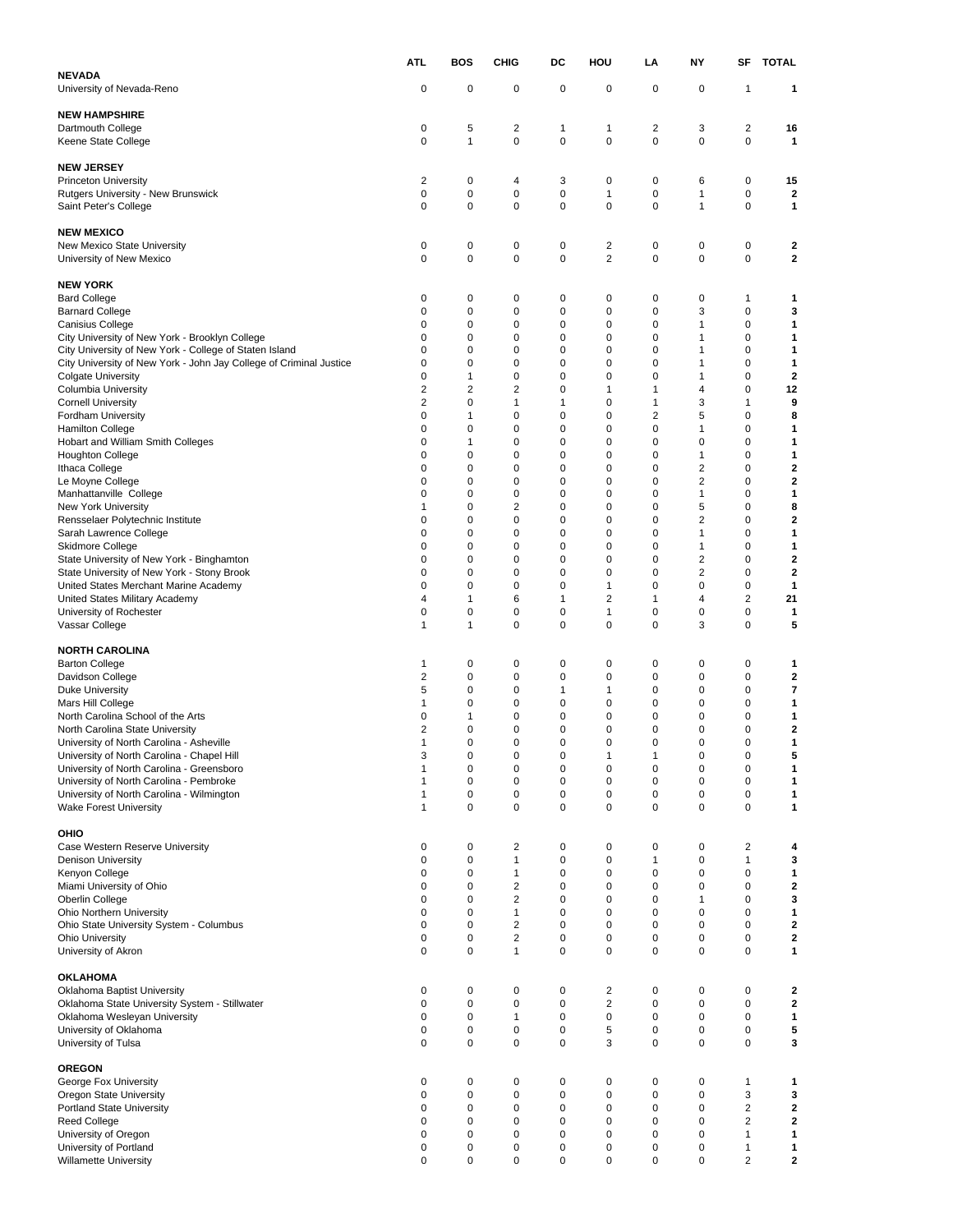|                                                 | <b>ATL</b>     | <b>BOS</b> | CHIG        | DC        | HOU                     | LA           | NY                      | SF | <b>TOTAL</b> |
|-------------------------------------------------|----------------|------------|-------------|-----------|-------------------------|--------------|-------------------------|----|--------------|
| <b>PENNSYLVANIA</b>                             |                |            |             |           |                         |              |                         |    |              |
| <b>Bryn Mawr College</b>                        | 0              | 0          | 0           | 0         | 0                       | 0            | 1                       | 0  | 1            |
| Carnegie Mellon University                      | 0              | 0          | $\mathbf 0$ | 0         | 0                       | 0            | 5                       | 0  | 5            |
| Franklin & Marshall College                     | 0              | 0          | 0           | 0         | 0                       | 0            | $\overline{\mathbf{c}}$ | 0  | $\mathbf{2}$ |
| Gettysburg College                              | 0              | 0          | 1           | 0         | 0                       | 0            | 0                       | 0  | 1            |
| Gwynedd Mercy College                           | 0              | 0          | 0           | 0         | 0                       | 0            | 1                       | 0  | 1            |
| Indiana University of Pennsylvania              | 0              | 0          | 0           | 0         | 0                       | 0            | $\overline{\mathbf{c}}$ | 0  | 2            |
| Juniata College                                 | 0              | 0          | 0           | 0         | 0                       | 0            | $\overline{\mathbf{c}}$ | 0  | $\mathbf{2}$ |
| Lafayette College                               | 0              | 0          | 0           | 0         | 0                       | 0            | 1                       | 1  | 2            |
| Lehigh University                               | 0              | 0          | 0           | 0         | 0                       | 0            | $\overline{\mathbf{c}}$ | 0  | $\mathbf{2}$ |
| Mercyhurst College                              | 0              | 0          | 0           | 0         | 0                       | 0            | 1                       | 0  | $\mathbf{1}$ |
| <b>Muhlenberg College</b>                       | 0              | 0          | 0           | 0         | 0                       | 0            | 1                       | 0  | 1            |
| Pennsylvania State University - University Park | 0              | 0          | 0           | 0         | 0                       | 0            | 4                       | 0  | 4            |
| Saint Joseph's University                       | $\mathbf 0$    | 0          | 0           | 0         | 0                       | 0            | 1                       | 0  | 1            |
| Seton Hill College                              | 0              | 0          | $\mathbf 0$ | 0         | 0                       | 0            | 1                       | 0  | 1            |
| Swarthmore College                              | 0              | 0          | $\mathbf 0$ | 2         | 0                       | 1            | 1                       | 0  | 4            |
| <b>Temple University</b>                        | 0              | 0          | 0           | 0         | 0                       | 0            | 1                       | 0  | 1            |
| University of Pennsylvania                      | 1              | 3          | 2           | 4         | 3                       | 1            | 8                       | 0  | 22           |
| University of Pittsburgh                        | 0              | 0          | 3           | 1         | 0                       | 0            | 5                       | 0  | 9            |
| Villanova University                            | $\mathbf 1$    | 0          | 0           | 1         | 0                       | 1            | $\overline{\mathbf{c}}$ | 0  | 5            |
| Washington and Jefferson College                | 0              | 0          | 0           | 0         | 0                       | 0            | 1                       | 0  | 1            |
| <b>Wilkes University</b>                        | 0              | 0          | 0           | 0         | 0                       | 0            | 1                       | 0  | 1            |
|                                                 |                |            |             |           |                         |              |                         |    |              |
| <b>RHODE ISLAND</b>                             |                |            |             |           |                         |              |                         |    |              |
| <b>Brown University</b>                         | 0              | 5          | 1           | 0         | 1                       | 1            | 0                       | 1  | 9            |
| Providence College                              | 0              | 1          | $\mathbf 0$ | 0         | 0                       | 0            | 0                       | 0  | 1            |
| University of Rhode Island                      | 0              | 3          | 0           | 0         | 0                       | 0            | 0                       | 0  | 3            |
| <b>SOUTH CAROLINA</b>                           |                |            |             |           |                         |              |                         |    |              |
| <b>Clemson University</b>                       | 5              | 0          | 0           | 0         | 0                       | 0            | 0                       | 0  | 5            |
| College of Charleston                           | $\mathbf{1}$   | 0          | 0           | 0         | 0                       | $\mathbf 0$  | 0                       | 0  | 1            |
| Columbia College                                | 1              | 0          | 0           | 0         | 0                       | 0            | 0                       | 0  | 1            |
| Columbia International University               | 1              | 0          | 0           | 0         | 0                       | 0            | 0                       | 0  | 1            |
| <b>Furman University</b>                        | 1              | 0          | 0           | 0         | 0                       | 0            | 0                       | 0  | 1            |
| <b>Lander University</b>                        | $\mathbf 1$    | 0          | 0           | 0         | 0                       | 0            | 0                       | 0  | 1            |
| University of South Carolina - Columbia         | $\mathbf{1}$   | 0          | 0           | 0         | 0                       | 0            | 0                       | 0  | 1            |
| <b>TENNESSEE</b>                                |                |            |             |           |                         |              |                         |    |              |
| Milligan College                                | 1              | 0          | 0           | 0         | 0                       | 0            | $\mathbf 0$             | 0  | 1            |
| <b>Rhodes College</b>                           | 3              | 0          | 0           | 0         | 0                       | 0            | 0                       | 0  | 3            |
| Tennessee Technological University              | $\mathbf 1$    | 0          | 0           | 0         | 0                       | 0            | 0                       | 0  | 1            |
| University of Memphis                           | $\mathbf{1}$   | 0          | 0           | 0         | 0                       | 0            | 0                       | 0  | 1            |
| Vanderbilt University                           | $\overline{2}$ | 0          | 0           | 0         | 0                       | 0            | $\mathbf 0$             | 0  | $\mathbf 2$  |
|                                                 |                |            |             |           |                         |              |                         |    |              |
| <b>TEXAS</b>                                    |                |            |             |           |                         |              |                         |    |              |
| <b>Austin College</b>                           | 0              | 0          | 0           | 0         | 4                       | 0            | $\mathbf 0$             | 0  | 4            |
| <b>Baylor University</b>                        | 0              | 0          | 0           | 0         | $\overline{\mathbf{c}}$ | 0            | 0                       | 0  | 2            |
| <b>Rice University</b>                          | 0              | 0          | 0           | 1         | 3                       | 0            | 0                       | 0  | 4            |
| Sam Houston State University                    | 0              | 0          | 0           | 0         | 1                       | 0            | 0                       | 0  | 1            |
| Southern Methodist University                   | 0              | 0          | 0           | 0         | 1                       | 0            | 0                       | 0  | 1            |
| Texas A&M University - College Station          | 0              | 0          | 0           | 0         | $\overline{4}$          | 0            | 0                       | 0  | 4            |
| Texas State University-San Marcos               | 0              | 0          | 0           | 0         | 1                       |              | 0                       | 0  |              |
| <b>Texas Tech University</b>                    | $\pmb{0}$      | 0          | $\pmb{0}$   | $\pmb{0}$ | $\overline{\mathbf{c}}$ | 0            | $\pmb{0}$               | 0  | $\mathbf{2}$ |
| <b>Trinity University</b>                       | $\mathbf 0$    | 0          | $\pmb{0}$   | 0         | $\mathbf{1}$            | $\mathbf 0$  | $\mathbf 0$             | 0  | 1            |
| University of North Texas                       | 0              | 0          | $\pmb{0}$   | 0         | $\overline{\mathbf{c}}$ | $\mathbf 0$  | $\mathbf 0$             | 0  | $\mathbf{2}$ |
| University of Texas - Arlington                 | $\mathbf 0$    | 0          | $\pmb{0}$   | 0         | $\mathbf{1}$            | 0            | $\mathbf 0$             | 0  | 1            |
| University of Texas - Austin                    | 0              | 0          | 0           | 0         | 3                       | 0            | 0                       | 0  | 3            |
| University of Texas - Dallas                    | $\mathbf 0$    | 0          | $\pmb{0}$   | $\pmb{0}$ | $\mathbf{1}$            | $\mathbf 0$  | $\mathbf 0$             | 0  | 1            |
| <b>UTAH</b>                                     |                |            |             |           |                         |              |                         |    |              |
| <b>Brigham Young University</b>                 | 0              | 0          | 0           | 0         | 0                       | 2            | $\pmb{0}$               | 0  | 2            |
| University of Utah                              | $\mathbf 0$    | 0          | $\pmb{0}$   | 0         | $\pmb{0}$               | 3            | $\pmb{0}$               | 0  | 3            |
| Westminster College                             | $\mathbf 0$    | 0          | 0           | 0         | 0                       | $\mathbf{1}$ | $\mathbf 0$             | 0  | 1            |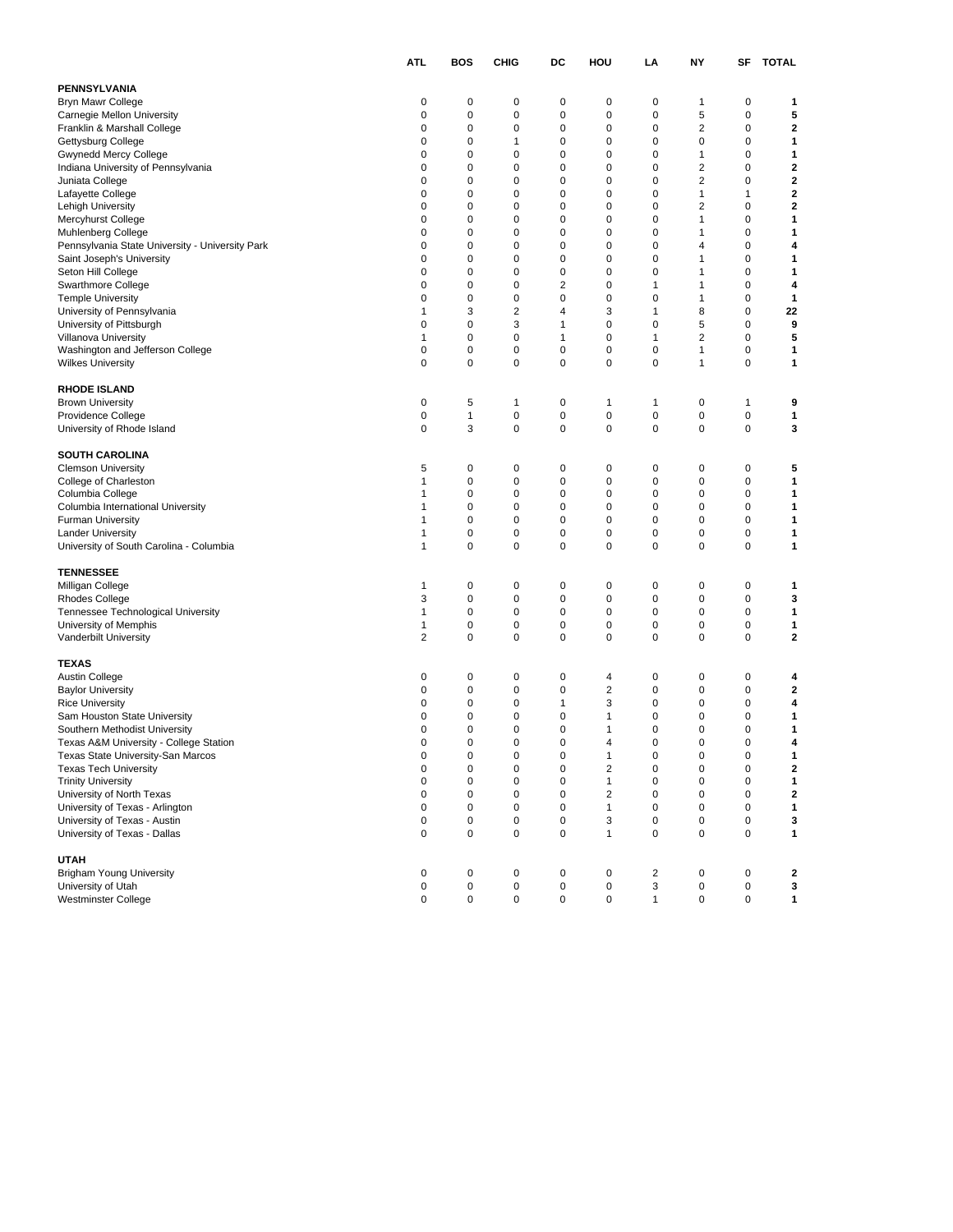|                                                     | <b>ATL</b>  | <b>BOS</b>              | <b>CHIG</b> | DC             | HOU         | LA           | <b>NY</b>   | SF             | <b>TOTAL</b> |
|-----------------------------------------------------|-------------|-------------------------|-------------|----------------|-------------|--------------|-------------|----------------|--------------|
| <b>VERMONT</b>                                      |             |                         |             |                |             |              |             |                |              |
| Middlebury College                                  | 0           | $\overline{\mathbf{c}}$ | 1           | $\mathbf 0$    | $\mathbf 0$ | 0            | $\mathbf 0$ | 1              | 4            |
| Saint Michael's College                             | 1           | $\mathbf 0$             | 0           | $\pmb{0}$      | $\mathbf 0$ | 0            | 0           | $\mathbf 0$    | 1            |
| University of Vermont                               | 0           | 1                       | 0           | $\mathbf 0$    | $\mathbf 0$ | 0            | $\mathbf 0$ | $\mathbf 0$    | 1            |
| <b>VIRGINIA</b>                                     |             |                         |             |                |             |              |             |                |              |
| College of William and Mary                         | 0           | 0                       | 0           | $\mathbf 0$    | 1           | 0            | 1           | 0              | 2            |
| George Mason University                             | $\mathbf 0$ | 0                       | 0           | 5              | 0           | $\pmb{0}$    | 0           | $\mathbf 0$    | 5            |
| James Madison University                            | 0           | $\mathbf 0$             | 0           | $\mathbf{1}$   | $\mathbf 0$ | 0            | 0           | $\mathbf 0$    | 1            |
| Mary Washington College                             | 0           | $\mathbf 0$             | 0           | $\mathbf{1}$   | 0           | 0            | $\mathbf 0$ | $\mathbf 0$    | 1            |
| Roanoke College                                     | 0           | 0                       | 0           | $\mathbf{1}$   | 0           | 0            | 0           | $\mathbf 0$    | 1            |
| University of Richmond                              | 0           | $\mathbf 0$             | 1           | 0              | 0           | 0            | 0           | $\pmb{0}$      | 1            |
| University of Virginia                              | 1           | $\mathbf 0$             | 0           | 3              | 1           | 0            | $\mathbf 0$ | $\mathbf 0$    | 5            |
| Virginia Commonwealth University                    | 0           | $\mathbf 0$             | 0           | $\mathbf{1}$   | 0           | 0            | $\mathbf 0$ | $\mathbf 0$    | 1            |
| Virginia Polytechnic Institute and State University | 0           | 0                       | 0           | 3              | $\mathbf 0$ | 0            | 0           | $\mathbf 0$    | 3            |
| Virginia Wesleyan College                           | 0           | 0                       | 0           | $\overline{2}$ | 0           | 0            | 0           | $\pmb{0}$      | $\mathbf 2$  |
| Washington & Lee University                         | 3           | $\mathbf 0$             | 1           | $\overline{4}$ | 0           | 0            | $\mathbf 0$ | $\mathbf 0$    | 8            |
| <b>WASHINGTON</b>                                   |             |                         |             |                |             |              |             |                |              |
| Eastern Washington University                       | 0           | 0                       | 0           | 0              | 0           | 0            | $\mathbf 0$ | 1              | 1            |
| Gonzaga University                                  | $\Omega$    | $\mathbf 0$             | 0           | $\mathbf 0$    | $\mathbf 0$ | 0            | 0           | $\overline{2}$ | $\mathbf{2}$ |
| Pacific Lutheran University                         | $\Omega$    | $\mathbf 0$             | 0           | 0              | 0           | 0            | $\mathbf 0$ | $\mathbf{1}$   | 1            |
| Seattle Pacific University                          | $\Omega$    | 0                       | 0           | 0              | 0           | 0            | 0           | $\mathbf{1}$   | 1            |
| Seattle University                                  | 0           | $\mathbf 0$             | 0           | 0              | 0           | 0            | 0           | $\mathbf{1}$   | 1            |
| University of Puget Sound                           | 0           | 0                       | 0           | 0              | 0           | 0            | 0           | 1              | 1            |
| University of Washington - Seattle                  | $\Omega$    | $\Omega$                | 0           | $\mathbf 0$    | 1           | $\Omega$     | $\Omega$    | 3              | 4            |
| Walla Walla College                                 | 0           | 0                       | 0           | 0              | 0           | $\mathbf 0$  | 0           | $\mathbf{1}$   | 1            |
| Washington State University - Pullman               | 0           | $\mathbf 0$             | 0           | 0              | 0           | 0            | 0           | $\mathbf{1}$   | 1            |
| Whitman College                                     | 0           | $\mathbf 0$             | 1           | 0              | $\mathbf 0$ | 1            | $\mathbf 0$ | 3              | 5            |
| <b>WISCONSIN</b>                                    |             |                         |             |                |             |              |             |                |              |
| <b>Beloit College</b>                               | 0           | 0                       | 2           | 0              | 0           | 0            | 0           | 0              | 2            |
| Lawrence University                                 | 0           | $\mathbf 0$             | 1           | $\mathbf 0$    | $\mathbf 0$ | 0            | $\mathbf 0$ | $\mathbf 0$    | 1            |
| University of Wisconsin - Eau Claire                | 0           | 0                       | 1           | 0              | 0           | 0            | 0           | $\mathbf 0$    | 1            |
| University of Wisconsin - Madison                   | 0           | $\mathbf 0$             | 4           | $\mathbf 0$    | $\mathbf 0$ | 0            | $\mathbf 0$ | $\mathbf 0$    | 4            |
| University of Wisconsin - Milwaukee                 | 0           | 0                       | 1           | $\mathbf 0$    | $\mathbf 0$ | 0            | 0           | $\pmb{0}$      | 1            |
| University of Wisconsin - Stevens Point             | 0           | $\mathbf 0$             | 1           | 0              | $\Omega$    | 0            | $\mathbf 0$ | $\mathbf 0$    | $\mathbf{1}$ |
| Employer                                            | 0           | 0                       | 0           | $\mathbf{1}$   | 1           | $\mathbf{1}$ | $\mathbf 0$ | $\mathbf{1}$   | 4            |
| <b>TOTAL</b>                                        | 113         | 75                      | 177         | 93             | 107         | 71           | 138         | 97             | 871          |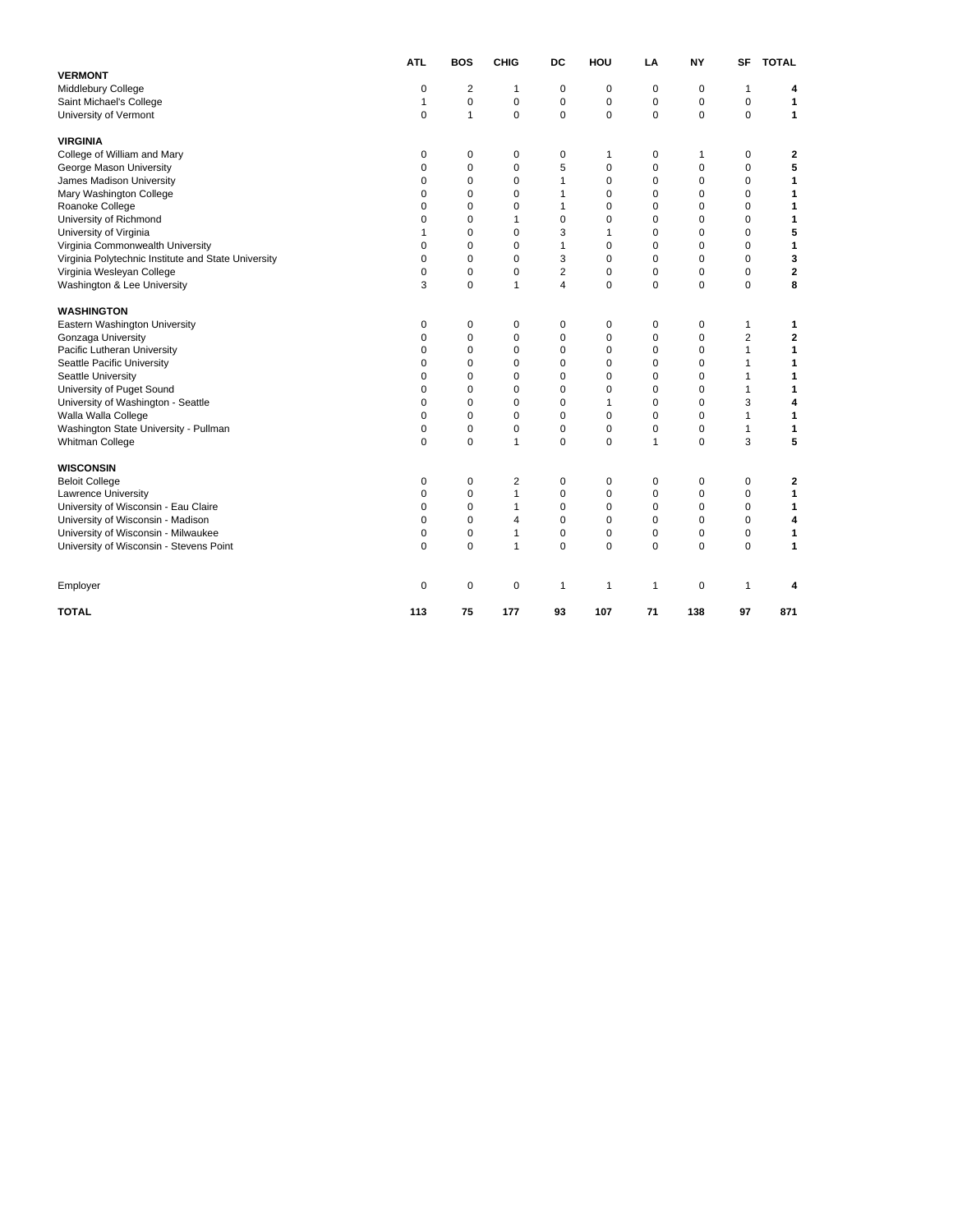## **Proposed Field of Study - Endorsed**

|                                                                                                                                           | ATL.                 | BOS      | CHIG                | DC                          | HOU                         | LA                   | ΝY     | SF                             | TOTAL                        |
|-------------------------------------------------------------------------------------------------------------------------------------------|----------------------|----------|---------------------|-----------------------------|-----------------------------|----------------------|--------|--------------------------------|------------------------------|
| 1900-Present                                                                                                                              | 0                    | 1        | $\mathbf 0$         | 0                           | 0                           | 0                    | 0      | 0                              | -1                           |
| 19th Century British and American Literature                                                                                              | $\Omega$             | 0        | 0                   | $\mathbf 0$                 | $\mathbf 0$                 | 0                    | 0      | $\overline{1}$                 | 1                            |
| 19th Century Germanic Post-Idealism                                                                                                       | $\Omega$             | 0        | 0                   | 0                           | 1                           | 0                    | 0      | $\mathbf 0$                    | 1                            |
| Acting<br><b>Advanced Chemical Engineering Practice</b>                                                                                   | 0<br>0               | 0<br>0   | 1<br>0              | 0<br>0                      | 0<br>0                      | 0<br>0               | 0<br>1 | 0<br>$\mathbf 0$               | 1<br>1                       |
| Advanced Computational Methods for Aeronautics, Flow Management and Fluid-Structure Interaction                                           | 0                    | 0        | $\overline{1}$      | 0                           | 0                           | 0                    | 0      | 0                              | 1                            |
| Advanced Methods in Aeronautical Engineering                                                                                              | $\Omega$             | 0        | $\mathbf 0$         | $\mathbf 0$                 | $\mathbf 0$                 | 0                    | 0      | $\mathbf{1}$                   | 1                            |
| <b>Advanced Organic Chemistry</b>                                                                                                         | $\Omega$             | 0        | 0                   | 0                           | 0                           | 0<br>$\Omega$        | 1      | 0                              | 1                            |
| Advanced Study in Mathematics<br>Advertising and Promotional Culture                                                                      | 0<br>0               | 0<br>0   | 0<br>$\mathbf{1}$   | 0<br>0                      | 0<br>$\mathbf 0$            | 0                    | 1<br>0 | 0<br>$\mathbf 0$               | 1<br>1                       |
| Aegean Archaeology                                                                                                                        | 0                    | 0        | $\overline{1}$      | 0                           | 0                           | 0                    | 0      | 0                              | 1                            |
| Aerospace Dynamics- Flight Dynamics                                                                                                       | $\Omega$             | 0        | $\mathbf 0$         | $\mathbf 0$                 | $\mathbf{1}$                | 0                    | 0      | $\mathbf 0$                    | 1                            |
| African History<br>African Studies                                                                                                        | $\Omega$<br>$\Omega$ | 0<br>0   | $\mathbf{1}$<br>0   | 0<br>$\mathbf{1}$           | 0<br>0                      | 0<br>$\Omega$        | 0<br>0 | $\overline{1}$<br>$\mathbf{1}$ | $\overline{\mathbf{2}}$<br>2 |
| American Literature and Culture                                                                                                           | 0                    | 0        | $\mathbf{1}$        | $\mathsf 0$                 | $\mathbf 0$                 | 0                    | 0      | $\mathbf 0$                    | 1                            |
| American Studies                                                                                                                          | 0                    | 0        | $\overline{1}$      | 0                           | 0                           | 0                    | 0      | 0                              | $\mathbf{1}$                 |
| Analysis, Design and Management of Information Systems                                                                                    | $\Omega$             | 0        | $\mathbf 0$         | $\mathbf{1}$                | $\mathbf 0$                 | 0                    | 0      | $\mathbf 0$                    | 1                            |
| <b>Ancient History</b><br>Anglo Saxon, Norse and Celtic                                                                                   | $\Omega$             | 0<br>0   | $\mathbf{1}$<br>0   | 0<br>$\mathbf{1}$           | 0<br>0                      | 0<br>0               | 0<br>0 | 0<br>0                         | $\overline{\mathbf{2}}$<br>1 |
| Anglo-Saxon Literature                                                                                                                    | 0                    | 0        | 0                   | $\mathsf 0$                 | 0                           | 0                    | 1      | $\mathbf 0$                    | 1                            |
| Anthropology and Development                                                                                                              | 0                    | 0        | $\mathbf{1}$        | 0                           | 0                           | 0                    | 0      | 0                              | $\mathbf{1}$                 |
| Anthropology of Media                                                                                                                     | -1                   | 0        | $\mathbf 0$         | $\mathbf 0$                 | $\mathbf 0$                 | 0                    | 0      | $\mathbf 0$                    | 1                            |
| Apoptosis in Embryonic Stem Cells                                                                                                         | $\Omega$<br>$\Omega$ | 0        | $\mathbf{1}$        | 0                           | 0                           | 0<br>$\Omega$        | 0      | 0<br>$\mathbf{1}$              | 1                            |
| Applied Marine Science<br><b>Applied Statistics</b>                                                                                       | 0                    | 0<br>1   | 0<br>0              | 0<br>0                      | 0<br>$\mathbf 0$            | 0                    | 0<br>0 | $\mathbf 0$                    | 1<br>1                       |
| <b>Applied Theatre</b>                                                                                                                    | 0                    | 0        | $\mathbf{1}$        | 0                           | 0                           | 0                    | 0      | 0                              | $\mathbf{1}$                 |
| Area Studies (Latin America)                                                                                                              | $\Omega$             | 0        | $\mathbf 0$         | $\mathbf{1}$                | $\mathbf 0$                 | 0                    | 0      | $\mathbf 0$                    | 1                            |
| Art Connoisseurship                                                                                                                       | $\Omega$<br>$\Omega$ | 0        | $\mathbf{1}$<br>1   | 0<br>$\mathbf 0$            | 0                           | 0<br>$\Omega$        | 0      | 0                              | 1                            |
| Art History<br>Art History MA - Contemporary African British Art                                                                          | 0                    | 0<br>0   | 0                   | $\mathbf{1}$                | 0<br>0                      | 0                    | 0<br>0 | 0<br>$\mathbf 0$               | 1<br>1                       |
| Astronautics/Alternative ADCS Schemes                                                                                                     | 0                    | 0        | $\overline{1}$      | 0                           | 0                           | 0                    | 0      | 0                              | $\mathbf{1}$                 |
| Astrophysics                                                                                                                              | -1                   | 0        | $\mathbf 0$         | $\mathbf 0$                 | $\mathbf 0$                 | 0                    | 0      | $\mathbf 0$                    | 1                            |
| Atomic and Laser Physics                                                                                                                  | $\Omega$             | 0        | 0                   | 0                           | 0                           | 0                    | 1      | 0                              | 1                            |
| Atomic and Laser Physics/Quantum Information<br>Attitude Determination Using Global Positioning Satellites                                | $\Omega$<br>$\Omega$ | 0<br>0   | 0<br>$\mathbf{1}$   | 0<br>0                      | 0<br>0                      | 1<br>0               | 0<br>0 | 0<br>$\mathbf 0$               | 1<br>1                       |
| <b>BPhil in Philosophy</b>                                                                                                                | 0                    | 0        | 0                   | 0                           | $\mathbf{1}$                | 0                    | 0      | 0                              | $\mathbf{1}$                 |
| Bachelor of Philosophy                                                                                                                    |                      | 0        | $\mathbf 0$         | $\mathbf 0$                 | $\mathbf 0$                 | $\Omega$             | 0      | $\mathbf 0$                    | 1                            |
| Biochemistry                                                                                                                              |                      | 0        | 0                   | 0                           | 1                           | 0                    | 0      | 0                              | $\overline{\mathbf{2}}$      |
| Biochemistry: Crystallography and Bioinformatics<br>Biodiversity, Conservation & Management                                               | $\Omega$             | 0<br>0   | 0<br>0              | 0<br>0                      | 0<br>0                      | $\Omega$<br>0        | 0<br>0 | 0<br>$\overline{1}$            | 1<br>1                       |
| Biodiversity, Conservation, and Management                                                                                                | 0                    | 0        | $\mathbf{1}$        | 0                           | 0                           | 0                    | 0      | 0                              | $\mathbf{1}$                 |
| <b>Bioinformatics</b>                                                                                                                     | -1                   | 0        | $\mathbf 0$         | $\mathbf 0$                 | $\mathbf 0$                 | $\Omega$             | 0      | $\mathbf 0$                    | 1                            |
| <b>Biological Anthropology</b>                                                                                                            | $\Omega$             | 0        | 0                   | 0                           | 1                           | 0                    | 0      | 0                              | 1                            |
| Biology<br>Biology                                                                                                                        | $\Omega$<br>$\Omega$ | 0<br>0   | 1<br>0              | $\mathbf 0$<br>$\mathbf{1}$ | 0<br>0                      | $\Omega$<br>0        | 0<br>0 | 0<br>$\mathbf 0$               | 1<br>1                       |
| Biology - Avian flight and ecology                                                                                                        | -1                   | 0        | 0                   | 0                           | 0                           | 0                    | 0      | 0                              | 1                            |
| Biomedicine, Bioscience and Society                                                                                                       | $\Omega$             | 0        | $\mathbf{1}$        | $\mathbf 0$                 | $\mathbf 0$                 | $\Omega$             | 0      | $\mathbf 0$                    | 1                            |
| Brain, Behavior, and Cognitive Neuroscience                                                                                               | $\Omega$             | 0        | 0                   | 0                           | 0                           | 0                    | 1      | 0                              | 1                            |
| British Literature 1700-1830                                                                                                              | $\Omega$             | 0<br>0   | 0<br>0              | 0<br>0                      | 0<br>$\mathbf 0$            | $\Omega$<br>1        | 1<br>0 | 0<br>$\mathbf 0$               | 1<br>2                       |
| <b>Business Administration</b><br>Cancer & Development Biology                                                                            | -1                   | 0        | 0                   | 0                           | 0                           | 0                    | 0      | 0                              | $\mathbf{1}$                 |
| Cardiovascular Medicine                                                                                                                   | $\Omega$             | 0        | $\mathbf{1}$        | $\mathbf 0$                 | $\mathbf 0$                 | 0                    | 0      | $\mathbf 0$                    | 1                            |
| Celtic Music                                                                                                                              | $\Omega$             | 0        | $\mathbf 0$         | 0                           | 0                           | 1                    | 0      | 0                              | 1                            |
| Central and East European History<br>Certificate of Advanced Studies in Mathematics                                                       | $\Omega$<br>$\Omega$ | 0        | 0<br>0              | 0<br>0                      | 0<br>$\mathbf 0$            | 0<br>1               | 0<br>0 | $\mathbf{1}$<br>$\mathbf 0$    | 1<br>2                       |
| Certificate of Advanced Studies in Mathematics (Part III)                                                                                 |                      | 1<br>0   | 0                   | 0                           | 0                           | 0                    | 0      | 0                              | 1                            |
| Certificate of Advanced Study in Mathematics                                                                                              | O                    | 0        | $\mathbf{1}$        | $\mathbf 0$                 | $\mathbf 0$                 | $\Omega$             | 0      | 0                              | 1                            |
| Certificate of Advanced Study in Mathematics (CASM)                                                                                       | $\Omega$             | 0        | 0                   | 0                           | 0                           | 1                    | 0      | 0                              | 1                            |
| Chawton Studies<br>Chemistry                                                                                                              |                      | 0<br>1   | 0<br>$\overline{1}$ | 0<br>$\mathbf 0$            | 1<br>$\mathbf 0$            | 0<br>0               | 0<br>1 | 0<br>$\mathbf{1}$              | 1<br>5                       |
| Children's Literature                                                                                                                     |                      | $\Omega$ | $\Omega$            | $\Omega$                    | $\Omega$                    | $\Omega$             | 1      | $\Omega$                       |                              |
| <b>Chinese Studies</b>                                                                                                                    |                      | 1        | 1                   | $\mathbf 0$                 | $\mathbf{1}$                | 2                    | 0      | $\mathbf 0$                    | 6                            |
| Cities, Space, Society                                                                                                                    | $\Omega$             | 0        | 0                   | 0                           | 0                           | 0                    | 1      | 0                              | $\mathbf{1}$                 |
| City Design and Social Science                                                                                                            | 0<br>0               | 1<br>0   | 0<br>$\mathbf{1}$   | $\mathbf 0$<br>0            | $\mathbf{1}$<br>$\mathbf 0$ | 0<br>$\Omega$        | 0<br>0 | 0<br>$\mathbf 0$               | 2<br>$\mathbf{1}$            |
| Civil Engineering<br>Classical Archaeology                                                                                                | -1                   | 0        | 0                   | 0                           | $\mathbf 0$                 | -1                   | 0      | 0                              | $\mathbf{2}$                 |
| Classical Languages and Literature                                                                                                        | $\Omega$             | 0        | $\mathbf{1}$        | $\mathbf 0$                 | $\mathbf 0$                 | $\Omega$             | 0      | $\mathbf 0$                    | $\mathbf{1}$                 |
| Classical Studies - Greek and Latin Literature                                                                                            | $\Omega$             | 0        | 0                   | $\mathbf 0$                 | $\mathbf{1}$                | $\Omega$             | 0      | $\mathbf 0$                    | $\mathbf{1}$                 |
| Classical Studies in Greek and Latin Literature<br>Classicism and its Foreign Reflections in the Eighteenth Century English Country House | 0<br>$\Omega$        | 0<br>0   | 0<br>$\mathbf{1}$   | $\mathbf 0$<br>0            | $\mathbf 0$<br>$\mathbf 0$  | $\Omega$<br>$\Omega$ | 1<br>0 | 0<br>$\mathbf 0$               | 1<br>$\mathbf{1}$            |
| Classics                                                                                                                                  | 0                    | 0        | 0                   | 0                           | $\mathbf{1}$                | -1                   | 0      | 0                              | 2                            |
| Classics With an Interdisciplinary Focus                                                                                                  | $\Omega$             | 0        | 0                   | $\mathbf 0$                 | $\mathbf 0$                 | $\Omega$             | 1      | $\mathbf 0$                    | $\mathbf{1}$                 |
| <b>Clinical Medicine</b>                                                                                                                  | 0                    | 0        | 0                   | $\mathbf 0$                 | $\mathbf{1}$                | $\Omega$             | 0      | $\mathbf 0$                    | $\mathbf{1}$                 |
| <b>Cognitive Science</b><br>Communication Art and Design                                                                                  | 0                    | 0<br>0   | 0<br>0              | 1                           | $\Omega$<br>$\mathbf 0$     | $\Omega$<br>$\Omega$ | 0      | 0<br>$\mathbf 0$               | 1                            |
| <b>Communication Design</b>                                                                                                               | 0<br>0               | 0        | 1                   | -1<br>0                     | 0                           | 0                    | 0<br>0 | 0                              | 1<br>$\mathbf{1}$            |
| <b>Comparative Education</b>                                                                                                              | 0                    | 0        | $\mathbf 0$         | $\mathbf 0$                 | $\mathbf{1}$                | $\Omega$             | 0      | $\mathbf 0$                    | $\mathbf{1}$                 |
| <b>Comparative Ethnic Conflict</b>                                                                                                        | 0                    | 1        | 0                   | $\mathbf 0$                 | 0                           | $\Omega$             | 1      | $\mathbf 0$                    | $\overline{\mathbf{2}}$      |
| <b>Comparative Government</b>                                                                                                             | 0                    | 0        | 1                   | $\mathbf 0$                 | $\mathbf{1}$                |                      | 0      | 0                              | 3                            |
| Comparative Literature<br><b>Comparative Philology</b>                                                                                    | 0<br>0               | 0<br>0   | 0<br>1              | 0<br>$\mathbf 0$            | $\mathbf 0$<br>$\mathbf 0$  | 1<br>0               | 0<br>0 | $\mathbf{1}$<br>0              | $\mathbf{2}$<br>$\mathbf{1}$ |
| Comparative Philology and General Linguistics                                                                                             | -1                   | 0        | $\mathbf 0$         | $\mathbf 0$                 | $\mathbf 0$                 | $\Omega$             | 0      | $\mathbf 0$                    | $\mathbf{1}$                 |
| <b>Comparative Politics</b>                                                                                                               | $\Omega$             | 0        | $\mathbf{1}$        | 1                           | $\mathbf 0$                 | $\Omega$             | 0      | $\mathbf 0$                    | $\overline{\mathbf{2}}$      |
| <b>Comparative Social Policy</b>                                                                                                          | $\Omega$             | 1        | $\mathbf 0$         | 1                           | $\Omega$                    | $\Omega$             | 0      | $\mathbf{1}$                   | 3                            |
| Comparative and International Education<br>Comparative social policy                                                                      | 0<br>-1              | 0<br>0   | 0<br>0              | 0<br>0                      | $\mathbf 0$<br>$\mathbf 0$  | $\Omega$<br>0        | 1<br>0 | 0<br>0                         | 1<br>$\mathbf{1}$            |
| Composition                                                                                                                               |                      | 0        | 0                   | $\overline{1}$              | $\mathbf 0$                 | $\Omega$             | 1      | $\mathbf 0$                    | 3                            |
| <b>Computational Fluid Dynamics</b>                                                                                                       |                      | 0        | 0                   | $\mathbf 0$                 | $\mathbf 0$                 | $\Omega$             | 0      | $\mathbf 0$                    | $\mathbf{1}$                 |
| Computational Neuroscience                                                                                                                | $\Omega$             | 1        | $^{\circ}$          | $\mathbf 0$                 | $\Omega$                    | $\Omega$             | 0      | 0                              | 1                            |
| <b>Computer Science</b><br>Conflict, Security and Development                                                                             | 0<br>0               | 0<br>0   | 0<br>0              | $\mathbf 0$<br>$\mathbf{1}$ | -1<br>$\mathbf 0$           | $\Omega$<br>0        | 0<br>0 | $\mathbf{1}$<br>0              | 2<br>$\mathbf{1}$            |
| Conservation                                                                                                                              | $\Omega$             | 0        | 0                   | $\mathbf 0$                 | $\mathbf 0$                 | $\Omega$             | 0      | $\overline{1}$                 | $\mathbf{1}$                 |
| Conservation and Land Management                                                                                                          | $\Omega$             | 0        | 0                   | 0                           | 1                           | 0                    | 0      | 0                              | 1                            |
| Contemporary British History                                                                                                              | 0                    | 0        | 0                   | 0                           | 0                           |                      | 0      | 0                              | 1                            |
| Continental Philosophy                                                                                                                    |                      | 0        | 0                   | 0                           | $\mathbf 0$                 | 0                    | 0      | 0                              | 1                            |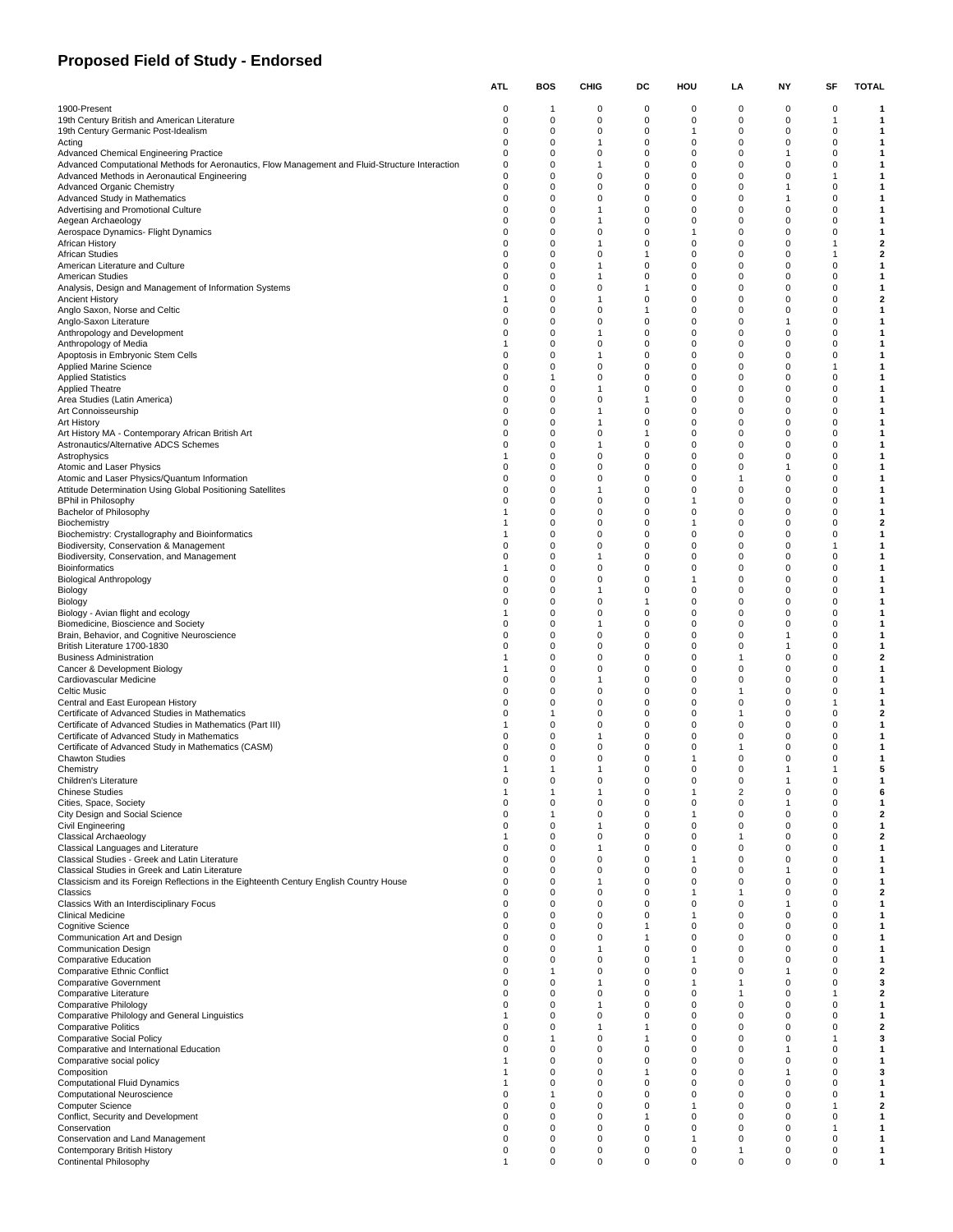|                                                                                                               | <b>ATL</b>                    | BOS    | CHIG                             | DC                            | HOU                                       | LA                   | NΥ                      | SF                           | <b>TOTAL</b>            |
|---------------------------------------------------------------------------------------------------------------|-------------------------------|--------|----------------------------------|-------------------------------|-------------------------------------------|----------------------|-------------------------|------------------------------|-------------------------|
| Control of Infectious Diseases                                                                                | 0                             | 0      | 0                                | 1                             | 0                                         | 0                    | 0                       | 0                            | 1                       |
| Courtauld Graduate Diploma in the History of Art                                                              | 0                             | 0      | 1                                | 0                             | $\mathbf 0$                               | 0                    | 0                       | $\mathbf 0$                  | 1                       |
| <b>Creative Writing</b><br>Creative Writing and Personal Development                                          | 0<br>0                        | 1<br>0 | $\mathbf{1}$<br>0                | 0<br>$\mathbf{1}$             | $\mathbf{1}$<br>0                         | 0<br>0               | 0<br>0                  | 0<br>0                       | 3<br>1                  |
| Creative and Media Writing                                                                                    | 1                             | 0      | $\mathbf 0$                      | $\mathbf 0$                   | $\mathbf 0$                               | 0                    | $\mathbf 0$             | 0                            | 1                       |
| <b>Criminal Justice Policy</b><br>Criminology                                                                 | 0<br>0                        | 0<br>0 | 1<br>0                           | 0<br>1                        | $\mathbf 0$<br>0                          | $\Omega$<br>0        | 1<br>1                  | 0<br>0                       | 2<br>2                  |
| Criminology (Applied)                                                                                         | 0                             | 0      | $\mathbf{1}$                     | $\mathbf 0$                   | $\mathbf 0$                               | 0                    | 0                       | 0                            | 1                       |
| <b>Critical Methodologies</b><br>Critical Theory and Cultural Studies                                         | 0<br>0                        | 1<br>0 | 0<br>$\mathbf{1}$                | $\mathbf 0$<br>0              | 0<br>$\mathbf 0$                          | 0<br>$\Omega$        | 0<br>$\mathbf 0$        | 0<br>0                       | 1<br>1                  |
| <b>Cross-Border Studies</b>                                                                                   | 0                             | 0      | 0                                | 0                             | $\mathbf{1}$                              | $\Omega$             | 0                       | 0                            | 1                       |
| Cultural Geography: Modernity Space & Place<br><b>Cultural Heritage</b>                                       | 0<br>0                        | 0<br>0 | 0<br>$\pmb{0}$                   | 1<br>$\mathbf 0$              | 0<br>$\mathbf 0$                          | 0<br>0               | 0<br>1                  | 0<br>0                       | 1<br>1                  |
| <b>Cultural Heritage Studies</b>                                                                              | 0                             | 0      | 0                                | $\mathbf 0$                   | 0                                         | 0                    | 1                       | 0                            | 1                       |
| Cultural Studies and Critical Theory<br><b>Cultural and Critical Studies</b>                                  | 0<br>1                        | 0<br>0 | $\mathbf 0$<br>0                 | 0<br>0                        | $\mathbf{1}$<br>$\mathbf 0$               | $\Omega$<br>$\Omega$ | $\mathbf 0$<br>0        | 0<br>0                       | 1<br>1                  |
| Culture of the European Renaissance                                                                           | 0                             | 0      | 0                                | 0                             | 0                                         | 0                    | 0                       | 1                            | 1                       |
| Culture, Communication, and Society                                                                           | 0                             | 0      | $\pmb{0}$                        | $\mathbf 0$                   | $\mathbf{1}$                              | 0                    | 0                       | 0                            | 1                       |
| Defense Sensors & Data Fusion<br>Derivation of a Nuclear Potential for use in the Supernova Equation of State | 0<br>1                        | 0<br>0 | 0<br>$\mathbf 0$                 | $\mathbf{1}$<br>$\mathbf 0$   | 0<br>$\mathbf 0$                          | 0<br>$\Omega$        | 0<br>$\mathbf 0$        | 0<br>0                       | 1<br>1                  |
| <b>Design Studies</b>                                                                                         | 1                             | 0      | 0                                | 0                             | $\mathbf 0$                               | $\Omega$             | 0                       | 0                            | 1                       |
| Design for Textile Futures<br><b>Development Economics</b>                                                    | -1<br>0                       | 0<br>0 | 0<br>$\pmb{0}$                   | 0<br>$\mathbf{1}$             | 0<br>$\mathbf 0$                          | 0<br>0               | 0<br>0                  | 0<br>0                       | 1<br>1                  |
| Development Management                                                                                        | 0                             | 0      | $\mathbf{1}$                     | $\mathbf 0$                   | 0                                         | 0                    | 0                       | 1                            | 2                       |
| Development Studies<br><b>Development Studies</b>                                                             | 1<br>0                        | 1<br>1 | 8<br>0                           | $\overline{4}$<br>$\mathbf 0$ | 8<br>$\mathbf 0$                          | 1<br>$\Omega$        | 8<br>0                  | $\overline{7}$<br>0          | 38<br>$\mathbf{1}$      |
| Development Studies, Queen Elizabeth House                                                                    | 1                             | 0      | 0                                | 0                             | 0                                         | 0                    | 0                       | 0                            | 1                       |
| Development Studies, focus on Anthropology of Development/ Forced Migration                                   | 0                             | 0      | $\pmb{0}$                        | $\mathbf 0$                   | $\mathbf 0$                               | 0                    | 0                       | 1                            | 1                       |
| Development and Planning<br>Development and Security                                                          | 0<br>0                        | 0<br>0 | 0<br>$\mathbf 0$                 | $\mathbf 0$<br>0              | 0<br>$\mathbf 0$                          | 0<br>$\Omega$        | 1<br>$\mathbf 0$        | 0<br>1                       | 1<br>1                  |
| Developmental Psychopathology                                                                                 | 0                             | 1      | 0                                | 0                             | $\mathbf 0$                               | $\Omega$             | 0                       | 0                            | 1                       |
| <b>Developmental Studies</b><br>Diploma in Modern Standard Arabic                                             | 0<br>0                        | 1<br>0 | 0<br>$\mathbf{1}$                | 0<br>$\mathbf 0$              | 0<br>$\mathbf 0$                          | 0<br>0               | 0<br>0                  | 0<br>0                       | 1<br>1                  |
| Discrete Mathematics & Background Coursework                                                                  | 0                             | 0      | 0                                | $\mathbf 0$                   | 0                                         | -1                   | 0                       | 0                            | 1                       |
| Dramaturgy                                                                                                    | 0<br>0                        | 0<br>0 | $\mathbf 0$<br>0                 | 0                             | $\mathbf{1}$<br>$\mathbf{1}$              | $\Omega$<br>$\Omega$ | $\mathbf 0$<br>0        | 0<br>0                       | 1                       |
| Early Modern European History<br>Early Modern History                                                         | 1                             | 0      | 0                                | 0<br>0                        | $\mathbf 0$                               | 0                    | 0                       | 0                            | 1<br>1                  |
| Econometrics and Mathematical Economics                                                                       | 0                             | 0      | $\pmb{0}$                        | $\mathbf 0$                   | $\mathbf 0$                               | 0                    | 1                       | $\mathbf{1}$                 | $\overline{\mathbf{2}}$ |
| Economic & Social History<br><b>Economic History</b>                                                          | 0<br>0                        | 0<br>0 | 0<br>$\overline{2}$              | $\mathbf 0$<br>$\mathbf 0$    | 0<br>$\mathbf 0$                          | 0<br>$\Omega$        | 1<br>$\mathbf 0$        | 0<br>0                       | 1<br>$\mathbf{2}$       |
| Economic and Sicial History: Urban Society and Civil Society                                                  | 0                             | 0      | 1                                | 0                             | 0                                         | $\Omega$             | 0                       | 0                            | $\mathbf{1}$            |
| Economic and Social History<br>Economics                                                                      | 3<br>3                        | 0<br>1 | $\mathbf{1}$<br>$\mathbf 0$      | 0<br>$\mathbf{1}$             | $\overline{\mathbf{c}}$<br>$\overline{2}$ | 0<br>1               | 2<br>3                  | 2<br>$\mathbf{1}$            | 10<br>12                |
| Economics & Development Economics                                                                             | 1                             | 0      | 0                                | $\mathbf 0$                   | 0                                         | 0                    | 0                       | 0                            | 1                       |
| Economics and Mathematical Econometrics                                                                       | 0<br>0                        | 0      | $\mathbf 0$<br>0                 | 0<br>0                        | $\mathbf{1}$<br>$\mathbf 0$               | $\Omega$<br>1        | $\mathbf 0$<br>0        | 0<br>0                       | 1                       |
| Economics and Social History<br>Economics for Development                                                     | 0                             | 0<br>0 | 0                                | 1                             | 0                                         | 0                    | 0                       | 0                            | 1<br>1                  |
| <b>Education in Sectarian Societies</b>                                                                       | 0                             | 0      | $\pmb{0}$                        | 0                             | $\mathbf 0$                               | 0                    | 1                       | 0                            | 1                       |
| <b>Educational Research</b><br><b>Educational Studies</b>                                                     | 0<br>0                        | 0<br>0 | 0<br>0                           | $\mathbf 0$<br>$\mathbf 0$    | 0<br>$\mathbf 0$                          | 1<br>$\Omega$        | 0<br>1                  | 0<br>0                       | 1<br>1                  |
| Egyptology                                                                                                    | 0                             | 0      | 1                                | 0                             | $\mathbf 0$                               | $\Omega$             | 0                       | 0                            | 1                       |
| Electronic Devices & Materials<br><b>Electronic Learning</b>                                                  | 1<br>0                        | 0<br>0 | 0<br>$\mathbf{1}$                | 0<br>$\mathbf 0$              | 0<br>$\mathbf 0$                          | 0<br>0               | 0<br>0                  | 0<br>0                       | 1<br>1                  |
| Emergent Technologies + Design                                                                                | 0                             | 0      | 0                                | 0                             | $\mathbf{1}$                              | 0                    | 0                       | 0                            | 1                       |
| Engineering<br><b>Engineering Science</b>                                                                     | 0<br>0                        | 0<br>1 | 0<br>$\mathbf{1}$                | 0<br>0                        | $\mathbf 0$<br>$\mathbf 0$                | 1<br>$\Omega$        | $\mathbf 0$<br>0        | 0<br>0                       | 1<br>2                  |
| Engineering for Sustainable Development                                                                       | 1                             | 1      | $\overline{2}$                   | 0                             | 0                                         | 0                    | 1                       | 0                            | 5                       |
| English                                                                                                       |                               | 1      | $\mathbf{1}$                     | 0                             | $\mathbf 0$                               | 0                    | 0                       | 0                            | 3                       |
| English (1550-1780)<br>English (Medieval Period)                                                              |                               | 0<br>0 | 0<br>0                           | $\mathbf 0$                   | 0<br>0                                    | 0<br>O               | 0<br>O                  | 0<br>O                       | 1<br>1                  |
| English 1780-1900                                                                                             | 0                             | 0      | 1                                | 0                             | 0                                         | 0                    | 0                       | 0                            | 1                       |
| English 650-1550<br>English Language and Literature                                                           | 0<br>0                        | 0<br>0 | $\mathbf 0$<br>$\mathbf{1}$      | 0<br>$\mathbf 0$              | 0<br>$\mathbf 0$                          | 0<br>0               | 0<br>$\mathbf{1}$       | $\mathbf{1}$<br>0            | 1<br>2                  |
| English Language and Literature from 650-1550                                                                 | 0                             | 0      | $\mathbf{1}$                     | $\mathbf 0$                   | 0                                         | 0                    | 0                       | 0                            | 1                       |
| <b>English Literature</b><br>English Literature 1700-1830                                                     | 0<br>0                        | 0<br>1 | $\mathbf 0$<br>0                 | 0<br>0                        | $\Omega$<br>$\mathbf 0$                   | -1<br>$\Omega$       | $\mathbf 0$<br>0        | 0<br>0                       | 1<br>1                  |
| English Literature 1900 To the Present.                                                                       | 0                             | 0      | 0                                | 0                             | 0                                         | 0                    | 0                       | 1                            | 1                       |
| English Literature, 1550-1780<br>English Literature/ Modernities                                              | $\overline{1}$<br>$\mathbf 0$ | 0<br>0 | $\mathbf 0$<br>$\mathbf 0$       | $\mathbf 0$<br>$\mathbf 0$    | $\mathbf 0$<br>0                          | $\Omega$<br>0        | 0<br>1                  | 0<br>0                       | 1<br>1                  |
| English Literature/Religious Theory                                                                           | 0                             | 0      | $\mathbf 0$                      | $\overline{1}$                | $\mathbf 0$                               | $\Omega$             | $\Omega$                | 0                            | 1                       |
| English Literature:                                                                                           | 0                             | 0      | 0                                | 0                             | $\mathbf 0$                               | $\Omega$             | 1                       | 0                            | 1                       |
| English Literature: 1550-1780<br>English Literature: Nation, Writing, Culture                                 | 0<br>0                        | 0<br>0 | $\overline{1}$<br>$\mathbf 0$    | 0<br>$\mathbf 0$              | $\mathbf 0$<br>$\mathbf 0$                | 0<br>$\Omega$        | 0<br>0                  | 0<br>$\overline{1}$          | 1<br>1                  |
| English Studies, 1780-1900                                                                                    | 0                             | 0      | $\mathbf 0$                      | $\mathbf 0$                   | 0                                         | 0                    | 0                       | 1                            | 1                       |
| English: 1550-1780<br>English: 1780-1900                                                                      | 0<br>0                        | 0<br>0 | $\mathbf 0$<br>0                 | $\Omega$<br>-1                | $\Omega$<br>$\mathbf 0$                   | $\Omega$<br>$\Omega$ | $\Omega$<br>$\mathbf 0$ | 1<br>0                       | 1<br>1                  |
| English: Criticism and Culture                                                                                | 0                             | 0      | 0                                | 0                             | $\mathbf 0$                               | 0                    | 1                       | 0                            | 1                       |
| English: Text and Book<br><b>Enlightenment Studies</b>                                                        | 1<br>$\mathbf 0$              | 0<br>0 | $\mathbf 0$<br>$\overline{1}$    | $\mathbf 0$<br>$\mathbf 0$    | $\mathbf 0$<br>0                          | 0<br>0               | 0<br>0                  | 0<br>0                       | 1<br>1                  |
| Enlightenment Studies and Reception History                                                                   | 0                             | 0      | $\mathbf 0$                      | 0                             | $\Omega$                                  | $\Omega$             | 1                       | 0                            | 1                       |
| <b>Environment and Development</b>                                                                            | 0                             | 0<br>0 | 0<br>0                           | 0<br>0                        | $\mathbf 0$<br>$\mathbf 0$                | $\Omega$             | 1<br>0                  | $\mathbf{1}$<br>$\mathbf{1}$ | 2<br>1                  |
| Environmental Change and Management<br><b>Environmental Conservation</b>                                      | 0<br>0                        | 0      | $\mathbf 0$                      | $\mathbf 0$                   | $\mathbf{1}$                              | 0<br>$\Omega$        | 0                       | $\mathbf 0$                  | $\mathbf{1}$            |
| <b>Environmental Design</b>                                                                                   | 0                             | 0      | $\overline{1}$                   | $\mathbf 0$                   | 0                                         | 0                    | 0                       | 0                            | 1                       |
| <b>Environmental Engineering</b><br><b>Environmental Management</b>                                           | 0<br>0                        | 0<br>0 | $\overline{1}$<br>$\overline{1}$ | 0<br>$\mathbf 0$              | $\mathbf{1}$<br>$\mathbf 0$               | $\Omega$<br>$\Omega$ | $\Omega$<br>0           | 0<br>0                       | 2<br>1                  |
| <b>Environmental Policy</b>                                                                                   | 0                             | 0      | 0                                | 0                             | $\mathbf{1}$                              | 0                    | 0                       | 0                            | 1                       |
| Epidemiology<br>Epidemiology/Lassa Virus Pathogenecity                                                        | 0<br>1                        | 0<br>0 | $\overline{1}$<br>$\mathbf 0$    | $\mathbf 0$<br>$\mathbf 0$    | $\mathbf 0$<br>$\mathbf 0$                | $\Omega$<br>0        | 0<br>0                  | 0<br>0                       | 1<br>1                  |
| <b>Equality and Diversity</b>                                                                                 | 0                             | 0      | $\mathbf 0$                      | 0                             | $\Omega$                                  | $\Omega$             | 1                       | 0                            | 1                       |
| Ethnomusicology                                                                                               | 0                             | 0      | 0                                | 0                             | $\mathbf 0$                               | $\Omega$             | 1                       | $\mathbf{1}$                 | 2                       |
| European Archaeology<br>European Culture, Thought and Literature                                              | 0<br>0                        | 1<br>0 | 0<br>$\mathbf 0$                 | 0<br>$\mathbf 0$              | 0<br>$\mathbf 0$                          | 0<br>1               | 0<br>0                  | 0<br>0                       | 1<br>1                  |
| European Film Studies                                                                                         | 0                             | 0      | $\mathbf 0$                      | $\mathbf 0$                   | $\mathbf 0$                               | $\Omega$             | 1                       | 0                            | 1                       |
| European Literature<br>European Politics & Governance                                                         | 0<br>0                        | 0<br>0 | $\mathbf 0$<br>0                 | $\mathbf 0$<br>$\overline{2}$ | $\mathbf 0$<br>0                          | -1<br>0              | $\mathbf 0$<br>0        | 0<br>0                       | 1<br>2                  |
| European Politics and Governance                                                                              | 1                             | 0      | $\pmb{0}$                        | 0                             | 0                                         | 0                    | 0                       | 0                            | 1                       |
| European Politics and Society                                                                                 | 0                             | 0      | $\pmb{0}$                        | $\pmb{0}$                     | $\mathbf 0$                               | 0                    | $\mathbf{1}$            | 0                            | 1                       |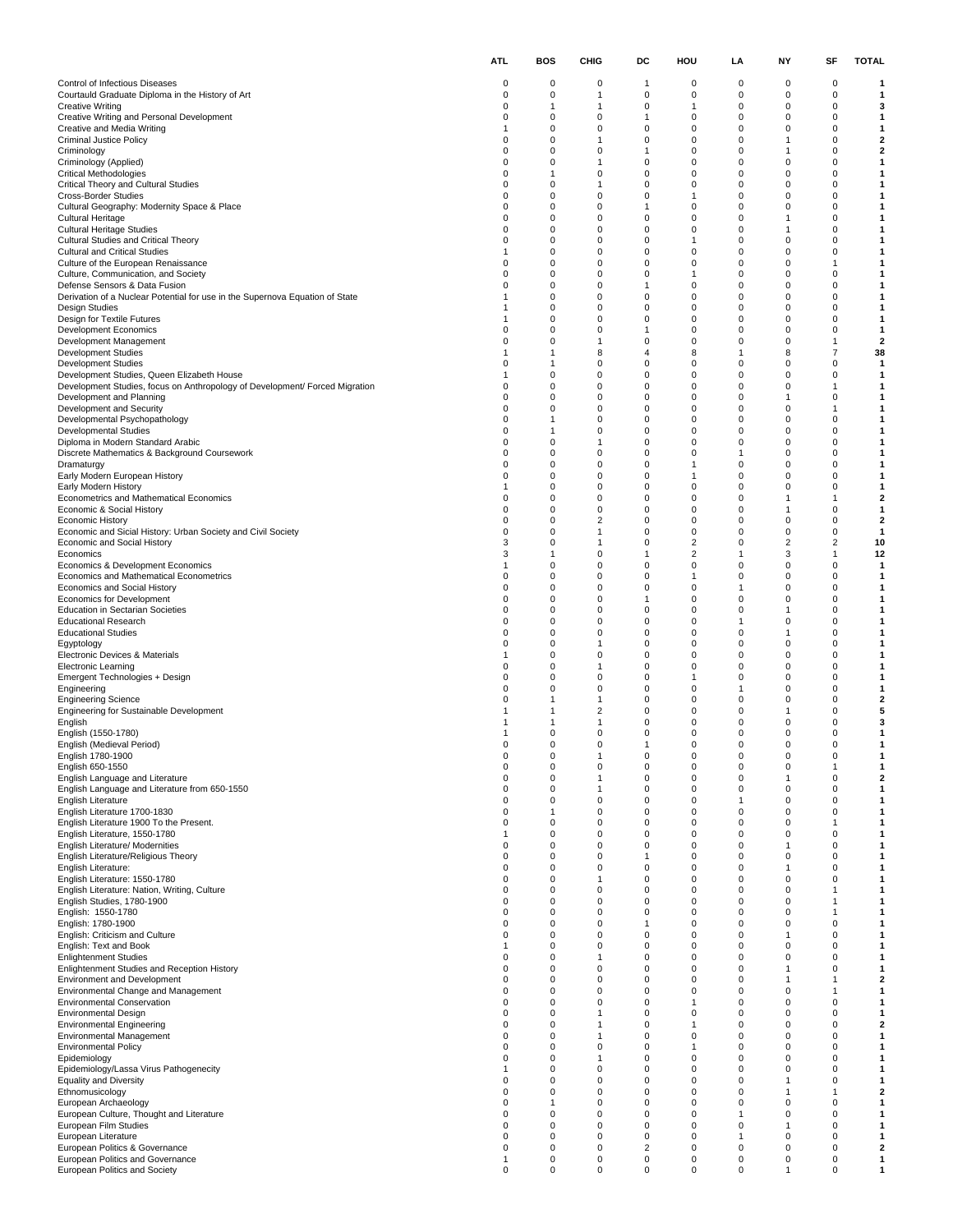|                                                                                                                                | <b>ATL</b>        | BOS               | CHIG                           | DC                          | HOU                          | LA                   | NΥ                | SF                  | <b>TOTAL</b>                 |
|--------------------------------------------------------------------------------------------------------------------------------|-------------------|-------------------|--------------------------------|-----------------------------|------------------------------|----------------------|-------------------|---------------------|------------------------------|
| European and Comparative Public Policy                                                                                         | 0                 | 1                 | 0                              | 0                           | 0                            | 0                    | 0                 | 0                   | 1                            |
| Evidence Based Social Work                                                                                                     | 0                 | 0                 | 0                              | 0                           | 0                            | 0                    | 0                 | $\mathbf{1}$        | 1                            |
| Evidence-Based Social Work<br><b>Fashion Media</b>                                                                             | 0<br>0            | 1<br>0            | $\mathbf{1}$<br>0              | 0<br>0                      | $\mathbf 0$<br>0             | 0<br>0               | 0<br>0            | 0<br>1              | $\mathbf{2}$<br>1            |
| Film and Television Management                                                                                                 | 0                 | 0                 | 0                              | $\mathbf 0$                 | $\mathbf 0$                  | 0                    | 1                 | 0                   | 1                            |
| <b>Financial Economics</b>                                                                                                     | 0                 | 0                 | $\mathbf{1}$                   | 0                           | $\mathbf 0$                  | $\Omega$             | 0                 | 0                   | 1                            |
| Fine Art<br>Fine Art/Painting                                                                                                  | 0<br>0            | 0<br>0            | 0<br>$\pmb{0}$                 | 1<br>0                      | 0<br>$\mathbf 0$             | 0<br>$\Omega$        | 1<br>$\mathbf{1}$ | 0<br>0              | 2<br>1                       |
| Fine Art - Film                                                                                                                | 0                 | 0                 | 0                              | $\mathbf 0$                 | 0                            | 1                    | 0                 | 0                   | 1                            |
| Fine Arts and Communication, Culture, and Society (double major)<br>Fine and Decorative Art Fundamentals (Sotheby's Institute) | 1<br>0            | 0<br>0            | 0<br>1                         | $\mathbf 0$<br>0            | $\mathbf 0$<br>$\mathbf 0$   | $\Omega$<br>$\Omega$ | $\mathbf 0$<br>0  | 0<br>0              | 1<br>1                       |
| <b>Forced Migration</b>                                                                                                        | 0                 | 0                 | 0                              | 0                           | $\mathbf{1}$                 | 0                    | 1                 | 0                   | 2                            |
| Forest Ecology and Management                                                                                                  | 0                 | 0                 | $\pmb{0}$                      | $\mathbf 0$                 | $\mathbf 0$                  | 0                    | 0                 | 1                   | 1                            |
| Galaxy Clusters, Intermediate Mass Black Holes<br>Gender                                                                       | 0<br>0            | 0<br>0            | 0<br>$\mathbf{1}$              | $\mathbf 0$<br>$\mathbf 0$  | $\mathbf{1}$<br>$\mathbf{1}$ | 0<br>$\Omega$        | 0<br>$\mathbf 0$  | 0<br>0              | 1<br>2                       |
| Gender Institute                                                                                                               | 0                 | 0                 | 0                              | 0                           | $\mathbf 0$                  | $\Omega$             | 1                 | 0                   | 1                            |
| <b>Gender Studies</b><br>Gender and Social Policy                                                                              | 0<br>0            | 0<br>0            | 0<br>$\pmb{0}$                 | 0<br>0                      | $\mathbf{1}$<br>$\mathbf 0$  | 0<br>0               | 0<br>1            | 0<br>0              | 1<br>1                       |
| Gender, Development and Globalisation                                                                                          | 0                 | 0                 | 0                              | $\mathbf 0$                 | 0                            | 1                    | 0                 | 0                   | 1                            |
| Gender, Development and Globalization                                                                                          | 0<br>0            | 0<br>0            | 0<br>0                         | $\mathbf 0$<br>0            | $\mathbf 0$<br>$\mathbf 0$   | 1<br>$\Omega$        | $\mathbf 0$<br>0  | 0<br>$\mathbf{1}$   | 1<br>1                       |
| Gender, Sexuality and Culture<br>General Linguistics and Comparative Philology                                                 | 0                 | 0                 | 0                              | 0                           | $\mathbf{1}$                 | 0                    | 0                 | 0                   | 1                            |
| Geochemistry of Igneous Provinces and Evolution of the Earth's Crust                                                           | 0                 | 0                 | $\pmb{0}$                      | $\mathbf 0$                 | $\mathbf 0$                  | 0                    | 1                 | 0                   | 1                            |
| Geologically recent climate change using isotopes<br>Global Market Economics                                                   | 0<br>3            | 0<br>0            | $\mathbf{1}$<br>$\mathbf{1}$   | $\mathbf 0$<br>$\mathbf 0$  | 0<br>$\mathbf 0$             | 0<br>1               | 0<br>1            | 0<br>1              | 1<br>7                       |
| Global Political Economy                                                                                                       | 0                 | 0                 | 0                              | 0                           | $\mathbf 0$                  | 1                    | 0                 | 0                   | 1                            |
| <b>Global Politics</b><br>Graduate LLB                                                                                         | 0<br>1            | 0<br>0            | 0<br>$\pmb{0}$                 | 3<br>0                      | 0<br>$\mathbf 0$             | 0<br>0               | 1<br>0            | $\overline{2}$<br>0 | 6<br>1                       |
| Graduate Saxophone Performance                                                                                                 | 0                 | 0                 | 0                              | $\mathbf 0$                 | $\mathbf{1}$                 | 0                    | 0                 | 0                   | 1                            |
| Graphic Design                                                                                                                 | 1                 | 0                 | 0                              | $\mathbf 0$                 | $\mathbf 0$                  | $\Omega$             | $\mathbf 0$       | 0                   | 1                            |
| Greek Language and Literature<br>Greek and Latin                                                                               | 0<br>0            | 0<br>1            | $\mathbf{1}$<br>0              | 0<br>0                      | $\mathbf 0$<br>0             | $\Omega$<br>0        | 0<br>0            | 0<br>0              | 1<br>1                       |
| Greek and Latin Languages and Literatures                                                                                      | 0                 | 1                 | $\pmb{0}$                      | $\mathbf 0$                 | $\mathbf 0$                  | 0                    | 0                 | 0                   | 1                            |
| Greek and/or Roman History                                                                                                     | 0                 | 0                 | 0                              | $\mathbf{1}$                | 0                            | 0                    | 0                 | 0                   | 1                            |
| Health Care Ethics and Law<br>Health Policy, Planning, and Finance                                                             | 0<br>0            | 0<br>0            | 0<br>0                         | $\mathbf{1}$<br>0           | $\mathbf 0$<br>$\mathbf 0$   | $\Omega$<br>$\Omega$ | $\Omega$<br>1     | 0<br>0              | 1<br>1                       |
| Health, Population and Society                                                                                                 | 0                 | 0                 | 0                              | 0                           | 0                            | 0                    | 1                 | 0                   | 1                            |
| <b>Historical Musicology</b><br><b>Historical Performance</b>                                                                  | 0<br>0            | 0<br>0            | $\pmb{0}$<br>0                 | 1<br>$\mathbf 0$            | $\mathbf 0$<br>0             | 0<br>0               | 0<br>1            | 0<br>0              | 1<br>1                       |
| <b>Historical Studies</b>                                                                                                      | 0                 | 0                 | $\mathbf{1}$                   | $\mathbf 0$                 | $\mathbf 0$                  | $\Omega$             | $\mathbf 0$       | 0                   | 1                            |
| History                                                                                                                        | 0                 | 0                 | 0                              | 0                           | $\mathbf{1}$                 | $\Omega$             | 0                 | 0                   | 1                            |
| History and Philosophy of Science<br>History and Philosophy of Science and Medicine                                            | 0<br>0            | 0<br>1            | 0<br>$\mathbf{1}$              | 0<br>$\mathbf{1}$           | 0<br>$\mathbf 0$             | 0<br>0               | 1<br>0            | 0<br>0              | 1<br>3                       |
| History of Art                                                                                                                 | 1                 | 0                 | $\mathbf{1}$                   | 0                           | 0                            | 0                    | 0                 | 0                   | 2                            |
| History of Art (20th Century)<br>History of Art and Visual Culture                                                             | 0<br>0            | 0<br>1            | $\mathbf 0$<br>0               | $\mathbf 0$<br>1            | $\mathbf 0$<br>$\mathbf 0$   | 1<br>$\Omega$        | $\mathbf 0$<br>0  | 0<br>0              | 1<br>2                       |
| History of Art: the Making and Meaning of Medieval Art                                                                         | 0                 | 1                 | 0                              | 0                           | 0                            | 0                    | 0                 | 0                   | 1                            |
| History of British -Irish Relations                                                                                            | 0                 | 0                 | $\pmb{0}$                      | $\mathbf 0$                 | $\mathbf 0$                  | 0                    | 1                 | 0                   | 1                            |
| History of Design<br>History of International Relations                                                                        | 0<br>0            | 1<br>0            | 0<br>0                         | $\mathbf 0$<br>$\mathbf{1}$ | 0<br>$\mathbf 0$             | 0<br>$\Omega$        | 0<br>$\mathbf 0$  | 0<br>0              | 1<br>1                       |
| History of Medicine                                                                                                            | 0                 | 0                 | $\mathbf{1}$                   | 0                           | $\mathbf 0$                  | $\Omega$             | 0                 | 0                   | 1                            |
| History of Race in the Americas<br>History of Science, Medicine and Technology                                                 | -1<br>0           | 0<br>0            | 0<br>$\pmb{0}$                 | 0<br>0                      | 0<br>$\mathbf{1}$            | 0<br>0               | 0<br>0            | 0<br>0              | 1<br>1                       |
| Human Geography Research                                                                                                       | 0                 | 0                 | $\overline{2}$                 | $\mathbf 0$                 | 0                            | 0                    | 0                 | 0                   | 2                            |
| Human Rights<br><b>Humans Sciences</b>                                                                                         | 0<br>1            | 1<br>0            | 0<br>0                         | $\overline{2}$<br>0         | $\mathbf 0$<br>$\mathbf 0$   | 1<br>$\Omega$        | 2<br>0            | $\mathbf{1}$<br>0   | 7<br>1                       |
| Immunology                                                                                                                     | 0                 | 0                 | 0                              | 0                           | 0                            | 0                    | 1                 | 0                   | 1                            |
| Information Engineering                                                                                                        | 0                 | 0                 | 0                              | 0                           | $\mathbf{1}$                 | 0                    | 0                 | 0                   | 1                            |
| <b>Information Security</b><br>Institute of Development Studies                                                                | O                 | 0<br>O            | 0<br>$\Omega$                  | $\mathbf 0$<br>$\Omega$     | 0<br>0                       | 0<br>O               | 1<br>0            | 0                   | 1<br>1                       |
| Instrumentation Systems & Sensors                                                                                              | 0                 | 1                 | 0                              | 0                           | 0                            | 0                    | 0                 | 0                   | 1                            |
| Integrated Immunology<br>Intellectual History 1300-1650                                                                        | 0<br>0            | 1<br>$\mathbf{1}$ | 0<br>$\mathbf 0$               | 0<br>$\mathbf 0$            | 0<br>$\mathbf 0$             | 0<br>0               | 1<br>0            | 0<br>0              | 2<br>$\mathbf{1}$            |
| Intelligence & International Security                                                                                          | 0                 | 0                 | $\mathbf 0$                    | $\mathbf 0$                 | $\overline{1}$               | 0                    | 0                 | 0                   | 1                            |
| Inter-religious Relations                                                                                                      | 1                 | 0                 | $\mathbf 0$                    | 0                           | $\Omega$                     | $\Omega$             | $\mathbf 0$       | 0                   | 1                            |
| <b>International Affairs</b><br>International Business MBA                                                                     | 0<br>0            | 0<br>0            | 0<br>0                         | 0<br>0                      | -1<br>$\mathbf{1}$           | $\Omega$<br>0        | 0<br>0            | 0<br>0              | 1<br>1                       |
| International Development: Pathway - ICTs for Development                                                                      | 0                 | 0                 | $\mathbf 0$                    | $\mathbf 0$                 | $\mathbf 0$                  | 1                    | 0                 | 0                   | 1                            |
| International Health Policy<br>International Law                                                                               | $\mathbf 0$<br>0  | 0<br>0            | $\mathbf 0$<br>$\mathbf 0$     | $\mathbf 0$<br>0            | $\mathbf 0$<br>$\mathbf{1}$  | -1<br>$\Omega$       | 0<br>$\Omega$     | 0<br>0              | 1<br>1                       |
| International Law Research                                                                                                     | 0                 | 0                 | 0                              | 0                           | $\mathbf{1}$                 | $\Omega$             | 0                 | 0                   | 1                            |
| <b>International Marketing</b>                                                                                                 | 0                 | 0                 | $\overline{1}$                 | 0                           | $\mathbf 0$                  | 0                    | 0                 | 0                   | 1                            |
| International Political Thought<br><b>International Politics</b>                                                               | 0<br>2            | 0<br>0            | $\mathbf 0$<br>$\mathbf 0$     | $\mathbf 0$                 | $\mathbf{1}$<br>$\mathbf 0$  | $\Omega$<br>$\Omega$ | 0<br>0            | 0<br>1              | $\overline{\mathbf{2}}$<br>3 |
| International Public Relations                                                                                                 | 0                 | 0                 | $\mathbf 0$                    | $\Omega$                    | $\mathbf{1}$                 | $\Omega$             | $\Omega$          | 0                   | 1                            |
| <b>International Relations</b><br>International Relations (Department of Politics and International Relations)                 | 3<br>0            | 3<br>0            | 8<br>0                         | $\overline{4}$<br>0         | 5<br>$\mathbf{1}$            | 4<br>0               | 8<br>0            | 8<br>0              | 43<br>$\mathbf{1}$           |
| International Relations and strategic studies of the Middle East                                                               | 0                 | $\mathbf 0$       | $\mathbf 0$                    | $\mathbf 0$                 | $\mathbf{1}$                 | 0                    | 0                 | 0                   | 1                            |
| <b>International Security Studies</b>                                                                                          | 0<br>0            | 2<br>0            | $\mathbf{1}$<br>$\overline{1}$ | 2<br>$\mathbf 0$            | $\mathbf 0$<br>$\Omega$      | 0<br>$\Omega$        | 1<br>$\Omega$     | 0                   | 6                            |
| International Social Work with Community Development Studies<br>International Strategy and Economics                           | 0                 | 0                 | 0                              | 0                           | $\mathbf 0$                  | 1                    | 1                 | 0<br>0              | 1<br>2                       |
| <b>International Studies</b>                                                                                                   | 0                 | 0                 | $\overline{1}$                 | 0                           | $\mathbf 0$                  | 0                    | 0                 | 0                   | 1                            |
| International Studies (Politics and Religion)<br>International Studies (general)                                               | 0<br>0            | 0<br>0            | $\mathbf 0$<br>$\mathbf 0$     | $\mathbf 0$<br>$\mathbf 0$  | $\mathbf 0$<br>$\mathbf 0$   | $\Omega$<br>0        | 0<br>1            | $\overline{1}$<br>0 | 1<br>1                       |
| <b>Islamic Studies</b>                                                                                                         | 0                 | 0                 | $\mathbf 0$                    | 0                           | $\Omega$                     | $\Omega$             | $\Omega$          | 1                   | 1                            |
| Japanese Studies                                                                                                               | 0                 | 0                 | 0                              | 0                           | $\mathbf 0$<br>$\mathbf 0$   | $\Omega$             | 1                 | 0                   | 1                            |
| Journalism<br>Language and Speech Processing                                                                                   | 0<br>0            | 1<br>0            | 0<br>$\mathbf 0$               | 0<br>$\mathbf 0$            | $\mathbf{1}$                 | 0<br>$\Omega$        | 0<br>0            | 0<br>0              | 1<br>1                       |
| Languages and Cultures of South Asia                                                                                           | 0                 | 1                 | $\mathbf 0$                    | $\mathbf 0$                 | $\Omega$                     | $\Omega$             | 0                 | 0                   | 1                            |
| Latin American Government and Politics<br>Latin American Studies                                                               | 0<br>$\mathbf{1}$ | 0<br>0            | $\mathbf 0$<br>0               | $\overline{1}$<br>0         | $\Omega$<br>$\mathbf{1}$     | $\Omega$<br>$\Omega$ | $\Omega$<br>0     | 0<br>0              | 1<br>2                       |
| Latin Language and Literature                                                                                                  | 0                 | 0                 | 0                              | 0                           | $\mathbf 0$                  | 0                    | 1                 | 0                   | 1                            |
| Legal and Political Theory                                                                                                     | 0                 | 0                 | $\overline{1}$                 | $\mathbf 0$                 | $\mathbf 0$                  | 0                    | 0                 | 0                   | 1                            |
| Lipids in Chronic Diseases<br>Literary Subjects Post 1830                                                                      | 0<br>0            | 0<br>0            | $\overline{1}$<br>$\mathbf 0$  | $\mathbf 0$<br>0            | $\Omega$<br>$\mathbf{1}$     | 0<br>$\Omega$        | 0<br>$\Omega$     | 0<br>0              | 1<br>1                       |
| Logic and Metaphysics                                                                                                          | 0                 | 0                 | 0                              | 0                           | 0                            | 0                    | 1                 | 0                   | 1                            |
| London Consortium<br>M. Phil in Economics                                                                                      | 0<br>0            | 0<br>0            | $\pmb{0}$<br>$\pmb{0}$         | 0<br>0                      | 1<br>$\mathbf 0$             | 0<br>-1              | 0<br>0            | 0<br>0              | 1<br>1                       |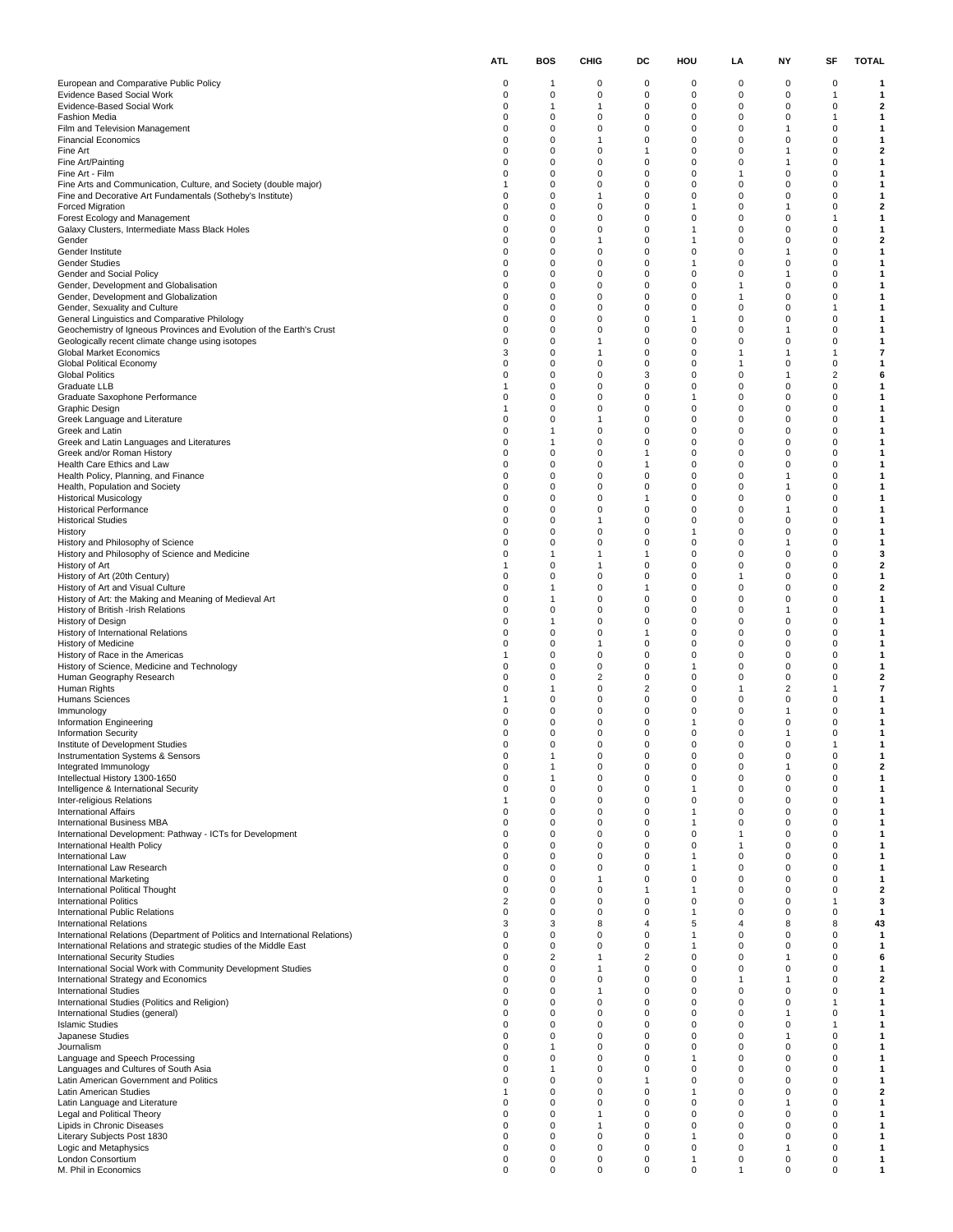|                                                                                                           | <b>ATL</b>           | <b>BOS</b> | <b>CHIG</b>                    | DC                           | HOU                         | LA                   | NY                   | SF                            | <b>TOTAL</b>      |
|-----------------------------------------------------------------------------------------------------------|----------------------|------------|--------------------------------|------------------------------|-----------------------------|----------------------|----------------------|-------------------------------|-------------------|
| M.A., Creative Writing                                                                                    | 0                    | 0          | 0                              | 0                            | 0                           | 0                    | 0                    | $\overline{1}$                | 1                 |
| M.Phil in Political Thought and Intellectual History<br>M.Phil. in Classics                               | 1<br>0               | 0<br>0     | $\mathbf 0$<br>$\mathbf 0$     | 0<br>0                       | 0<br>0                      | 0<br>0               | 0<br>0               | $\mathbf 0$<br>$\overline{1}$ | 1<br>1            |
| M.St. in Historical Research (Medieval History)                                                           | 0                    | 0          | 0                              | 0                            | $\mathbf{1}$                | 0                    | 0                    | $\mathbf 0$                   | 1                 |
| MA Comparative Ethnic Conflict<br><b>MA English Studies</b>                                               | $\Omega$<br>0        | 1<br>0     | $\mathbf 0$<br>$\mathbf{1}$    | $\mathbf 0$<br>0             | $\mathbf 0$<br>0            | 0<br>0               | $\mathbf 0$<br>0     | 0<br>0                        | 1<br>1            |
| MA Fine Art                                                                                               | 0                    | 0          | $\mathbf 0$                    | 0                            | 0                           | 0                    | 0                    | $\mathbf{1}$                  | 1                 |
| MA in Applied Drama<br>MA in Creative Writing: Fiction                                                    | 0<br>1               | 0<br>0     | $\mathbf{1}$<br>$\mathbf 0$    | 0<br>0                       | $\mathbf 0$<br>0            | 0<br>0               | 0<br>0               | 0<br>0                        | 1<br>1            |
| MA in Dada, Surrealism and their Legacies                                                                 | 0                    | 0          | $\mathbf 0$                    | $\mathbf 0$                  | $\mathbf{1}$                | 0                    | $\Omega$             | 0                             | 1                 |
| MA in History of International Relations<br>MA in Medieval Studies                                        | 0<br>0               | 0<br>0     | 0<br>$\mathbf 0$               | $\mathbf{1}$<br>$\mathbf{1}$ | 0<br>0                      | 0<br>0               | 0<br>0               | 0<br>0                        | 1<br>1            |
| MPA Public and Economic Policy                                                                            | 0                    | 0          | $\pmb{0}$                      | 0                            | $\mathbf 0$                 | 1                    | 0                    | $\overline{1}$                | 2                 |
| <b>MPhil International Relations</b><br>MPhil Social Anthropology Analysis (SAA)                          | 0<br>$\Omega$        | 0<br>0     | 0<br>$\mathbf 0$               | 0<br>$\mathbf 0$             | 0<br>$\mathbf 0$            | 0<br>0               | 1<br>$\Omega$        | 0<br>1                        | 1<br>1            |
| <b>MPhil in Comparative Government</b>                                                                    | 0                    | 0          | 0                              | $\mathbf{1}$                 | 0                           | 0                    | 0                    | 0                             | 1                 |
| MPhil in Comparative Social Policy<br>MPhil in Early Modern History                                       | 0<br>0               | 0<br>1     | 1<br>0                         | 0<br>$\mathbf{1}$            | 0<br>$\mathbf{1}$           | 0<br>0               | 0<br>0               | 0<br>0                        | 1<br>3            |
| MPhil in Economics                                                                                        | $\Omega$             | 0          | $\mathbf{1}$                   | 0                            | 0                           | 0                    | 0                    | 0                             | 1                 |
| MPhil in International Relations<br>MPhil in Medieval and Renaissance Literature                          | 1<br>1               | 0<br>0     | $\mathbf 0$<br>0               | $\mathbf 0$<br>$\mathbf 0$   | $\mathbf 0$<br>0            | 0<br>0               | $\Omega$<br>0        | 0<br>0                        | 1<br>1            |
| MPhil in Theology, Imagination and the Arts                                                               | 0                    | 0          | $\mathbf 0$                    | $\mathbf{1}$                 | 0                           | 0                    | 0                    | 0                             | 1                 |
| MPhil of Sustainable Architecture                                                                         | 0                    | 0          | $\mathbf{1}$                   | $\mathbf 0$                  | $\mathbf 0$                 | 0                    | 0                    | 0                             | 1                 |
| MRES in Media and Communications<br>MSc City, Space and Society                                           | $\Omega$<br>$\Omega$ | 0<br>0     | $\mathbf{1}$<br>$\mathbf 0$    | 0<br>$\mathbf 0$             | 0<br>$\mathbf 0$            | 0<br>0               | 0<br>1               | 0<br>0                        | 1<br>1            |
| MSc Data Communications, Networks and Distributed Systems                                                 | $\Omega$             | 0          | 0                              | $\mathbf 0$                  | 0                           | $\Omega$             | 1                    | 0                             | 1                 |
| MSc Economics & Philosophy<br><b>MSc Human Rights</b>                                                     | 0<br>0               | 0<br>0     | $\mathbf 0$<br>$\mathbf{1}$    | $\mathbf{1}$<br>0            | 0<br>$\mathbf 0$            | 0<br>0               | 0<br>0               | 0<br>0                        | 1<br>1            |
| <b>MSc International Relations</b>                                                                        | 0                    | 0          | $\mathbf{1}$                   | 0                            | 0                           | 0                    | 0                    | 0                             | 1                 |
| MSc Science and Technology for Sustainability<br><b>MSc Sociology</b>                                     | 0<br>0               | 0<br>1     | $\mathbf 0$<br>$\mathbf 0$     | $\mathbf{1}$<br>0            | $\mathbf 0$<br>0            | 0<br>0               | $\Omega$<br>0        | 0<br>0                        | 1<br>1            |
| MSc by Research in Biochemistry                                                                           | 0                    | 0          | $\mathbf 0$                    | 0                            | 1                           | 0                    | 0                    | 0                             | 1                 |
| MSc in Advanced Computing<br>MSc in Advanced Computing (MAC)                                              | 0<br>1               | 0<br>0     | $\mathbf 0$<br>0               | 0<br>0                       | $\mathbf{1}$<br>0           | 0<br>0               | 0<br>0               | 0<br>0                        | 1<br>1            |
| MSc in Biology (Integrative Bioscience)                                                                   | 0                    | 1          | $\mathbf 0$                    | $\mathbf 0$                  | $\mathbf 0$                 | 0                    | $\Omega$             | 0                             | 1                 |
| MSc in Economics                                                                                          | 0                    | 0          | $\mathbf{1}$                   | 0                            | 0                           | 0                    | 0                    | 0                             | 1                 |
| MSc in Economics of Development<br>MSc in Environmental Science with Management                           | 1<br>0               | 0<br>0     | $\mathbf 0$<br>$\pmb{0}$       | 0<br>0                       | 0<br>$\mathbf 0$            | 0<br>1               | 0<br>0               | 0<br>0                        | 1<br>1            |
| MSc in Modern Epidemiology                                                                                | 0                    | 1          | 0                              | 0                            | 0                           | 0                    | 0                    | 0                             | 1                 |
| MSc in Sociology<br>MSc taught course in Elementary Particle Physics                                      | 1<br>0               | 0<br>0     | $\mathbf 0$<br>0               | $\mathbf 0$<br>0             | $\mathbf 0$<br>0            | 0<br>0               | $\Omega$<br>1        | 0<br>0                        | 1<br>1            |
| MSc, Folklore and Ethnology                                                                               | 0                    | 0          | $\mathbf 0$                    | 0                            | 0                           | 0                    | 1                    | 0                             | 1                 |
| MSc/Graduate Diploma in Town & Country Planning<br>Management Research                                    | 0<br>$\Omega$        | 0<br>0     | $\pmb{0}$<br>0                 | 0<br>0                       | $\mathbf 0$<br>$\mathbf{1}$ | 0<br>0               | 1<br>0               | 0<br>0                        | 1<br>1            |
| Management Science                                                                                        | $\Omega$             | 0          | $\mathbf 0$                    | $\mathbf 0$                  | $\mathbf 0$                 | 1                    | $\Omega$             | 0                             | 1                 |
| <b>Management Studies</b>                                                                                 | 1                    | 0          | 0                              | 0                            | 0                           | $\Omega$             | 0                    | 0                             | 1<br>2            |
| Marine Biology<br>Marine Mammal Science                                                                   | 1<br>0               | 1<br>0     | $\mathbf 0$<br>$\mathbf 0$     | 0<br>0                       | 0<br>$\mathbf{1}$           | 0<br>0               | 0<br>0               | 0<br>0                        | 1                 |
| Master of Architectural Design                                                                            | 0                    | 0          | $\mathbf 0$                    | 0                            | 0                           | 0                    | 1                    | 0                             | 1                 |
| Master of Social Work<br>Master of Theology in Ministry                                                   | 1<br>1               | 0<br>0     | $\mathbf 0$<br>0               | $\mathbf 0$<br>0             | $\mathbf 0$<br>0            | 0<br>0               | $\Omega$<br>0        | 0<br>0                        | 1<br>1            |
| Master's in Electrical Engineering                                                                        | 0                    | 0          | $\mathbf 0$                    | 0                            | 0                           | 1                    | 0                    | 0                             | 1                 |
| Masters Programme in Performance<br>Masters in School Effectiveness and School Improvement                | 0<br>0               | 0<br>1     | $\mathbf{1}$<br>$\mathbf 0$    | 0<br>0                       | $\mathbf 0$<br>0            | 0<br>0               | 0<br>0               | 0<br>0                        | 1<br>1            |
| Masters of Studies, English 1900 - Present                                                                | $\Omega$             | 0          | $\mathbf{1}$                   | $\mathbf 0$                  | $\mathbf 0$                 | 0                    | $\mathbf 0$          | 0                             | 1                 |
| Material Anthropology & Museum Ethnography<br>Materials                                                   | $\Omega$<br>0        | 0<br>0     | $\mathbf{1}$<br>$\mathbf{1}$   | 0<br>0                       | 0<br>0                      | 0<br>0               | 0<br>0               | 0<br>0                        | 1<br>1            |
| <b>Materials Science</b>                                                                                  | 0                    | 0          | $\overline{1}$                 | 0                            | $\mathbf 0$                 | 0                    | 0                    | 0                             | 1                 |
| <b>Materials Science</b>                                                                                  | O                    | 0<br>O     | 0<br>$\Omega$                  | $\mathbf 0$                  | 0<br>0                      | 0<br>O               | 0<br>$\Omega$        | 1<br>O                        | 1<br>1            |
| Materials Science and Metallurgy<br>Materials Science and Metallurgy / Tissue Engineering                 | 1                    | 0          | 0                              | 0                            | 0                           | 0                    | 0                    | $\mathbf 0$                   | 1                 |
| <b>Mathematical Biology</b>                                                                               | 0                    | 0          | $\mathbf 0$                    | 0                            | 1                           | 0                    | 0                    | 0                             | 1                 |
| <b>Mathematical Logic</b><br>Mathematical Modeling and Scientific Computing                               | 1<br>0               | 0<br>0     | $\pmb{0}$<br>$\overline{2}$    | 0<br>$\mathbf 0$             | 0<br>0                      | 0<br>0               | 0<br>0               | 0<br>0                        | $\mathbf{1}$<br>2 |
| Mathematical Modelling and Scientific Computing                                                           | $\Omega$             | 0          | $\mathbf{1}$                   | 0                            | $\mathbf 0$                 | $\Omega$             | $\Omega$             | 0                             | 1                 |
| <b>Mathematical Physics</b><br>Mathematics                                                                | 0<br>0               | 0<br>0     | $\mathbf{1}$<br>$\mathbf 0$    | 0<br>4                       | 0<br>0                      | $\Omega$<br>0        | $\Omega$<br>0        | 0<br>0                        | 1<br>4            |
| <b>Mathematics History</b>                                                                                | 0                    | 0          | $\mathbf 0$                    | $\mathbf 0$                  | $\mathbf 0$                 | 0                    | 1                    | 0                             | $\mathbf{1}$      |
| Mathematics and the Foundation of Computer Science<br>Mathematics and the Foundations of Computer Science | 1<br>0               | 0<br>0     | $\mathbf 0$<br>$\mathbf 0$     | $\mathbf 0$<br>$\mathbf 0$   | $\mathbf 0$<br>$\mathbf 0$  | 0<br>0               | 0<br>1               | 0<br>1                        | 1<br>2            |
| Maths III Tripos                                                                                          | 0                    | 0          | $\mathbf 0$                    | $\mathbf 0$                  | 0                           | $\Omega$             | 1                    | 0                             | 1                 |
| <b>Maths Tripos</b><br><b>Mechanical Engineering</b>                                                      | 0<br>0               | 0<br>0     | $\mathbf{1}$<br>$\mathbf 0$    | 0<br>0                       | 0<br>$\mathbf 0$            | 0<br>$\Omega$        | 0<br>0               | 0<br>$\overline{1}$           | 1<br>1            |
| Media and Communication Studies                                                                           | 0                    | 0          | $\mathbf 0$                    | $\mathbf 0$                  | $\mathbf 0$                 | 0                    | 0                    | $\mathbf{1}$                  | 1                 |
| Media and Communications<br><b>Medical Anthropology</b>                                                   | $\Omega$<br>1        | 0<br>0     | $\mathbf 0$<br>$\mathbf 0$     | $\mathbf 0$<br>$\mathbf 0$   | $\mathbf 0$<br>$\mathbf{1}$ | -1<br>1              | $\Omega$<br>1        | 0<br>0                        | 1<br>4            |
| <b>Medical Engineering</b>                                                                                | 1                    | 0          | $\mathbf 0$                    | 0                            | 0                           | 0                    | 0                    | 0                             | 1                 |
| <b>Medical Oncology</b>                                                                                   | 0                    | 0          | $\mathbf 0$                    | 0                            | $\mathbf 0$                 | 0                    | 0                    | 1                             | 1                 |
| <b>Medical Sciences</b><br>Medieval English                                                               | 0<br>$\Omega$        | 1<br>0     | $\mathbf 0$<br>$\mathbf{1}$    | $\mathbf 0$<br>$\mathbf 0$   | $\mathbf 0$<br>$\mathbf 0$  | 0<br>$\Omega$        | 0<br>$\Omega$        | 0<br>0                        | 1<br>1            |
| Medieval English Literature                                                                               | 1                    | 0          | $\mathbf 0$                    | 0                            | 0                           | 0                    | 0                    | 0                             | 1                 |
| Medieval History<br><b>Medieval Studies</b>                                                               | 0<br>1               | 0<br>0     | $\mathbf 0$<br>$\overline{1}$  | 0<br>0                       | $\mathbf{1}$<br>0           | 0<br>0               | 0<br>0               | 0<br>0                        | 1<br>2            |
| Metabolic Medicine                                                                                        | 0                    | 0          | $\mathbf{1}$                   | $\Omega$                     | $\mathbf 0$                 | 0                    | 0                    | 0                             | 1                 |
| Meteorology<br>Middle East Politics                                                                       | $\Omega$<br>0        | 0<br>0     | $\mathbf 0$<br>$\mathbf 0$     | 1<br>$\mathbf 0$             | $\mathbf 0$<br>0            | $\Omega$<br>$\Omega$ | $\Omega$<br>$\Omega$ | 0<br>1                        | 1<br>1            |
| Middle East and Central Asian Security Studies                                                            | 0                    | 0          | $\mathbf 0$                    | 0                            | 0                           | 0                    | 1                    | 0                             | 1                 |
| Migration & Diaspora Studies                                                                              | 0                    | 0          | $\mathbf 0$                    | 0                            | $\mathbf 0$                 | 0                    | 0                    | $\overline{1}$                | $\mathbf{1}$      |
| <b>Migration Studies</b><br>Modern Chinese Studies                                                        | 0<br>$\Omega$        | 0<br>1     | $\overline{2}$<br>$\mathbf 0$  | $\mathbf 0$<br>$\mathbf 0$   | $\mathbf 0$<br>$\mathbf 0$  | 0<br>$\Omega$        | 0<br>$\Omega$        | 0<br>0                        | 2<br>1            |
| Modern English Language                                                                                   | 0                    | 1          | 0                              | $\mathbf 0$                  | 0                           | $\Omega$             | $\Omega$             | 0                             | 1                 |
| Modern European History<br>Modern Greek Studies                                                           | 2<br>0               | 0<br>0     | $\overline{2}$<br>$\mathbf{1}$ | 0<br>0                       | 0<br>$\mathbf 0$            | 0                    | 1<br>0               | $\mathbf{1}$<br>0             | 7<br>1            |
| Modern History                                                                                            | 0                    | 3          | $\mathbf{1}$                   | $\mathbf 0$                  | $\mathbf 0$                 | 0                    | 0                    | 0                             | 4                 |
| Modern History: History of the United States<br>Modern Literature                                         | 0<br>0               | 0<br>0     | $\mathbf 0$<br>$\mathbf 0$     | $\mathbf 0$<br>0             | $\mathbf 0$<br>1            | 0<br>0               | 1<br>0               | 0<br>0                        | 1<br>1            |
| Modern Literature and                                                                                     | 0                    | 1          | 0                              | 0                            | 0                           | 0                    | 0                    | 0                             | 1                 |
| Modern Middle East Studies                                                                                | 0                    | 0          | $\pmb{0}$                      | $\mathbf{1}$                 | $\mathbf 0$                 | 1                    | $\mathbf 0$          | 0                             | 2                 |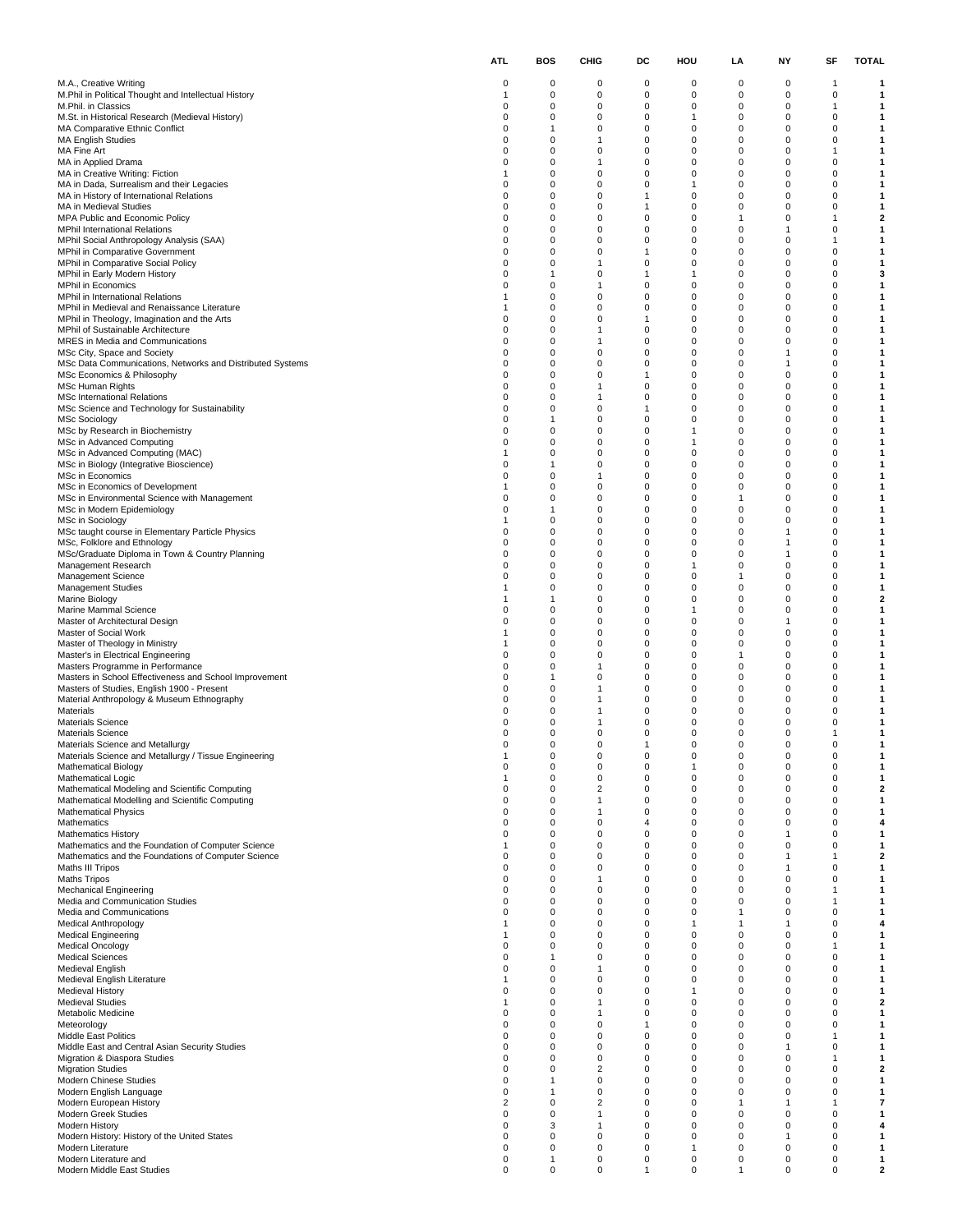|                                                                                                               | ATL                 | BOS         | CHIG                                    | DC                            | HOU                         | LA                   | NΥ                      | SF                  | <b>TOTAL</b>                            |
|---------------------------------------------------------------------------------------------------------------|---------------------|-------------|-----------------------------------------|-------------------------------|-----------------------------|----------------------|-------------------------|---------------------|-----------------------------------------|
| Modern Middle East Studies                                                                                    | -1                  | 0           | 0                                       | 0                             | 0                           | 0                    | 0                       | 0                   | 1                                       |
| Modern Middle Eastern Studies                                                                                 | 0                   | 0           | 1                                       | 1                             | 0                           | 1                    | $\overline{\mathbf{c}}$ | $\overline{2}$      | $\overline{7}$                          |
| Modern Society and Global Transformations<br>Modernism and Modern Writers                                     | 0<br>0              | 0<br>0      | $\overline{1}$<br>0                     | 0<br>0                        | $\mathbf 0$<br>0            | 1<br>1               | 0<br>0                  | 0<br>0              | $\overline{\mathbf{2}}$<br>1            |
| Modernity, Space, and Place                                                                                   | 0                   | 0           | $\mathbf 0$                             | $\mathbf 0$                   | $\mathbf 0$                 | $\Omega$             | 0                       | 1                   | 1                                       |
| Molecular Genetics of Childhood Cancer<br>Morphodynamics of Blakeney Point, Norfolk                           | 1<br>-1             | 0<br>0      | 0<br>0                                  | 0<br>0                        | $\mathbf 0$<br>0            | 0<br>0               | 0<br>0                  | 0<br>0              | 1<br>1                                  |
| Mst in Modern history, United States History                                                                  | 0                   | 0           | 0                                       | $\mathbf 0$                   | $\mathbf 0$                 | 0                    | 1                       | 0                   | 1                                       |
| Museology<br><b>Museum Studies</b>                                                                            | 0<br>0              | 0<br>0      | $\mathbf{1}$<br>$\mathbf{1}$            | $\mathbf 0$<br>0              | 0<br>$\mathbf 0$            | 0<br>$\Omega$        | 0<br>$\mathbf 0$        | 0<br>0              | 1<br>1                                  |
| Music                                                                                                         | 0                   | 1           | 1                                       | 0                             | $\mathbf 0$                 | 0                    | 1                       | 0                   | 3                                       |
| Music Technology Group<br>Music, Culture, and Politics                                                        | -1<br>0             | 0<br>0      | 0<br>$\mathbf 0$                        | 0<br>$\mathbf 0$              | 0<br>$\mathbf 0$            | 0<br>1               | 0<br>0                  | 0<br>0              | 1<br>1                                  |
| Musicology                                                                                                    | 0                   | 0           | 0                                       | $\mathbf 0$                   | 0                           | 1                    | 0                       | 0                   | 1                                       |
| Musicology<br>Musicology and Performance                                                                      | 0<br>0              | 0<br>1      | $\mathbf{1}$<br>0                       | 0<br>0                        | $\Omega$<br>$\mathbf{1}$    | $\Omega$<br>0        | $\mathbf 0$<br>0        | 0<br>0              | 1<br>2                                  |
| Nano and Micro Technology Enterprise                                                                          | 0                   | 0           | 0                                       | 0                             | 0                           | 0                    | 0                       | 1                   | 1                                       |
| Nation, Writing, Culture                                                                                      | 0<br>0              | 0<br>0      | $\mathbf{1}$<br>$\mathbf{1}$            | 0<br>0                        | $\mathbf 0$<br>0            | 0                    | 0<br>0                  | 0<br>0              | 1<br>1                                  |
| National and International Literatures in English MA Program<br>Nationalism & Ethnicity                       | 0                   | 0           | $\mathbf 0$                             | 0                             | $\mathbf 0$                 | 0<br>-1              | $\mathbf 0$             | 0                   | 1                                       |
| Nationalism and Ethnicity                                                                                     | 0                   | 1           | $\mathbf{1}$<br>0                       | 0<br>0                        | $\mathbf 0$<br>0            | 0<br>1               | 0<br>0                  | 0<br>0              | 2<br>1                                  |
| Nature, Society and Environmental Policy<br>Nature, Society and Environmnetal Policy                          | 0<br>0              | 0<br>0      | 0                                       | $\mathbf 0$                   | $\mathbf{1}$                | 0                    | 0                       | 0                   | 1                                       |
| Nature, Society, and Environmental Policy                                                                     | 0                   | 0           | $\mathbf{1}$                            | $\mathbf 0$                   | 0                           | 0                    | 0                       | 0                   | 1                                       |
| Nature, Society, and Environmental Policy<br>Near and Middle Eastern Studies                                  | 0<br>0              | 0<br>0      | $\mathbf{1}$<br>1                       | 0<br>-1                       | $\mathbf 0$<br>$\mathbf 0$  | $\Omega$<br>0        | $\mathbf 0$<br>0        | 0<br>0              | 1<br>2                                  |
| Neural coding                                                                                                 | 0                   | 0           | 0                                       | 0                             | $\mathbf{1}$                | 0                    | 0                       | 0                   | 1                                       |
| Neuroscience<br>Neuroscience, Physiology                                                                      | 0<br>0              | 0<br>0      | $\overline{1}$<br>0                     | -1<br>$\mathbf 0$             | $\mathbf 0$<br>$\mathbf{1}$ | 0<br>0               | 1<br>0                  | 0<br>0              | 3<br>1                                  |
| Obesity crisis and consumption                                                                                | 0                   | 0           | $\mathbf 0$                             | 0                             | $\mathbf 0$                 | $\Omega$             | $\mathbf 0$             | 1                   | 1                                       |
| Oceanography<br>Old Testament studies                                                                         | 0<br>0              | 0<br>0      | 0<br>0                                  | 0<br>0                        | $\mathbf 0$<br>$\mathbf{1}$ | 0<br>0               | 1<br>0                  | $\mathbf{1}$<br>0   | 2<br>1                                  |
| Oncology                                                                                                      | 0                   | 0           | $\pmb{0}$                               | $\mathbf 0$                   | $\mathbf{1}$                | 0                    | 0                       | 0                   | 1                                       |
| Opera Studies<br>PPE                                                                                          | 0<br>0              | 0<br>0      | 0<br>$\mathbf 0$                        | $\mathbf 0$<br>$\mathbf{1}$   | 0<br>$\Omega$               | 0<br>$\Omega$        | 0<br>$\mathbf 0$        | 1<br>0              | 1<br>1                                  |
| PPE in Department of Politics and International Relations                                                     | 0                   | 0           | $\mathbf{1}$                            | 0                             | $\mathbf 0$                 | 0                    | 0                       | 0                   | 1                                       |
| Part II History and Philosophy Science Tripos                                                                 | 0<br>$\Omega$       | 0           | 0                                       | 0<br>$\mathbf 0$              | 0<br>$\mathbf 0$            | 0                    | 1                       | 0<br>0              | 1                                       |
| Peace and Reconciliation<br>Performance                                                                       | 0                   | 0<br>0      | $\mathbf{1}$<br>$\mathbf{1}$            | $\mathbf 0$                   | 0                           | 0<br>0               | 0<br>0                  | 0                   | 1<br>1                                  |
| Performance and Culture                                                                                       | 0                   | 0           | $\mathbf 0$                             | 0                             | $\mathbf 0$                 | $\Omega$             | 1                       | 0                   | 1                                       |
| Performing<br>Performing Arts                                                                                 | 0<br>1              | 1<br>0      | 0<br>0                                  | 0<br>0                        | $\mathbf 0$<br>0            | 0<br>0               | 0<br>0                  | 0<br>0              | 1<br>1                                  |
| PhD in Economics                                                                                              | 0                   | 0           | $\overline{1}$                          | $\mathbf 0$                   | $\mathbf 0$                 | 0                    | 0                       | 0                   | 1                                       |
| PhD in Russian and East European Studies<br>Pharmacology (Neuroscience-based research under Dr. Jenny Morton) | 0<br>$\Omega$       | 0<br>0      | 0<br>$\mathbf 0$                        | 0<br>$\mathbf{1}$             | 0<br>$\mathbf 0$            | 0<br>0               | 1<br>$\mathbf 0$        | 0<br>0              | 1<br>$\mathbf{1}$                       |
| Philosophy                                                                                                    | 2                   | 1           | 3                                       | $\overline{2}$                | $\mathbf{1}$                | 2                    | 0                       | $\mathbf{1}$        | 12                                      |
| Philosophy - Metaphysics<br>Philosophy and Theology                                                           | 0<br>1              | 0<br>0      | 1<br>$\mathbf 0$                        | 0<br>0                        | 0<br>$\mathbf 0$            | 0<br>0               | 0<br>0                  | 0<br>0              | $\mathbf{1}$<br>1                       |
| Philosophy of Physics                                                                                         | 0                   | 0           | 0                                       | 0                             | $\mathbf{1}$                | 0                    | 0                       | 0                   | 1                                       |
| Philosophy of Science<br>Philosophy, Policy and Social Value                                                  | 0<br>0              | 0<br>0      | $\mathbf 0$<br>1                        | 0<br>0                        | $\mathbf{1}$<br>$\mathbf 0$ | $\Omega$<br>0        | $\mathbf 0$<br>0        | 0<br>0              | 1<br>1                                  |
| Philosophy, Policy, and Social Value                                                                          | 0                   | 0           | 0                                       | 0                             | $\mathbf{1}$                | 0                    | 1                       | 0                   | 2                                       |
| Philosophy, Politics and Economics (PPE)<br>Philosophy, Politics, and Economics                               | 0<br>1              | 0<br>0      | $\pmb{0}$<br>1                          | $\mathbf 0$<br>$\mathbf{1}$   | $\mathbf 0$<br>$\mathbf{1}$ | 0<br>0               | $\mathbf{1}$<br>1       | 0<br>0              | 1<br>5                                  |
| Philosphy, Politics, Economics (PPE)                                                                          | 0                   | 0           | $\mathbf 0$                             | $\mathbf 0$                   | $\mathbf 0$                 | 0                    | $\mathbf 0$             | 1                   | 1                                       |
| Photography<br>Physics                                                                                        | 0<br>1              | 0<br>1      | 0<br>0                                  | 0<br>0                        | $\mathbf{1}$<br>0           | $\Omega$<br>0        | 0<br>1                  | 0<br>1              | 1<br>4                                  |
| Physics and Philosophy                                                                                        | 0                   | 0           | 0                                       | -1                            | $\mathbf 0$                 | 0                    | 0                       | 0                   | 1                                       |
| Phytoremediation of explosives<br>Plant Biology, Molecular Biology                                            | O                   | 0           | $\mathbf{1}$<br>$\mathbf 0$             | $\mathbf 0$<br>$\Omega$       | 0<br>$\Omega$               | 0<br>O               | 0<br>O                  | 0<br>O              | 1<br>1                                  |
| Plasma Physics                                                                                                | $\mathbf{1}$        | 0           | 0                                       | 0                             | 0                           | 0                    | 0                       | 0                   | 1                                       |
| Plato, Aristotle, Philosophy of Mind and Action<br>Playwriting                                                | 0<br>0              | 0<br>0      | $\pmb{0}$<br>$\overline{1}$             | 0<br>$\mathbf 0$              | $\mathbf{1}$<br>$\mathbf 0$ | 0<br>0               | 0<br>$\mathsf 0$        | 0<br>$\overline{1}$ | $\mathbf{1}$<br>$\overline{\mathbf{2}}$ |
| <b>Policy Studies</b>                                                                                         | 0                   | 0           | $\mathbf{1}$                            | $\mathbf{1}$                  | 0                           | 0                    | 0                       | 0                   | $\mathbf 2$                             |
| <b>Political Science</b><br><b>Political Science</b>                                                          | 0<br>$\mathbf{1}$   | 0<br>0      | $\overline{1}$<br>0                     | $\mathbf 0$<br>0              | $\mathbf 0$<br>$\mathbf 0$  | $\Omega$<br>$\Omega$ | $\mathbf 0$<br>0        | 1<br>0              | 2<br>1                                  |
| Political Science: Governance and Public Policy                                                               | 0                   | 0           | 0                                       | 0                             | $\mathbf{1}$                | 0                    | 0                       | 0                   | 1                                       |
| Political Science: Political Theory Course                                                                    | 0<br>1              | 1<br>0      | $\mathbf 0$<br>$\mathbf 0$              | $\mathbf 0$<br>$\mathbf 0$    | $\mathbf 0$<br>0            | $\Omega$<br>-1       | 0<br>0                  | 0<br>0              | $\mathbf{1}$<br>$\mathbf{2}$            |
| Political Theory<br>Political Theory                                                                          | 0                   | 0           | $\mathbf 0$                             | 0                             | $\mathbf 0$                 | $\Omega$             | 1                       | 0                   | 1                                       |
| Political Theory and Intellectual Thought                                                                     | 0                   | 0           | $\overline{1}$                          | 0                             | $\mathbf 0$                 | 0                    | 0                       | 0                   | 1                                       |
| Political Theory/Law<br>Political Thought and Intellectual History                                            | 0<br>1              | 0<br>1      | $\mathbf{1}$<br>$\overline{\mathbf{c}}$ | 0<br>$\mathbf 0$              | 0<br>$\mathbf{1}$           | 0<br>$\Omega$        | 0<br>1                  | 0<br>0              | 1<br>6                                  |
| Politics                                                                                                      | $\overline{1}$      | 0           | 0                                       | $\mathbf 0$                   | 0                           | -1                   | 0                       | 0                   | $\mathbf 2$                             |
| Politics (Comparative Government)<br>Politics (Political Theory)                                              | 0<br>0              | 0<br>0      | $\mathbf{1}$<br>0                       | 0<br>0                        | $\mathbf 0$<br>$\mathbf 0$  | $\Omega$<br>1        | 1<br>1                  | 0<br>0              | 2<br>2                                  |
| Politics - Political Theory                                                                                   | 0                   | 0           | 0                                       | 0                             | 0                           | 0                    | 0                       | $\mathbf{1}$        | 1                                       |
| Politics and Comparative Government<br>Politics and Religion                                                  | 0<br>0              | 0<br>0      | $\overline{1}$<br>$\mathbf 0$           | $\mathbf 0$<br>$\mathbf 0$    | $\mathbf 0$<br>$\mathbf{1}$ | 0<br>0               | $\pmb{0}$<br>0          | 0<br>0              | $\mathbf{1}$<br>1                       |
| Politics and the Third World                                                                                  | 0                   | 0           | $\mathbf 0$                             | 0                             | $\mathbf 0$                 | $\Omega$             | 1                       | 0                   | 1                                       |
| Politics of the World Economy<br>Politics, Democracy, and Education                                           | 0<br>0              | 0<br>0      | 0<br>0                                  | -1<br>0                       | $\mathbf 0$<br>0            | $\Omega$<br>0        | 0<br>0                  | 0<br>1              | 1<br>1                                  |
| Politics/Transnational Migration & Political Extremism                                                        | 0                   | $\mathbf 0$ | $\mathbf{1}$                            | $\mathbf 0$                   | $\mathbf 0$                 | 0                    | $\mathsf 0$             | 0                   | $\mathbf{1}$                            |
| Politics: European Politics and Society<br>Politics: Political Theory                                         | 0<br>$\overline{1}$ | 0<br>0      | $\mathbf 0$<br>$\mathbf 0$              | $\mathbf 0$<br>$\overline{1}$ | 0<br>$\mathbf 0$            | 0<br>-1              | 0<br>2                  | 1<br>0              | 1<br>5                                  |
| Pollution and Environmental Control                                                                           | 0                   | 0           | 0                                       | 0                             | $\mathbf{1}$                | $\Omega$             | 0                       | 0                   | 1                                       |
| Post Graduate Diploma in Fine Art<br>Post Production Editing                                                  | 0<br>0              | 0<br>0      | 0<br>$\mathbf 0$                        | 0<br>$\mathbf 0$              | 0<br>$\mathbf 0$            | -1<br>1              | 0<br>0                  | 0<br>$\mathbf 0$    | 1<br>$\mathbf{1}$                       |
| Post-Diploma Vocal Training                                                                                   | 0                   | 0           | $\mathbf 0$                             | $\mathbf 0$                   | 0                           | 0                    | 1                       | 0                   | 1                                       |
| Post-Diploma Vocal Training course/MMus in Performance<br>Postcolonial African Literature                     | 0<br>$\mathbf{1}$   | 1<br>0      | $\mathbf 0$<br>0                        | 0<br>0                        | $\mathbf 0$<br>$\mathbf 0$  | $\Omega$<br>0        | $\Omega$<br>0           | 0<br>0              | 1<br>1                                  |
| Postgraduate Diploma in History of Art                                                                        | 0                   | 0           | 0                                       | 0                             | 0                           | 0                    | 1                       | 0                   | 1                                       |
| Pragmatics                                                                                                    | 0                   | 0           | $\mathbf 0$                             | $\mathbf 0$                   | $\mathbf 0$                 | 0                    | 1                       | 0                   | $\mathbf{1}$                            |
| Primary Education<br>Principles of Conservation                                                               | 1<br>1              | 0<br>0      | $\mathbf 0$<br>$\mathbf 0$              | $\mathbf 0$<br>0              | 0<br>$\mathbf 0$            | 0<br>$\Omega$        | 0<br>$\mathbf 0$        | 0<br>0              | 1<br>1                                  |
| Project Planning and Management                                                                               | 0                   | 0           | 0                                       | 0                             | $\mathbf{1}$                | 0                    | 0                       | 0                   | 1                                       |
| Psychoacoustics/hearing aid design<br>Psychology                                                              | 0<br>$\overline{1}$ | 0<br>0      | $\pmb{0}$<br>$\mathbf 0$                | 1<br>1                        | $\mathbf 0$<br>$\mathbf 0$  | 0<br>-1              | 0<br>$\overline{2}$     | 0<br>0              | 1<br>5                                  |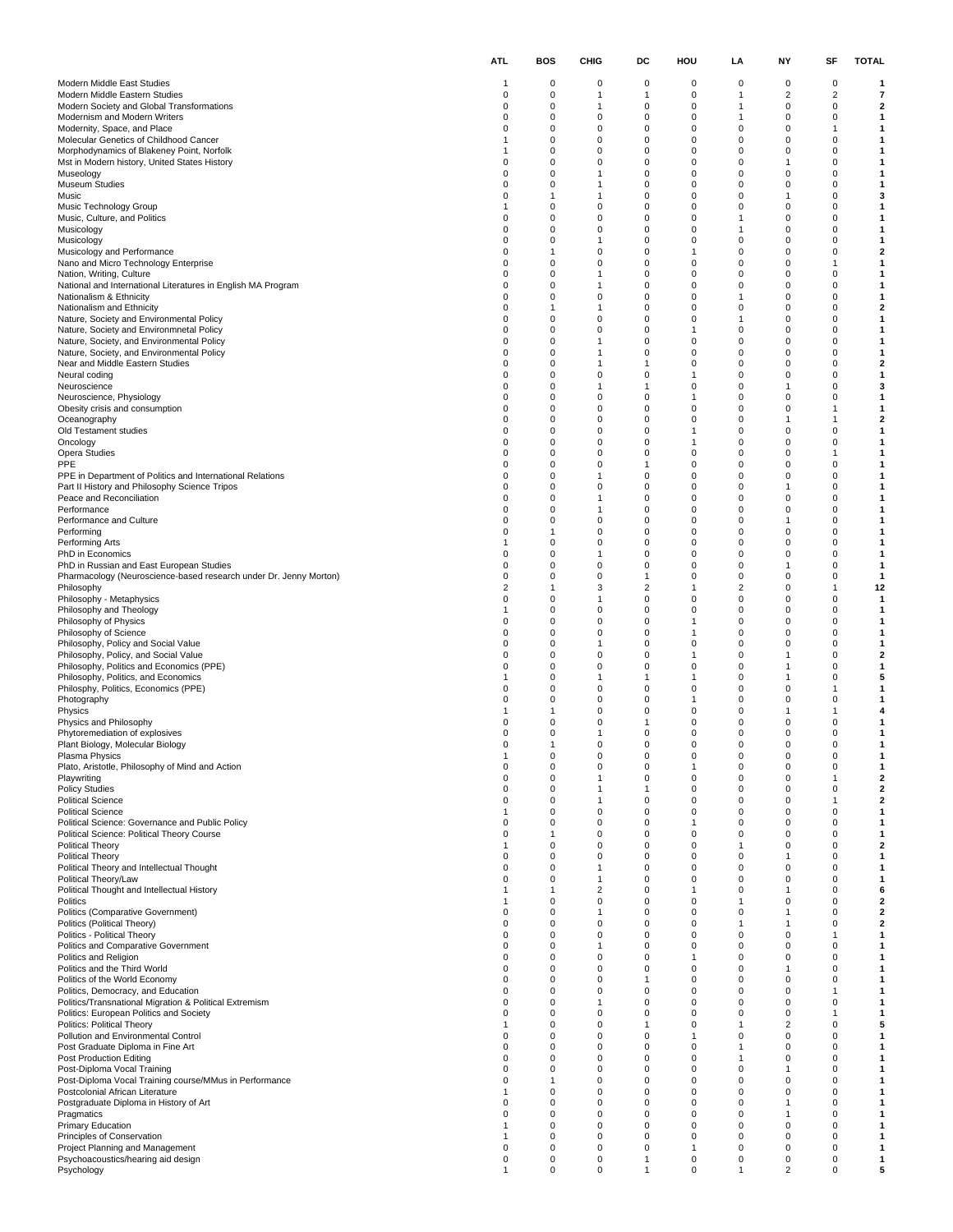|                                                                                                                | ATL.                 | BOS                     | CHIG                             | DC            | HOU                       | LA              | NΥ                          | SF                      | TOTAL  |
|----------------------------------------------------------------------------------------------------------------|----------------------|-------------------------|----------------------------------|---------------|---------------------------|-----------------|-----------------------------|-------------------------|--------|
| Psychology of Religion                                                                                         | 0                    | 0                       | 0                                | 0             | 0                         | 0               | 0                           | $\mathbf{1}$            | 1      |
| <b>Public Financial Policy</b>                                                                                 | $\Omega$             | $\mathbf 0$             | $\overline{1}$                   | 0             | $\Omega$                  | -1              | $\mathbf 0$                 | $\mathbf 0$             | 2      |
| <b>Public Health</b><br>Public Health (Health Services Research)                                               | $\Omega$             | $\mathbf 0$<br>0        | $\mathbf{1}$<br>0                | 0<br>0        | $\mathbf{1}$<br>0         | 0<br>0          | 0<br>0                      | 1<br>0                  | 3<br>1 |
| Public Health In Developing Countries                                                                          | 0                    | 0                       | $\overline{1}$                   | 0             | 0                         | 0               | 0                           | $\Omega$                | 1      |
| Public Health in Developing Countries                                                                          | 0                    | 0                       | $\mathbf 0$                      | 0             | 0                         | -1              | 0                           | $\mathbf 0$             | 1      |
| Public Policy and Administration<br><b>Public Relations</b>                                                    | $\Omega$             | $\Omega$<br>1           | 0<br>0                           | 0<br>0        | $\mathbf 0$<br>$\Omega$   | 0<br>0          | 0<br>$\mathbf 0$            | 0<br>$\Omega$           | 1<br>1 |
| Public and Economic Policy                                                                                     | $\Omega$             | 1                       | 1                                | 2             | $^{\circ}$                | 1               | $\overline{2}$              | 1                       | 8      |
| Pure Mathematics                                                                                               | 0                    | 0                       | 0                                | 0             | $\mathbf 0$               | 0               | -1                          | $\Omega$                | 1      |
| Pyrochlores and Related Oxides as Ceramics for Plutonium Passivation                                           | 0                    | 0                       | $\mathbf 0$                      | 0             | 0                         | 0               | $\mathbf{1}$                | $\mathbf 0$             | 1      |
| <b>Reformation Studies</b><br>Regulation                                                                       | $\Omega$<br>$\Omega$ | $\mathbf 0$<br>$\Omega$ | $\mathbf{1}$<br>$\mathbf{1}$     | 0<br>0        | $\mathbf 0$<br>0          | 0<br>0          | 0<br>$\mathbf 0$            | $\Omega$<br>$\Omega$    | 1<br>1 |
| Religion and Human Rights                                                                                      | $\Omega$             | 0                       | $\mathbf{1}$                     | 0             | 0                         | 0               | $\Omega$                    | $\Omega$                | 1      |
| Religious Studies, Women & Religion Pathway                                                                    | $\Omega$             | 0                       | $\mathbf 0$                      | 0             | $\mathbf 0$               | 0               | $\Omega$                    | 1                       | 1      |
| Renaissance Literature<br>Renaissance Literature 1500-1700                                                     | -1<br>$\Omega$       | 0<br>1                  | $\mathbf 0$<br>$\mathbf 0$       | 0<br>0        | 0<br>$\Omega$             | 0<br>$^{\circ}$ | 0<br>0                      | $\mathbf 0$<br>0        | 1<br>1 |
| Renewable Energy                                                                                               | $\Omega$             | $\mathbf 0$             | 0                                | 0             | $\mathbf{1}$              | 0               | $\mathbf 0$                 | $\Omega$                | 1      |
| Research Methods in Psychology                                                                                 | $\Omega$             | 1                       | 0                                | 0             | 0                         | 0               | $\Omega$                    | 1                       | 2      |
| Research Methods in Public Services                                                                            | $\Omega$<br>0        | 0<br>0                  | $\overline{1}$<br>$\mathbf 0$    | 0<br>1        | 0<br>0                    | 0<br>0          | $\Omega$<br>0               | $\Omega$<br>$\mathbf 0$ | 1<br>1 |
| Research on pre-modernist poetry, esp. American<br>Risk and Stochastics                                        | $\Omega$             | $\Omega$                | $\mathbf 0$                      | 0             | $\mathbf 0$               | $^{\circ}$      | $\mathbf{1}$                | $\Omega$                | 1      |
| Roman History                                                                                                  | $\Omega$             | 1                       | 0                                | 0             | $\Omega$                  | 0               | $\mathbf 0$                 | $\Omega$                | 1      |
| Russian and East European Studies                                                                              |                      | 0                       | $\mathbf{1}$                     | 1             | $^{\circ}$                | 0               | $\Omega$                    | $\Omega$                | 3      |
| Russian and Eastern European Studies<br>Saïd Business School MBA                                               | 0<br>0               | 0<br>0                  | $\mathbf 0$<br>$\mathbf 0$       | 0<br>0        | 1<br>$\mathbf{1}$         | 0<br>0          | $\mathbf 0$<br>0            | $\Omega$<br>$\mathbf 0$ | 1<br>1 |
| School of Divinity                                                                                             | $\Omega$             | $\mathbf 0$             | 0                                | 1             | $\mathbf 0$               | $^{\circ}$      | $\Omega$                    | $\Omega$                | 1      |
| Science and Medicine of Athletic Performance                                                                   | $\Omega$             | $\mathbf 0$             | 0                                | 0             | $\mathbf 0$               | $^{\circ}$      | $\mathbf{1}$                | $\Omega$                | 1      |
| Science and Technology Studies<br>Scottish History                                                             | $\Omega$<br>0        | 0                       | 1<br>$\mathbf 0$                 | 0<br>0        | 0<br>$\Omega$             | 0<br>0          | $\Omega$<br>$\Omega$        | $\Omega$<br>$\Omega$    | 1<br>1 |
| Security Studies (Specialist)                                                                                  | 0                    | 1<br>0                  | $\mathbf 0$                      | 0             | $\mathbf{1}$              | 0               | $\mathbf 0$                 | $\mathbf 0$             | 1      |
| <b>Sexually Transmitted Diseases</b>                                                                           | $\Omega$             | $\mathbf 0$             | 0                                | 1             | $\mathbf 0$               | $^{\circ}$      | 0                           | $\Omega$                | 1      |
| <b>Shakespeare Studies</b>                                                                                     |                      | $\Omega$                | 0                                | 0             | 0                         | 0               | $\mathbf 0$                 | $\Omega$                | 1      |
| Skeletal and Dental Bioarchaeology                                                                             | $\Omega$<br>$\Omega$ | 0<br>1                  | 0<br>$\overline{1}$              | 0<br>0        | $^{\circ}$<br>$\mathbf 0$ | 0<br>0          | -1<br>$\Omega$              | $\Omega$<br>$\Omega$    | 1<br>2 |
| Social Anthropological Analysis<br>Social Anthropology                                                         | 0                    | 0                       | $\mathbf 0$                      | 0             | 0                         | 0               | 0                           | 1                       | 1      |
| Social Anthropology of Children and Child Development                                                          |                      | $\mathbf 0$             | 0                                | 0             | $\mathbf 0$               | 0               | $\Omega$                    | 0                       | 1      |
| Social Intervention for Public Health                                                                          |                      | $\mathbf 0$             | $\mathbf 0$                      | 0             | $\mathbf 0$               | 0               | $\mathbf 0$                 | $\Omega$                | 1      |
| Social Policy<br>Social Policy and Planning                                                                    | $\Omega$<br>$\Omega$ | 0<br>0                  | 1<br>0                           | 0<br>0        | 0<br>0                    | 0<br>0          | -1<br>-1                    | $\Omega$<br>1           | 2<br>2 |
| Social Psychology                                                                                              | 0                    | 0                       | $\mathbf 0$                      | 0             | 0                         | 0               | $\mathbf{1}$                | $\mathbf 0$             | 1      |
| Social Sciences/Health and Social Care                                                                         |                      | $\mathbf 0$             | 0                                | 0             | $\mathbf 0$               | $\Omega$        | $\Omega$                    | $\Omega$                | 1      |
| Social Work Research Center -- Offender Rehabilitation                                                         | $\Omega$<br>$\Omega$ | $\mathbf 0$             | 0                                | 1             | $\Omega$<br>$\mathbf{1}$  | 0               | 0<br>$\Omega$               | $\Omega$<br>$\Omega$    | 1      |
| Social and Applied Psychology<br>Social and Political Sciences Program in Politics, Democracy, and Education   | $\Omega$             | 0<br>0                  | 0<br>0                           | 0<br>0        | 0                         | 0<br>1          | $\mathbf 0$                 | $\Omega$                | 1<br>1 |
| Social and Political Thought--Human Rights                                                                     | 0                    | 0                       | $\mathbf 0$                      | 0             | $\mathbf{1}$              | 0               | 0                           | 0                       | 1      |
| Sociology                                                                                                      | $\Omega$             | $\mathbf 0$             | 0                                | 0             | $\mathbf 0$               | 0               | $\mathbf{1}$                | $\overline{2}$          | 3      |
| Sociology/Race, Gender, and the Law<br>Socratic Digressions on Answering in Plato's Early and Middle Dialogues | $\Omega$<br>$\Omega$ | $\mathbf 0$<br>0        | 0<br>0                           | 0<br>0        | $\mathbf 0$<br>$^{\circ}$ | 1<br>1          | $\mathbf 0$<br>$\Omega$     | $\Omega$<br>$\Omega$    | 1<br>1 |
| Soft Condensed Matter Physics                                                                                  | 0                    | 0                       | 0                                | 0             | $\mathbf{1}$              | 0               | $\Omega$                    | $\Omega$                | 1      |
| Soil Mechanics with Sustainable Development                                                                    | 0                    | 0                       | $\mathbf 0$                      | $\mathbf{1}$  | 0                         | 0               | 0                           | $\mathbf 0$             | 1      |
| South Asian Area Studies                                                                                       | $\Omega$             | $\mathbf 0$             | $\mathbf 0$                      | 0             | $\mathbf 0$               | 0               | $\mathbf{1}$                | $\Omega$                | 1      |
| Southern African Studies<br>Space physics and spacecraft engineering                                           | $\Omega$<br>$\Omega$ | $\mathbf 0$<br>0        | $\mathbf 0$<br>$\mathbf{1}$      | 1<br>0        | $\mathbf 0$<br>0          | 0<br>0          | $\mathbf 0$<br>$\Omega$     | $\Omega$<br>$\Omega$    | 1<br>1 |
| Sports and Exercise Science                                                                                    | $\Omega$             | 1                       | 0                                | 0             | $\Omega$                  | 0               | 0                           | $\Omega$                | 1      |
| <b>Staging Shakespeare</b>                                                                                     | 0                    | 0                       | $\mathbf 0$                      | 0             | $\mathbf{1}$              | 0               | $\mathbf 0$                 | $\mathbf 0$             | 1      |
| <b>Statistical Science</b><br>Stem cell therapy for Parkinson's disease                                        | O                    | $\Omega$<br>0           | 0<br>0                           | 1<br>0        | $\mathbf 0$<br>0          | $\Omega$<br>0   | 0<br>0                      | $\Omega$<br>1           | 1<br>1 |
| <b>Structural Biochemistry</b>                                                                                 |                      | 0                       | 0                                | 1             | 0                         | 0               | 0                           | $\Omega$                | 1      |
| <b>Structural Engineering</b>                                                                                  |                      | 0                       | 0                                | 0             | $\mathbf 0$               | 0               | $\mathbf 0$                 | $\Omega$                | 1      |
| Study of Religions<br>Summer Dryness under a Warmer Climate over North America                                 | 0                    | $\Omega$<br>0           | 1<br>0                           | $\Omega$<br>0 | $\Omega$<br>$\Omega$      | $\Omega$<br>0   | $\Omega$<br>1               | U<br>0                  | 1      |
| Taught Masters: Asian/African History                                                                          | 0                    | $\mathbf{1}$            | $\mathbf 0$                      | 0             | 0                         | 0               | 0                           | 0                       | 1      |
| Teaching English to Speakers of Other Languages                                                                | 0                    | 0                       | 0                                | 1             | 0                         | 0               | 0                           | 0                       | 1      |
| Teaching and Practice of Creative Writing                                                                      | 0                    | 0                       | $\overline{1}$                   | 0             | $\mathbf 0$               | 0               | $\mathbf 0$                 | $\Omega$                | 1      |
| <b>Technology Policy</b><br>Tectonics                                                                          | 0<br>0               | 0<br>$\mathbf 0$        | $\overline{1}$<br>$\overline{1}$ | 0<br>0        | 0<br>$\mathbf 0$          | 0<br>0          | 0<br>$\mathbf 0$            | 0<br>$\mathbf 0$        | 1<br>1 |
| Television Journalism                                                                                          | 0                    | $\Omega$                | $\mathbf 0$                      | 0             | $\Omega$                  | 0               | 1                           | $\Omega$                | 1      |
| <b>Tertullian Studies</b>                                                                                      | 0                    | 0                       | 1                                | 0             | $^{\circ}$                | 0               | 0                           | 0                       | 1      |
| Text and Image<br>The Certificate of Advanced Study in Mathematics                                             | 1<br>0               | 0<br>0                  | $\mathbf 0$<br>$\mathbf 0$       | 0<br>0        | $\Omega$<br>$\mathbf{1}$  | 0<br>0          | $\mathbf 0$<br>0            | $\Omega$<br>0           | 1<br>1 |
| The London Film School                                                                                         | 0                    | $\mathbf 0$             | 0                                | 0             | $\mathbf 0$               | -1              | $\mathbf 0$                 | $\mathbf 0$             | 1      |
| The Myths of Crusoe                                                                                            | 0                    | 1                       | 0                                | 0             | $\Omega$                  | 0               | $\mathbf 0$                 | $\Omega$                | 1      |
| <b>Theatre Directing</b>                                                                                       |                      | 0                       | 0                                | 0             | $^{\circ}$                | 0               | $\Omega$                    | $\Omega$<br>$\Omega$    | 1      |
| Theology<br>Theology (Biblical Interpretation)                                                                 | 0<br>0               | 0<br>0                  | 0<br>$\mathbf 0$                 | 0<br>0        | $\mathbf{1}$<br>0         | 0<br>0          | $\mathbf 0$<br>$\mathbf{1}$ | 0                       | 1<br>1 |
| Theology Through the Arts                                                                                      | 0                    | $\mathbf 0$             | 0                                | 1             | $\mathbf 0$               | 0               | $\mathbf 0$                 | $\mathbf 0$             | 1      |
| Theology and Religious Studies                                                                                 | 0                    | $\Omega$                | 0                                | 0             | $\Omega$                  | 0               | 1                           | $\Omega$                | 1      |
| Theology/Science and Religion<br>Theology: Church History                                                      | $\Omega$<br>-1       | 0<br>0                  | 0<br>0                           | 0<br>0        | $\mathbf 0$<br>0          | 1<br>0          | 0<br>$\mathbf 0$            | $\Omega$<br>$\Omega$    | 1<br>1 |
| Theology: Theology and postmodernism: A Study on the Theme of Community                                        | 0                    | 0                       | 0                                | 0             | 0                         | 1               | 0                           | 0                       | 1      |
| Theology: Union Theological College                                                                            | -1                   | $\mathbf 0$             | 0                                | 0             | $\mathbf 0$               | $^{\circ}$      | $\mathbf 0$                 | $\mathbf 0$             | 1      |
| <b>Theoretical Chemistry</b>                                                                                   | $\Omega$             | $\Omega$                | 0                                | 0             | $\Omega$                  | 1               | $\mathbf 0$                 | $\Omega$                | 1      |
| Theory and Practice of Human Rights<br>Tibetan & Himalayan Studies                                             | $\Omega$<br>1        | $\mathbf 0$<br>0        | 1<br>0                           | 0<br>0        | $^{\circ}$<br>$\mathbf 0$ | 0<br>0          | $\mathbf{1}$<br>0           | 0<br>$\Omega$           | 2<br>1 |
| Town Planning                                                                                                  | 0                    | 0                       | $\mathbf 0$                      | 0             | 0                         | 0               | 0                           | 1                       | 1      |
| <b>Tudor Foreign Policy</b>                                                                                    | 1                    | $\mathbf 0$             | 0                                | 0             | $\mathbf 0$               | $\Omega$        | $\mathbf 0$                 | $\mathbf 0$             | 1      |
| Urban Policy and Practice                                                                                      | 0<br>0               | $\Omega$<br>$\Omega$    | 0<br>1                           | 1<br>0        | $\Omega$<br>$^{\circ}$    | 0<br>0          | $\mathbf 0$<br>0            | $\Omega$<br>0           | 1      |
| Urban Regeneration<br>Victorian Literature                                                                     | 0                    | 0                       | 0                                | 0             | $\mathbf{1}$              | 0               | $\mathbf 0$                 | $\Omega$                | 1<br>1 |
| Victorian Studies                                                                                              | 0                    | 0                       | 1                                | 1             | 0                         | 0               | 0                           | 0                       | 2      |
| Vocal Performance                                                                                              | 0                    | $\Omega$                | 0                                | 0             | $\mathbf 0$               | 0               | $\mathbf 0$                 | 1                       | 1      |
| Vocal Studies (Ensemble Singing)<br><b>War Studies</b>                                                         | 0<br>$\Omega$        | $\Omega$<br>$\Omega$    | 1<br>0                           | 0<br>0        | $\Omega$<br>$^{\circ}$    | 0<br>0          | $\mathbf 0$<br>0            | 1<br>1                  | 2<br>1 |
| War, Experience and Memory                                                                                     | 0                    | 1                       | 0                                | 0             | $\mathbf 0$               | 0               | 0                           | $\mathbf 0$             | 1      |
| Water Science, Policy and Management                                                                           | 0                    | 0                       | 1                                | 0             | $\mathbf 0$               | 0               | 0                           | 0                       | 1      |
| Women's Studies                                                                                                | 0                    | 0                       | 0<br>$\overline{1}$              | 0             | $\mathbf 0$               | $\mathbf{1}$    | 0                           | 0                       | 1      |
| Women, Gender, Culture: Histories, 1500 to the present                                                         | 0                    | 0                       |                                  | 0             | 0                         | 0               | 0                           | 0                       | 1      |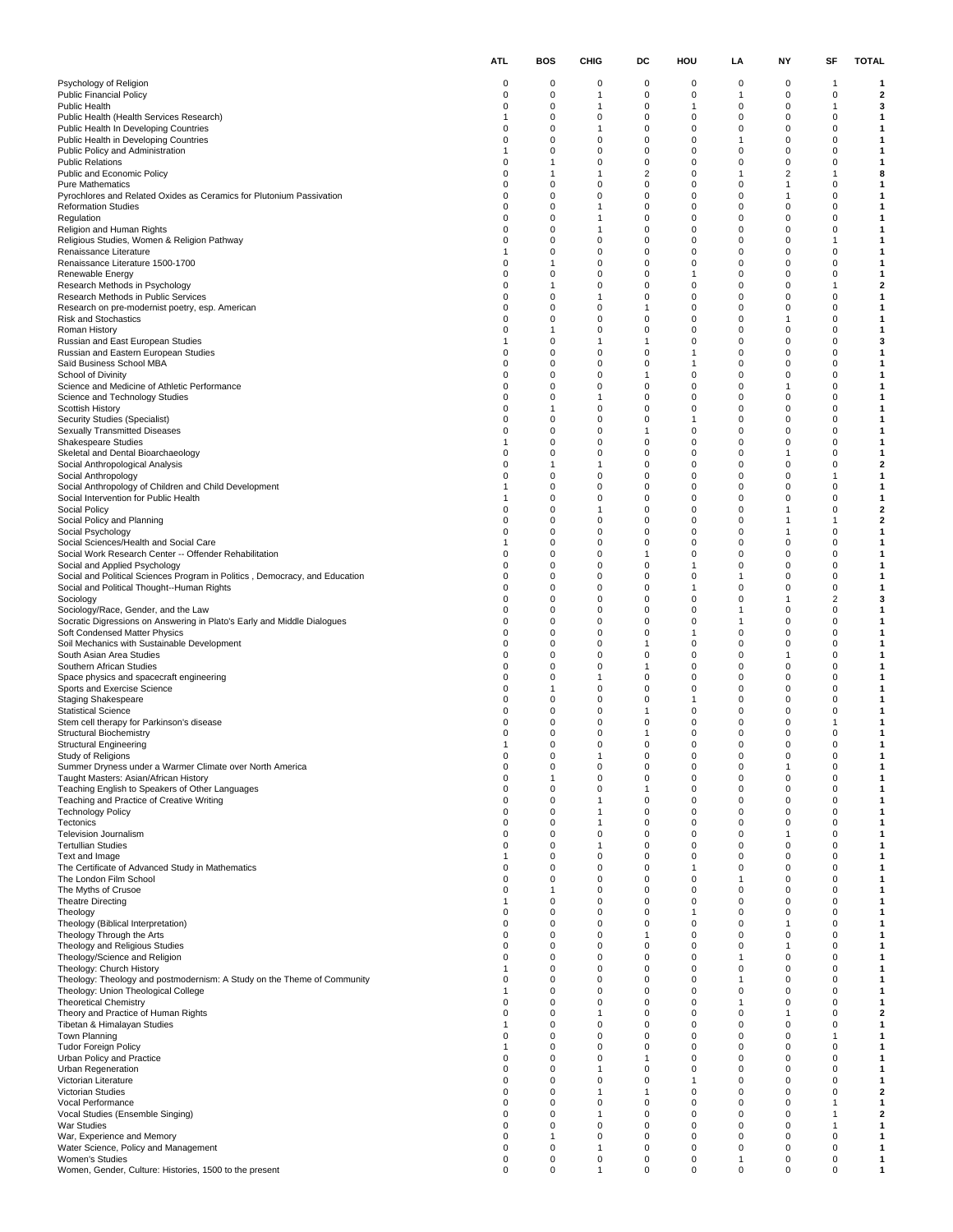|                                                      | <b>ATL</b>  | <b>BOS</b>           | CHIG   | DC                           | HOU                    | LA          | <b>NY</b>                    | SF          | TOTAL          |
|------------------------------------------------------|-------------|----------------------|--------|------------------------------|------------------------|-------------|------------------------------|-------------|----------------|
| Writing for Performance<br>Zooarchaeology<br>Zoology | 0<br>0<br>0 | $^{\circ}$<br>0<br>0 | 0<br>0 | $\mathbf{0}$<br>$\mathbf{0}$ | $^{\circ}$<br>$\Omega$ | 0<br>0<br>0 | $\mathbf{0}$<br>$\mathbf{0}$ | 0<br>0<br>0 | $\overline{2}$ |
| <b>TOTAL</b>                                         | 113         | 75                   | 177    | 93                           | 107                    | 71          | 138                          | 97          | 871            |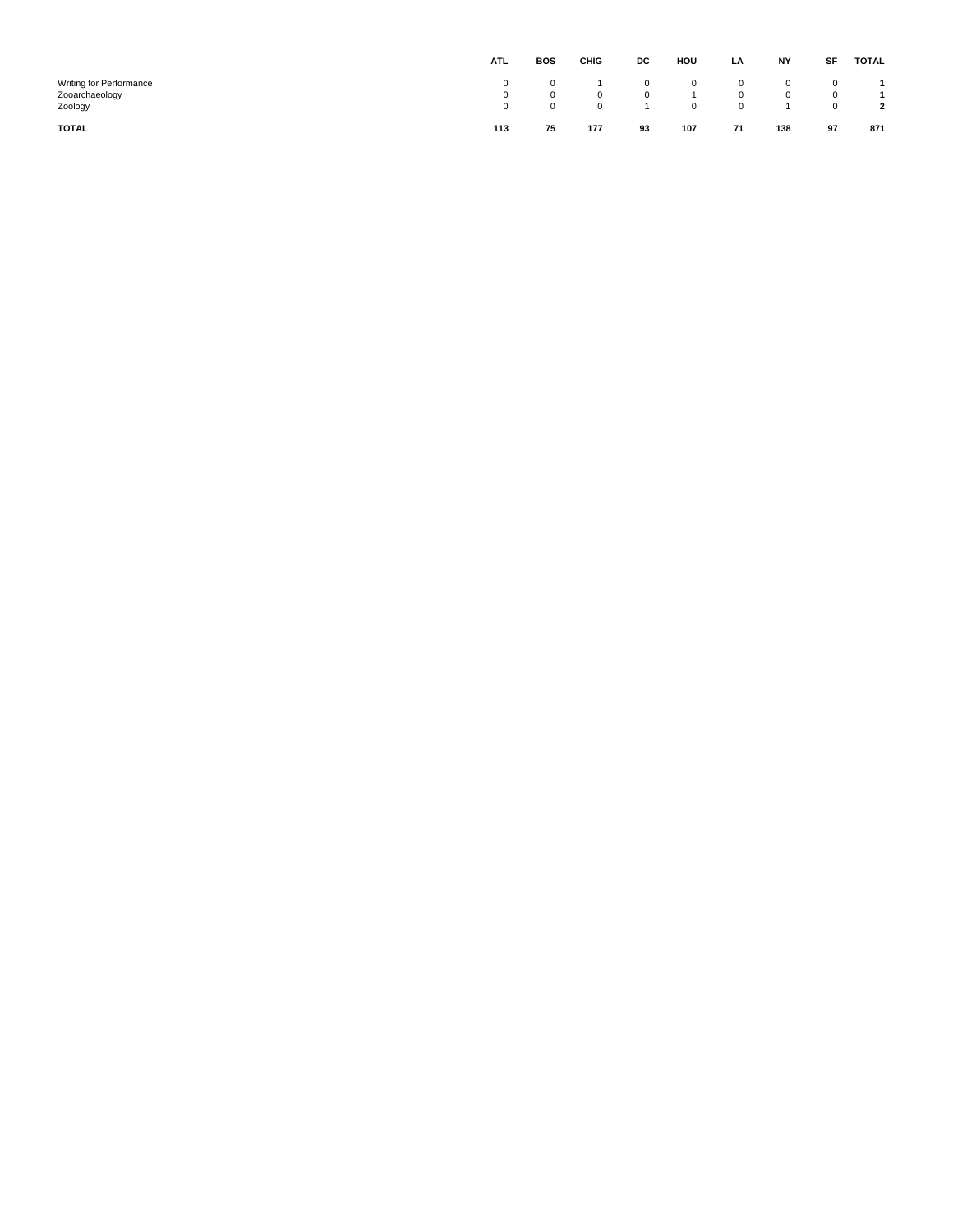#### **Preferred UK University - Endorsed**

|                                                                                    | ATL.                          | BOS                 | CHIG                           | DC                         | HOU                                     | LA                       | NΥ                   | SF                            | TOTAL                                              |
|------------------------------------------------------------------------------------|-------------------------------|---------------------|--------------------------------|----------------------------|-----------------------------------------|--------------------------|----------------------|-------------------------------|----------------------------------------------------|
|                                                                                    |                               |                     |                                |                            |                                         |                          |                      |                               |                                                    |
| Architectural Association<br>Birkbeck, University of London                        | 0<br>$\sqrt{2}$               | 0<br>0              | 0<br>$\pmb{0}$                 | 0<br>$\mathsf 0$           | $\mathbf{1}$<br>$\overline{\mathbf{c}}$ | 0<br>$\pmb{0}$           | 0<br>0               | 0<br>$\pmb{0}$                | 4                                                  |
| <b>Bournemouth University</b>                                                      | 0                             | 0                   | $\mathbf 0$                    | 0                          | $\overline{1}$                          | 1                        | $\mathbf 0$          | 0                             | $\overline{2}$                                     |
| <b>Brunel University</b>                                                           | 1                             | 0                   | $\mathbf 0$                    | $\mathsf 0$                | 1                                       | $\pmb{0}$                | $\Omega$             | $\mathbf{1}$                  | 3                                                  |
| Camberwell College of Arts                                                         | 0                             | 0                   | $\mathbf 0$                    | 0                          | 0                                       | 0                        | $\Omega$             | $\mathbf{1}$                  |                                                    |
| <b>Cardiff University</b>                                                          | 1<br>0                        | 0<br>1              | $\sqrt{2}$                     | 0                          | $\mathbf{1}$                            | 1                        | 2<br>0               | 0                             | 7<br>3                                             |
| Central School of Speech and Drama<br>Central St Martins College of Art and Design | $\overline{2}$                | 0                   | $\mathbf{1}$<br>$\mathbf{1}$   | 0<br>$\mathbf 0$           | $\mathbf{1}$<br>0                       | 0<br>$\pmb{0}$           | $\Omega$             | 0<br>$\mathbf{1}$             | 4                                                  |
| Chelsea College of Art and Design                                                  | 0                             | 0                   | 0                              | 0                          | 0                                       | 1                        | $\mathbf 0$          | 0                             | $\mathbf{1}$                                       |
| <b>City University</b>                                                             | 1                             | 0                   | $\pmb{0}$                      | 0                          | 0                                       | $\pmb{0}$                | 0                    | $\pmb{0}$                     | -1                                                 |
| Courtauld Institute of Art                                                         | 1                             | 1                   | $\overline{2}$                 | 0                          | 0                                       | 0                        | 1                    | 0                             | 5                                                  |
| <b>Coventry University</b>                                                         | $\mathbf 0$<br>0              | 0                   | $\mathbf{1}$                   | $\mathbf 0$<br>1           | 1                                       | $\pmb{0}$                | $\Omega$<br>$\Omega$ | $\pmb{0}$                     | $\overline{\mathbf{2}}$                            |
| <b>Cranfield University</b><br>Goldsmiths College, University of London            | $\mathbf{1}$                  | 0<br>0              | $\mathbf 0$<br>$\sqrt{2}$      | 0                          | 1<br>1                                  | 0<br>$\mathbf{1}$        | 2                    | 0<br>$\overline{1}$           | $\overline{\mathbf{2}}$<br>8                       |
| Guildhall School of Music and Drama                                                | 0                             | 1                   | 0                              | 0                          | 0                                       | 0                        | 1                    | 0                             | $\overline{\mathbf{2}}$                            |
| <b>Heythrop College</b>                                                            | $\mathbf{1}$                  | 0                   | $\mathbf 0$                    | 0                          | $\mathbf 0$                             | 0                        | 0                    | 0                             | $\mathbf{1}$                                       |
| Imperial College London                                                            | 5                             | 1                   | $\overline{4}$                 | 1                          | $\mathbf{1}$                            | 1                        | 0                    | $\pmb{0}$                     | 13                                                 |
| Institute of Cancer Research                                                       | $\mathbf{1}$<br>1             | 0<br>1              | $\mathbf 0$                    | 0<br>0                     | 0<br>$\mathbf{1}$                       | 0                        | 0                    | 0                             | -1                                                 |
| Institute of Education<br>Institute of English Studies                             | 0                             | 0                   | 0<br>$\mathbf{1}$              | 0                          | $\mathbf 0$                             | 0<br>0                   | 0<br>$\Omega$        | 0<br>$\pmb{0}$                | 3<br>-1                                            |
| Institute of Historical Research                                                   | $\mathbf 0$                   | 0                   | $\mathbf 0$                    | 0                          | 0                                       | 1                        | 0                    | $\pmb{0}$                     | -1                                                 |
| Institute of Latin American Studies                                                | 0                             | 0                   | $\mathbf 0$                    | $\mathbf{1}$               | 0                                       | 0                        | 0                    | 0                             | -1                                                 |
| King's College London                                                              | $\overline{2}$                | $\overline{2}$      | $\sqrt{2}$                     | $\overline{\mathbf{c}}$    | 1                                       | 0                        | 1                    | $\mathbf{1}$                  | 11                                                 |
| Kingston University                                                                | $\Omega$                      | 0                   | $\mathbf 0$                    | 0                          | $\mathbf 0$                             | $\mathbf{1}$             | 0                    | 0                             |                                                    |
| Lancaster University<br>London College of Communication                            | 0<br>0                        | 0<br>$\mathbf{1}$   | $\mathbf 0$<br>$\mathbf 0$     | 0<br>0                     | 0<br>0                                  | $\pmb{0}$<br>0           | 0<br>0               | $\mathbf{1}$<br>0             |                                                    |
| London College of Fashion                                                          | 0                             | 0                   | $\pmb{0}$                      | 0                          | 0                                       | $\pmb{0}$                | 0                    | $\mathbf{1}$                  |                                                    |
| London Institute Colleges                                                          | $\mathbf{1}$                  | 0                   | $\mathbf 0$                    | 0                          | 0                                       | 0                        | 0                    | 0                             | -1                                                 |
| London Metropolitan University                                                     | $\mathbf 0$                   | 0                   | $\mathbf 0$                    | $\mathsf 0$                | 0                                       | 1                        | $^{\circ}$           | $\pmb{0}$                     | -1                                                 |
| London School of Economics and Political Science                                   | $\overline{7}$                | 6                   | 23                             | 16                         | 9                                       | 10                       | 24                   | 12                            | 107                                                |
| London School of Hygiene and Tropical Medicine<br>Loughborough University          | 2<br>0                        | 0<br>0              | $\sqrt{2}$<br>$\mathbf 0$      | $\overline{c}$<br>0        | 1<br>0                                  | -1<br>0                  | -1<br>0              | $\mathbf{1}$<br>$\mathbf{1}$  | 10<br>$\mathbf{1}$                                 |
| Manchester Metropolitan University                                                 | $\Omega$                      | $\boldsymbol{2}$    | $\mathbf 0$                    | $\mathbf 0$                | 0                                       | $\pmb{0}$                | $\Omega$             | $\pmb{0}$                     | $\overline{\mathbf{2}}$                            |
| Middlesex University                                                               | $\overline{2}$                | 0                   | $\mathbf 0$                    | 0                          | 0                                       | 0                        | 0                    | 0                             | $\overline{\mathbf{2}}$                            |
| Oxford Brookes University                                                          | 0                             | 0                   | $\pmb{0}$                      | 1                          | 0                                       | $\pmb{0}$                | 0                    | $\pmb{0}$                     | $\mathbf{1}$                                       |
| Queen Mary, University of London                                                   | $\mathbf{1}$                  | 0                   | $\mathbf 0$                    | 0                          | 0                                       | 1                        | 0                    | 0                             | $\overline{\mathbf{2}}$                            |
| Queen's University of Belfast<br>Royal Academy of Dramatic Art                     | 1<br>0                        | $\overline{2}$<br>0 | $\mathbf 0$<br>$\mathbf{1}$    | $\mathsf 0$<br>0           | 1<br>0                                  | $\pmb{0}$<br>0           | 2<br>$\Omega$        | $\pmb{0}$<br>0                | 6<br>$\mathbf{1}$                                  |
| Royal Academy of Music                                                             | $\mathbf{1}$                  | 0                   | 0                              | 0                          | 0                                       | 0                        | -1                   | $\overline{1}$                | 3                                                  |
| Royal College of Art                                                               | 0                             | 1                   | 0                              | 1                          | 1                                       | 0                        | 0                    | 0                             | 3                                                  |
| Royal College of Music                                                             | $\Omega$                      | 0                   | $\sqrt{2}$                     | 0                          | 1                                       | 0                        | $\Omega$             | $\mathbf{1}$                  | 4                                                  |
| Royal Holloway, University of London                                               | 0                             | 0                   | 3                              | 0                          | 0                                       | 1                        | 1                    | $\sqrt{2}$                    | $\overline{7}$                                     |
| School of Oriental and African Studies<br>University College London                | 3<br>$\overline{2}$           | $\overline{2}$<br>4 | $\sqrt{4}$<br>3                | 2<br>3                     | $\mathbf{1}$<br>$\mathbf{1}$            | $\mathbf{1}$<br>1        | 2<br>9               | 3<br>4                        | 18<br>27                                           |
| University of Bath                                                                 | $\pmb{0}$                     | 0                   | $\mathbf 0$                    | 0                          | 0                                       | 0                        | $\Omega$             | $\mathbf{1}$                  | -1                                                 |
| University of Birmingham                                                           | $\overline{4}$                | 0                   | $\mathbf{1}$                   | $\mathbf{1}$               | $\mathbf{1}$                            | $\pmb{0}$                | 3                    | $\overline{c}$                | 12                                                 |
| University of Bradford                                                             | 0                             | 0                   | $\mathbf 0$                    | 0                          | $\overline{1}$                          | 0                        | 0                    | 0                             | $\mathbf{1}$                                       |
| University of Bristol                                                              | $\overline{2}$                | 0                   | 0                              | $\mathbf{1}$               | $\mathbf 0$                             | 0                        | 1                    | $\mathbf{1}$                  | 5                                                  |
| University of Cambridge<br>University of Durham                                    | 19<br>0                       | 8<br>$\overline{2}$ | 22<br>$\pmb{0}$                | 12<br>0                    | 13<br>$\overline{2}$                    | 12<br>$\pmb{0}$          | 15<br>3              | 12<br>0                       | 113<br>7                                           |
| University of East Anglia                                                          | $\mathbf{1}$                  | 0                   | $\mathbf{1}$                   | 0                          | 0                                       | 0                        | 3                    | $\pmb{0}$                     | 5                                                  |
| University of East London                                                          | 0                             | 0                   | $\sqrt{2}$                     | 0                          | 0                                       | $\pmb{0}$                | 0                    | $\pmb{0}$                     | $\overline{\mathbf{2}}$                            |
| University of Edinburgh                                                            | 3                             | 1                   | 12                             | 3                          | 4                                       | 1                        | 3                    | 3                             | 30                                                 |
| University of Essex                                                                | 1<br>0                        | -1                  | $\sqrt{2}$                     | 1                          | 0                                       | $\pmb{0}$                | -1<br>0              | $\pmb{0}$                     | 6                                                  |
| University of Exeter<br>University of Glasgow                                      | 1                             | 0<br>0              | $\mathbf{1}$<br>$\sqrt{2}$     | 0<br>1                     | 1<br>0                                  | 0<br>1                   | 2                    | 0<br>$\pmb{0}$                | $\overline{\mathbf{2}}$<br>7                       |
| University of Kent                                                                 | 0                             | 0                   | 0                              | 0                          | 1                                       | 0                        | 0                    | 0                             | $\mathbf 1$                                        |
| University of Leeds                                                                | $\overline{2}$                | 0                   | 3                              | $\mathbf 0$                | 0                                       | $\pmb{0}$                | 1                    | $\pmb{0}$                     | 6                                                  |
| University of Leicester                                                            | 0                             | 0                   | $\overline{\mathbf{c}}$        | 0                          | 0                                       | 0                        | 0                    | 0                             | $\overline{\mathbf{2}}$                            |
| University of Liverpool                                                            | 1<br>$\mathbf{1}$             | 0                   | $\pmb{0}$<br>3                 | 0<br>1                     | $\mathbf{1}$<br>3                       | $\pmb{0}$<br>1           | 1<br>$\Omega$        | 0                             | 3                                                  |
| University of Manchester<br>University of Nottingham                               | 1                             | 0<br>1              | 3                              | -1                         | $\mathbf{1}$                            | $\pmb{0}$                | 1                    | $\mathbf{1}$<br>$\pmb{0}$     | 10<br>8                                            |
| University of Oxford                                                               | 30                            | 28                  | 50                             | 26                         | 38                                      | 26                       | 43                   | 38                            | 279                                                |
| University of Plymouth                                                             | $\Omega$                      | $\mathbf{1}$        | $\mathbf 0$                    | $\mathbf 0$                | $\mathbf 0$                             | 0                        | $\Omega$             | $\overline{1}$                | $\overline{\mathbf{2}}$                            |
| University of Reading                                                              | 0                             | 0                   | 0                              | 1                          | 0                                       | 0                        | 1                    | 0                             | 2                                                  |
| University of Roehampton<br>University of Sheffield                                | $\mathbf 0$<br>$\mathbf 0$    | 0<br>0              | $\mathbf{1}$<br>$\overline{c}$ | $\mathsf 0$<br>$\mathsf 0$ | 0<br>0                                  | $\pmb{0}$<br>1           | 0<br>0               | $\pmb{0}$<br>$\pmb{0}$        | $\mathbf{1}$<br>3                                  |
| University of Southampton                                                          | 0                             | 0                   | $\overline{c}$                 | 0                          | $\mathbf{1}$                            | $\pmb{0}$                | 2                    | $\mathbf{1}$                  | 6                                                  |
| University of St Andrews                                                           | $\sqrt{2}$                    | 3                   | $\overline{7}$                 | 6                          | 3                                       | 3                        | 4                    | $\pmb{0}$                     | 28                                                 |
| University of Stirling                                                             | $\mathbf 0$                   | 0                   | $\mathbf 0$                    | $\mathbf{1}$               | 0                                       | $\pmb{0}$                | $\mathbf 0$          | $\pmb{0}$                     | $\overline{1}$                                     |
| University of Surrey                                                               | $\mathbf 0$                   | 0                   | $\sqrt{2}$                     | 0                          | $\overline{1}$                          | $\pmb{0}$                | 2                    | $\pmb{0}$                     | 5                                                  |
| University of Sussex                                                               | $\mathbf{1}$                  | 1                   | 3                              | 6                          | 3                                       | $\mathbf{1}$             | 1                    | $\overline{\mathbf{c}}$       | 18                                                 |
| University of Ulster<br>University of Wales, Aberystwyth                           | 0<br>0                        | 0<br>0              | $\pmb{0}$<br>$\mathbf 0$       | 0<br>0                     | 0<br>$\overline{1}$                     | $\pmb{0}$<br>$\mathbf 0$ | $\overline{c}$<br>1  | 0<br>$\pmb{0}$                | $\overline{\mathbf{2}}$<br>$\overline{\mathbf{2}}$ |
| University of Wales, Bangor                                                        | 1                             | 0                   | $\mathbf 0$                    | 0                          | $\overline{c}$                          | 1                        | 0                    | $\pmb{0}$                     | 4                                                  |
| University of Warwick                                                              | $\overline{2}$                | 0                   | 0                              | 0                          | 0                                       | 1                        | 0                    | $\mathbf{1}$                  | 4                                                  |
| University of Westminster                                                          | $\pmb{0}$                     | 1                   | $\pmb{0}$                      | $\mathsf 0$                | $\mathbf{1}$                            | $\pmb{0}$                | 0                    | $\pmb{0}$                     | $\overline{\mathbf{2}}$                            |
| University of York                                                                 | $\overline{2}$<br>$\mathbf 0$ | $\overline{2}$      | $\overline{2}$<br>$\mathbf 0$  | 2<br>$\mathsf 0$           | $\overline{1}$<br>$\mathsf 0$           | 0                        | 1<br>$\mathbf 0$     | $\overline{2}$<br>$\mathbf 0$ | 12                                                 |
| Warburg Institute                                                                  |                               | $\mathbf{1}$        |                                |                            |                                         | $\pmb{0}$                |                      |                               | $\mathbf{1}$                                       |
| <b>TOTAL</b>                                                                       | 113                           | 75                  | 177                            | 93                         | 107                                     | 71                       | 138                  | 97                            | 871                                                |
|                                                                                    |                               |                     |                                |                            |                                         |                          |                      |                               |                                                    |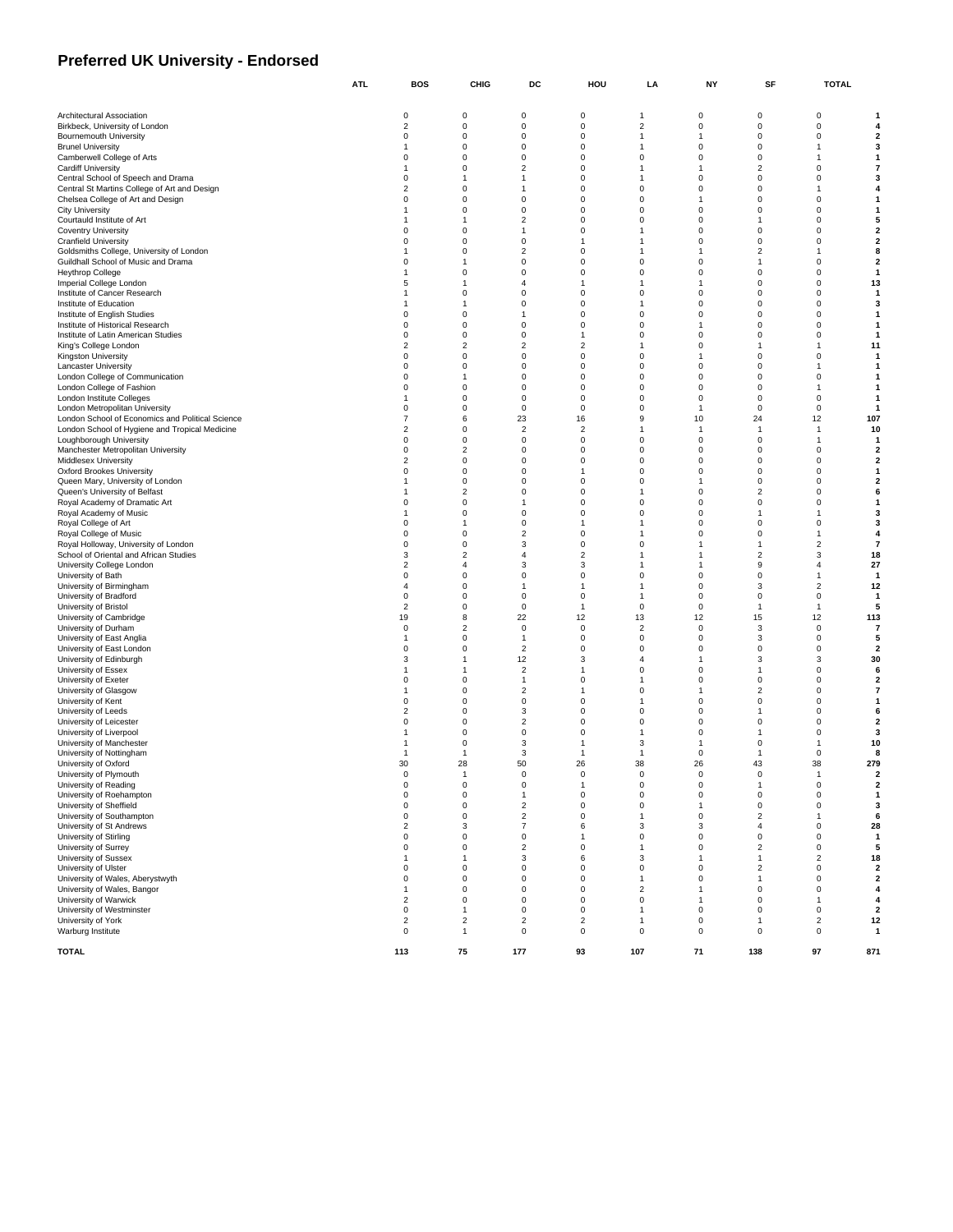#### **Total Number of Interviewed**

|                                        | <b>ATL</b>     | <b>BOS</b>              | <b>CHIG</b>    | DC             | HOU            | LA             | NY             | SF             | <b>TOTAL</b>            |
|----------------------------------------|----------------|-------------------------|----------------|----------------|----------------|----------------|----------------|----------------|-------------------------|
| <b>BY REGION</b><br>% of national pool | 20<br>12.5%    | 20<br>12.5%             | 20<br>12.5%    | 21<br>13.1%    | 20<br>12.5%    | 17<br>10.6%    | 22<br>13.8%    | 20<br>12.5%    | 160                     |
| <b>GENDER</b>                          |                |                         |                |                |                |                |                |                |                         |
| Men                                    | 11             | 8                       | 8              | 12             | 10             | 12             | 13             | 10             | 84                      |
| % of regional pool                     | 55.0%          | 40.0%                   | 40.0%          | 57.1%          | 50.0%          | 70.6%          | 59.1%          | 50.0%          |                         |
| % of national pool                     | 6.9%           | 5.0%                    | 5.0%           | 7.5%           | 6.3%           | 7.5%           | 8.1%           | 6.3%           | 52.5%                   |
| Women                                  | 9              | 12                      | 12             | 9              | 10             | 5              | 9              | 10             | 76                      |
| % of regional pool                     | 45.0%          | 60.0%                   | 60.0%          | 42.9%          | 50.0%          | 29.4%          | 40.9%          | 50.0%          |                         |
| % of national pool                     | 5.6%           | 7.5%                    | 7.5%           | 5.6%           | 6.3%           | 3.1%           | 5.6%           | 6.3%           | 47.5%                   |
| UNIVERSITIES PRESENTING CANDIDATES     |                |                         |                |                |                |                |                |                |                         |
| <b>Ivy League</b>                      | 5              | $\overline{7}$          | 4              | 0              | $\overline{2}$ | $\overline{2}$ | 6              | -1             | 27                      |
| % of regional pool                     | 25.0%          | 35.0%                   | 20.0%          | 0.0%           | 10.0%          | 11.8%          | 27.3%          | 5.0%           |                         |
| % of national pool                     | 3.1%           | 4.4%                    | 2.5%           | 0.0%           | 1.3%           | 1.3%           | 3.8%           | 0.6%           | 16.9%                   |
| <b>Other Private Universities</b>      | 8              | 9                       | $\overline{7}$ | 15             | $\overline{7}$ | 11             | 10             | 9              | 76                      |
| % of regional pool                     | 40.0%          | 45.0%                   | 35.0%          | 71.4%          | 35.0%          | 64.7%          | 45.5%          | 45.0%          |                         |
| % of national pool                     | 5.0%           | 5.6%                    | 4.4%           | 9.4%           | 4.4%           | 6.9%           | 6.3%           | 5.6%           | 47.5%                   |
| <b>State/Public Universities</b>       | $\overline{7}$ | $\overline{2}$          | $\overline{7}$ | 5              | 8              | 3              | 3              | $\overline{7}$ | 42                      |
| % of regional pool                     | 35.0%          | 10.0%                   | 35.0%          | 23.8%          | 40.0%          | 17.6%          | 13.6%          | 35.0%          |                         |
| % of national pool                     | 4.4%           | 1.3%                    | 4.4%           | 3.1%           | 5.0%           | 1.9%           | 1.9%           | 4.4%           | 26.3%                   |
| <b>Service Academies</b>               | $\mathbf 0$    | $\overline{2}$          | $\overline{2}$ | 0              | 2              | $\mathbf{1}$   | 3              | 3              | 13                      |
| % of regional pool                     | 0.0%           | 10.0%                   | 10.0%          | 0.0%           | 10.0%          | 5.9%           | 13.6%          | 15.0%          |                         |
| % of national pool                     | 0.0%           | 1.3%                    | 1.3%           | 0.0%           | 1.3%           | 0.6%           | 1.9%           | 1.9%           | 8.1%                    |
| <b>Employer Endorsed</b>               | $\mathbf 0$    | $\mathbf 0$             | $\mathbf 0$    | $\mathbf{1}$   | $\overline{1}$ | $\mathbf 0$    | $\mathbf 0$    | $\mathbf 0$    | $\overline{\mathbf{2}}$ |
| % of regional pool                     | 0.0%           | 0.0%                    | 0.0%           | 4.8%           | 5.0%           | 0.0%           | 0.0%           | 0.0%           |                         |
| % of national pool                     | 0.0%           | 0.0%                    | 0.0%           | 0.6%           | 0.6%           | 0.0%           | 0.0%           | 0.0%           | 1.3%                    |
| PREFERRED UK UNIVERSITY                |                |                         |                |                |                |                |                |                |                         |
| <b>University of Oxford</b>            | $\overline{7}$ | 11                      | 8              | 8              | 13             | 10             | 10             | 12             | 79                      |
| % of regional pool                     | 35.0%          | 55.0%                   | 40.0%          | 38.1%          | 65.0%          | 58.8%          | 45.5%          | 60.0%          |                         |
| % of national pool                     | 4.4%           | 6.9%                    | 5.0%           | 5.0%           | 8.1%           | 6.3%           | 6.3%           | 7.5%           | 49.4%                   |
| <b>University of Cambridge</b>         | 5              | $\mathbf{1}$            | 5              | 5              | $\overline{2}$ | $\overline{2}$ | $\overline{4}$ | 2              | 26                      |
| % of regional pool                     | 25.0%          | 5.0%                    | 25.0%          | 23.8%          | 10.0%          | 11.8%          | 18.2%          | 10.0%          |                         |
| % of national pool                     | 3.1%           | 0.6%                    | 3.1%           | 3.1%           | 1.3%           | 1.3%           | 2.5%           | 1.3%           | 16.3%                   |
| <b>University of London</b>            | 5              | 5                       | 4              | $\overline{2}$ | 5              | $\overline{4}$ | 4              | 3              | 32                      |
| % of regional pool                     | 25.0%          | 25.0%                   | 20.0%          | 9.5%           | 25.0%          | 23.5%          | 18.2%          | 15.0%          |                         |
| % of national pool                     | 3.1%           | 3.1%                    | 2.5%           | 1.3%           | 3.1%           | 2.5%           | 2.5%           | 1.9%           | 20.0%                   |
| <b>Other English Universities</b>      | 3              | 1                       | $\mathbf{1}$   | 5              | $\mathbf 0$    | $\mathbf 0$    | $\sqrt{2}$     | 3              | 15                      |
| % of regional pool                     | 15.0%          | 5.0%                    | 5.0%           | 23.8%          | 0.0%           | 0.0%           | 9.1%           | 15.0%          |                         |
| % of national pool                     | 1.9%           | 0.6%                    | 0.6%           | 3.1%           | 0.0%           | 0.0%           | 1.3%           | 1.9%           | 9.4%                    |
| <b>Nothern Irish Universities</b>      | $\mathbf 0$    | $\overline{\mathbf{c}}$ | $\pmb{0}$      | 0              | $\mathbf 0$    | 0              | $\mathbf 0$    | 0              | 2                       |
| % of regional pool                     | 0.0%           | 10.0%                   | 0.0%           | 0.0%           | 0.0%           | 0.0%           | 0.0%           | 0.0%           |                         |
| % of national pool                     | 0.0%           | 1.3%                    | 0.0%           | 0.0%           | 0.0%           | 0.0%           | 0.0%           | 0.0%           | 1.3%                    |
| <b>Scottish Universities</b>           | $\pmb{0}$      | $\mathbf 0$             | $\overline{2}$ | 1              | $\mathbf 0$    | 1              | $\overline{2}$ | 0              | 6                       |
| % of regional pool                     | 0.0%           | 0.0%                    | 10.0%          | 4.8%           | 0.0%           | 5.9%           | 9.1%           | 0.0%           |                         |
| % of national pool                     | 0.0%           | 0.0%                    | 1.3%           | 0.6%           | 0.0%           | 0.6%           | 1.3%           | 0.0%           | 3.8%                    |
| <b>Welsh Universities</b>              | $\pmb{0}$      | 0                       | $\pmb{0}$      | 0              | 0              | 0              | $\mathbf 0$    | 0              | 0                       |
| % of regional pool                     | 0.0%           | 0.0%                    | 0.0%           | 0.0%           | 0.0%           | 0.0%           | 0.0%           | 0.0%           |                         |
| % of national pool                     | 0.0%           | 0.0%                    | 0.0%           | 0.0%           | 0.0%           | 0.0%           | 0.0%           | 0.0%           | 0.0%                    |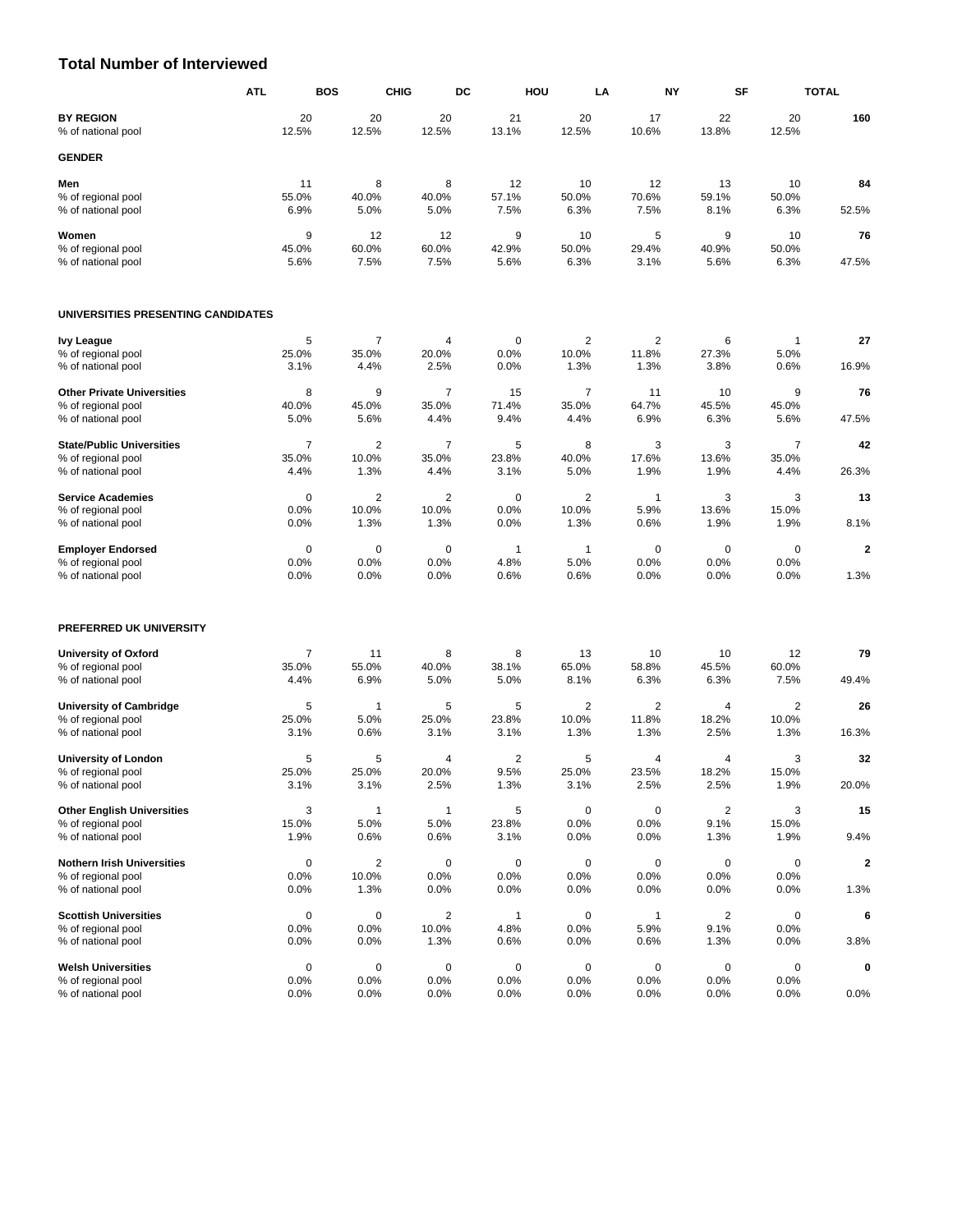# **Universities Presenting Candidates - Interviewed**

|                                                                             | <b>ATL</b> | <b>BOS</b>       | <b>CHIG</b>                     | DC               | HOU                 | LA           | <b>NY</b>         | <b>SF</b>         | <b>TOTAL</b>     |                |
|-----------------------------------------------------------------------------|------------|------------------|---------------------------------|------------------|---------------------|--------------|-------------------|-------------------|------------------|----------------|
| <b>ARIZONA</b><br>Arizona State University                                  |            | 0                | 0                               | 0                | $\mathbf 0$         | 0            | 1                 | 0                 | 0                | 1              |
| <b>CALIFORNIA</b>                                                           |            |                  |                                 |                  |                     |              |                   |                   |                  |                |
| California Institute of Technology                                          |            | 0                | 0                               | 0                | 0                   | 0            | 2                 | 0                 | 0                | 2              |
| Claremont McKenna College<br>Harvey Mudd College                            |            | 0<br>0           | $\boldsymbol{0}$<br>$\mathbf 0$ | 0<br>0           | 1<br>0              | 0<br>0       | $\mathbf{1}$<br>1 | 0<br>0            | 0<br>0           | 2<br>1         |
| Occidental College                                                          |            | $\mathbf 0$      | $\mathbf 0$                     | $\mathbf 0$      | 0                   | 0            | $\mathbf{1}$      | 0                 | $\mathbf 0$      | 1              |
| Pomona College                                                              |            | 0                | 0                               | 0                | 0                   | 0            | 0                 | $\mathbf 0$       | 1                | 1              |
| <b>Stanford University</b>                                                  |            | 0                | 0                               | 1                | 2                   | 1            | 1                 | $\mathbf{1}$      | 5                | 11             |
| University of California - Berkeley                                         |            | 0                | 0                               | 0                | 0                   | 0            | 0                 | $\mathbf 0$       | 3                | 3              |
| University of California - Los Angeles<br>University of Southern California |            | 0<br>$\mathbf 0$ | 0<br>$\mathbf 0$                | 0<br>$\mathbf 0$ | 0<br>$\mathbf 0$    | 0<br>0       | 2<br>$\mathbf{1}$ | 0<br>$\mathbf 0$  | 0<br>$\mathbf 0$ | 2<br>1         |
| <b>COLORADO</b>                                                             |            |                  |                                 |                  |                     |              |                   |                   |                  |                |
| United States Air Force Academy                                             |            | 0                | 0                               | 0                | 0                   | 1            | 0                 | 0                 | 0                | 1              |
| University of Colorado System - Boulder                                     |            | 0                | $\mathbf 0$                     | $\mathbf 0$      | 0                   | 1            | 0                 | $\mathbf 0$       | $\mathbf 0$      | 1              |
| <b>CONNECTICUT</b>                                                          |            |                  |                                 |                  |                     |              |                   |                   |                  |                |
| <b>Yale University</b>                                                      |            | $\mathbf{1}$     | $\mathbf{1}$                    | $\mathbf{1}$     | 0                   | 0            | 0                 | 0                 | $\mathbf 0$      | 3              |
| <b>DELAWARE</b>                                                             |            |                  |                                 |                  |                     |              |                   |                   |                  |                |
| University of Delaware                                                      |            | 0                | 0                               | $\mathbf 0$      | $\overline{2}$      | 0            | 0                 | 0                 | $\mathbf 0$      | 2              |
| <b>DISTRICT OF COLUMBIA</b>                                                 |            |                  |                                 |                  |                     |              |                   |                   |                  |                |
| George Washington University<br>Georgetown University                       |            | 0<br>0           | 0<br>$\mathbf 0$                | 0<br>1           | $\overline{c}$<br>1 | 0<br>0       | 0<br>0            | 0<br>$\mathbf 0$  | 0<br>0           | 2<br>2         |
| <b>GEORGIA</b>                                                              |            |                  |                                 |                  |                     |              |                   |                   |                  |                |
| <b>Emory University</b>                                                     |            | 4                | 0                               | 0                | 0                   | 0            | 1                 | 0                 | 0                | 5              |
| Georgia Institute of Technology                                             |            | 2                | 0                               | 0                | 0                   | 0            | $\mathbf 0$       | 0                 | 0                | 2              |
| University of Georgia                                                       |            | 1                | $\mathbf 0$                     | $\mathbf 0$      | 0                   | 0            | 0                 | $\mathbf 0$       | $\mathbf 0$      | 1              |
| <b>ILLINOIS</b>                                                             |            |                  |                                 |                  |                     |              |                   |                   |                  |                |
| Northwestern University                                                     |            | 0                | $\mathbf 0$                     | 0                | 1                   | 0            | 0                 | 0                 | 1                | 2              |
| University of Chicago                                                       |            | $\mathbf 0$      | $\boldsymbol{0}$                | $\overline{2}$   | $\boldsymbol{0}$    | 0            | 0                 | $\mathbf{1}$      | $\mathbf 0$      | 3              |
| <b>INDIANA</b><br><b>Ball State University</b>                              |            | 0                | 0                               | 1                | $\pmb{0}$           | 0            | 0                 | 0                 | 0                | 1              |
| Indiana University-Bloomington                                              |            | $\mathbf 0$      | $\mathbf 0$                     | 1                | $\mathbf 0$         | 0            | 0                 | $\mathbf 0$       | $\mathbf 0$      | 1              |
| <b>KANSAS</b>                                                               |            |                  |                                 |                  |                     |              |                   |                   |                  |                |
| Kansas State University                                                     |            | 0                | 0                               | 1                | 0                   | 0            | 0                 | 0                 | 0                | 1              |
| University of Kansas                                                        |            | $\Omega$         | $\Omega$                        | 1                | $\Omega$            | $\Omega$     | $\Omega$          | $\Omega$          | $\Omega$         |                |
| <b>LOUISIANA</b>                                                            |            |                  |                                 |                  |                     |              |                   |                   |                  |                |
| <b>Tulane University</b>                                                    |            | 0                | 0                               | 0                | $\mathbf 0$         | $\mathbf{1}$ | $\boldsymbol{0}$  | 0                 | $\mathbf 0$      | 1              |
| <b>MARYLAND</b>                                                             |            |                  |                                 |                  |                     |              |                   |                   |                  |                |
| <b>Hood College</b>                                                         |            | 0                | 0                               | 0                | 1                   | 0            | 0                 | 0                 | 0                | 1              |
| Johns Hopkins University                                                    |            | $\boldsymbol{0}$ | 1                               | 0                | 1                   | 1            | 0                 | 0                 | 0                | 3              |
| St. John's College - Annapolis<br>United States Naval Academy               |            | 0<br>0           | 0<br>$\mathbf{1}$               | 0<br>0           | 1<br>0              | 0<br>0       | 0<br>0            | 0<br>$\mathbf{1}$ | 0<br>1           | 1<br>3         |
| University of Maryland - Baltimore County                                   |            | 0                | $\boldsymbol{0}$                | $\mathbf 0$      | $\mathbf{1}$        | 0            | 0                 | 0                 | $\mathbf 0$      | 1              |
| <b>MASSACHUSETTS</b>                                                        |            |                  |                                 |                  |                     |              |                   |                   |                  |                |
| Amherst College                                                             |            | 0                | 0                               | 1                | 0                   | 0            | 0                 | 0                 | 0                | 1              |
| <b>Boston College</b>                                                       |            | 0                | 1                               | $\pmb{0}$        | 0                   | 0            | 0                 | 0                 | 0                | 1              |
| <b>Brandeis University</b>                                                  |            | 0                | $\mathbf{1}$                    | 0                | 0                   | 0            | 0                 | 0                 | 0                | 1              |
| <b>Harvard University</b>                                                   |            | 2                | $\mathbf{1}$                    | $\mathbf 0$      | 0                   | $\mathbf{1}$ | 1                 | 1                 | 1                | 7              |
| Massachusetts Institute of Technology<br>Smith College                      |            | 1<br>0           | 1<br>$\overline{2}$             | 0<br>0           | 0<br>0              | 0<br>0       | 0<br>0            | 0<br>0            | 1<br>0           | 3<br>2         |
| <b>Wellesley College</b>                                                    |            | 0                | 1                               | 0                | 1                   | 0            | 0                 | 0                 | 0                | $\overline{2}$ |
| <b>Wheaton College</b>                                                      |            | 0                | $\boldsymbol{0}$                | $\mathbf 0$      | $\boldsymbol{0}$    | 0            | $\mathbf{1}$      | 0                 | $\mathbf 0$      | 1              |
| <b>MICHIGAN</b>                                                             |            |                  |                                 |                  |                     |              |                   |                   |                  |                |
| Alma College                                                                |            | 0                | $\pmb{0}$                       | 1                | 0                   | 0            | 0                 | 0                 | 0                | 1              |
| Michigan State University<br>University of Michigan System - Ann Arbor      |            | 0<br>0           | $\pmb{0}$<br>$\boldsymbol{0}$   | 1<br>1           | 0<br>$\mathbf 0$    | 0<br>0       | 0<br>0            | 0<br>0            | 0<br>0           | 1<br>1         |
|                                                                             |            |                  |                                 |                  |                     |              |                   |                   |                  |                |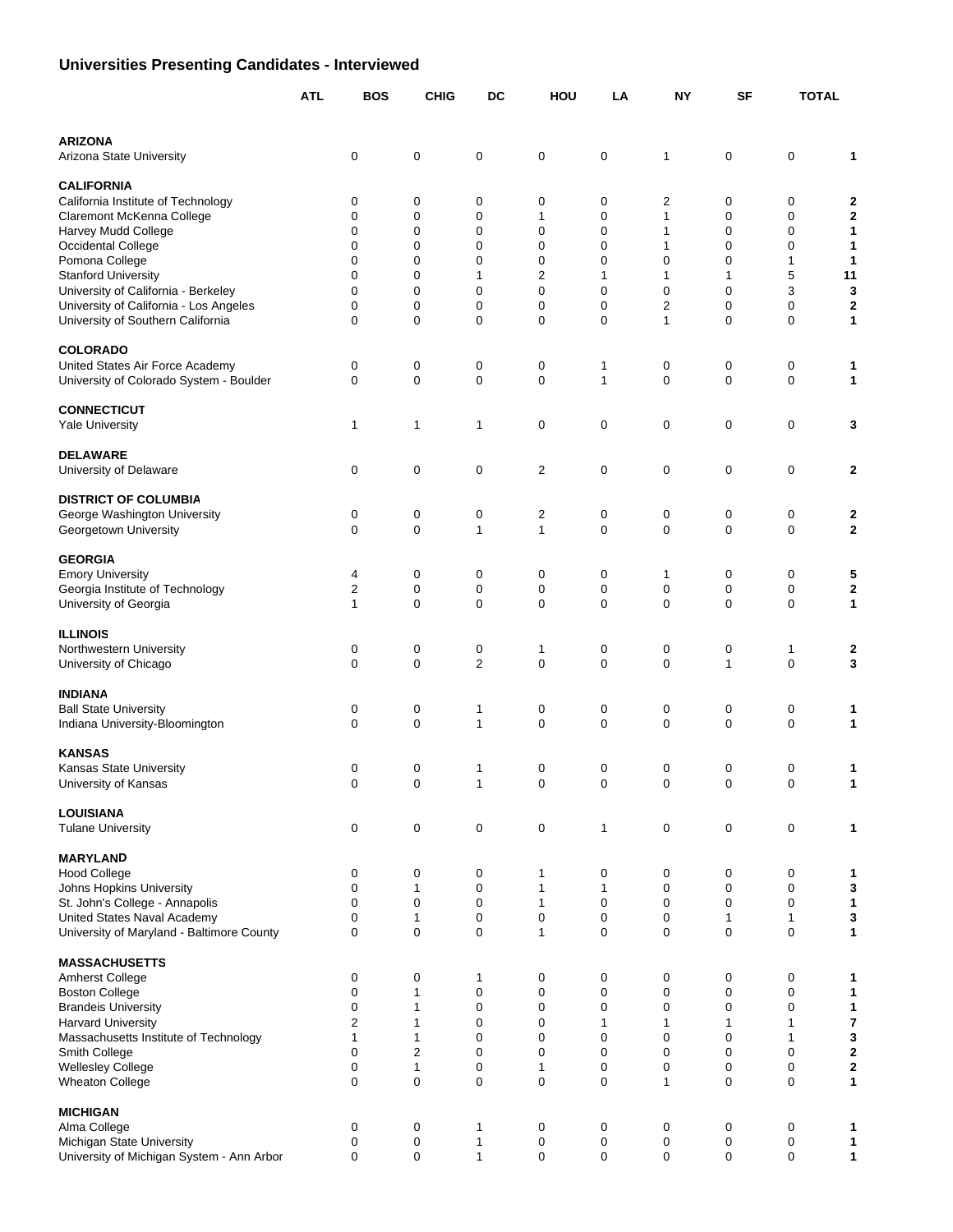|                                                    | <b>ATL</b> | BOS              | <b>CHIG</b>            | DC             | HOU         | LA                    | ΝY               | SF               | <b>TOTAL</b> |             |
|----------------------------------------------------|------------|------------------|------------------------|----------------|-------------|-----------------------|------------------|------------------|--------------|-------------|
| <b>MINNESOTA</b>                                   |            |                  |                        |                |             |                       |                  |                  |              |             |
| University of Minnesota System - Twin Cities       |            | $\mathbf 0$      | $\pmb{0}$              | 1              | 0           | 0                     | 0                | 0                | 0            | 1           |
| <b>MONTANA</b>                                     |            |                  |                        |                |             |                       |                  |                  |              |             |
| University of Montana System - Missoula            |            | 0                | $\mathbf 0$            | 0              | 0           | 0                     | 0                | 0                | 1            | 1           |
| <b>NEW HAMPSHIRE</b>                               |            |                  |                        |                |             |                       |                  |                  |              |             |
| Dartmouth College                                  |            | 0                | 2                      | 0              | 0           | 0                     | 0                | 0                | 0            | 2           |
| <b>NEW JERSEY</b>                                  |            |                  |                        |                |             |                       |                  |                  |              |             |
| Princeton University                               |            | 1                | $\pmb{0}$              | 2              | 0           | 0                     | 0                | 3                | 0            | 6           |
| <b>NEW MEXICO</b>                                  |            |                  |                        |                |             |                       |                  |                  |              |             |
| University of New Mexico                           |            | 0                | $\pmb{0}$              | 0              | 0           | 1                     | 0                | 0                | 0            | 1           |
| <b>NEW YORK</b>                                    |            |                  |                        |                |             |                       |                  |                  |              |             |
| City University of New York - Brooklyn Colleg      |            | 0                | 0                      | 0              | 0           | 0                     | 0                | 1                | 0            | 1           |
| <b>Columbia University</b>                         |            | 0                | 1                      | 0              | 0           | 0                     | 0                | 1                | 0            | 2           |
| <b>Cornell University</b>                          |            | 1                | $\mathbf 0$            | 0              | 0           | 0                     | 1                | 1                | 0            | 3           |
| <b>Fordham University</b>                          |            | 0                | 0                      | 0              | 0           | 0                     | 0                | 1                | 0            | 1           |
| <b>Hamilton College</b>                            |            | $\mathbf 0$      | $\mathbf 0$            | 0              | $\mathbf 0$ | 0                     | 0                | 1                | 0            | 1           |
| Hobart and William Smith Colleges                  |            | 0                | 1                      | $\mathbf 0$    | 0           | 0                     | $\mathbf 0$      | 0                | 0            | 1           |
| New York University                                |            | 1                | 0                      | 0              | 0           | 0                     | 0                | 0                | 0            | 1           |
| United States Military Academy                     |            | $\mathbf 0$      | 1                      | $\overline{2}$ | 0           | 1                     | 1                | 2                | 2            | 9           |
| <b>NORTH CAROLINA</b>                              |            |                  |                        |                |             |                       |                  |                  |              |             |
| Duke University                                    |            | $\overline{c}$   | 0                      | 0              | 0           | 1                     | 0                | 0                | 0            | 3           |
| North Carolina State University                    |            | 1                | 0                      | 0              | 0           | 0                     | 0                | 0                | 0            | 1           |
| University of North Carolina - Chapel Hill         |            | 1                | $\mathbf 0$            | 0              | $\mathbf 0$ | 0                     | $\mathbf 0$      | $\mathbf 0$      | 0            | 1           |
| OHIO                                               |            |                  |                        |                |             |                       |                  |                  |              |             |
| Oberlin College                                    |            | $\mathbf 0$      | $\mathbf 0$            | 1              | 0           | 0                     | 0                | 0                | 0            | 1           |
| <b>OKLAHOMA</b>                                    |            |                  |                        |                |             |                       |                  |                  |              |             |
| Oklahoma State University System - Stillwate       |            | 0                | 0                      | 0              | 0           | 1                     | 0                | 0                | 0            | 1           |
| University of Oklahoma                             |            | 0                | $\mathbf 0$            | 0              | $\mathbf 0$ | 2                     | 0                | 0                | 0            | $\mathbf 2$ |
| <b>OREGON</b>                                      |            |                  |                        |                |             |                       |                  |                  |              |             |
| University of Oregon                               |            | 0                | 0                      | 0              | 0           | 0                     | 0                | 0                | 1            | 1           |
| University of Portland                             |            | $\Omega$         | $\mathbf 0$            | $\mathbf 0$    | $\mathbf 0$ | $\mathbf 0$           | $\mathbf 0$      | $\mathbf 0$      | 1            | 1           |
| PENNSYLVANIA                                       |            |                  |                        |                |             |                       |                  |                  |              |             |
| Indiana University of Pennsylvania                 |            | 0                | 0                      | 0              | 0           | 0                     | 0                | 1                | 0            | 1           |
| Mercyhurst College                                 |            | 0                | 0                      | 0              | 0           | 0                     | 0                |                  | 0            | 1           |
| Pennsylvania State University - University Pa      |            | $\pmb{0}$        | 0                      | $\pmb{0}$      | $\pmb{0}$   | $\pmb{0}$             | $\pmb{0}$        | 1                | 0            | 1           |
| Swarthmore College                                 |            | 0                | $\pmb{0}$              | $\pmb{0}$      | 1           | $\pmb{0}$             | 1                | $\mathbf{1}$     | $\pmb{0}$    | $\mathbf 3$ |
| University of Pennsylvania<br>Villanova University |            | 0<br>$\mathbf 0$ | $\pmb{0}$<br>$\pmb{0}$ | 0<br>0         | 2<br>1      | 1<br>$\boldsymbol{0}$ | 0<br>$\mathbf 0$ | 4<br>$\mathbf 0$ | 0<br>0       | 7<br>1      |
|                                                    |            |                  |                        |                |             |                       |                  |                  |              |             |
| <b>RHODE ISLAND</b>                                |            |                  |                        |                |             |                       |                  |                  |              |             |
| <b>Brown University</b>                            |            | 0                | 2                      | 1              | 0           | 1                     | 0                | 0                | 0            | 4           |
| University of Rhode Island                         |            | 0                | $\mathbf{1}$           | 0              | 0           | $\boldsymbol{0}$      | 0                | $\pmb{0}$        | 0            | 1           |
| <b>SOUTH CAROLINA</b>                              |            |                  |                        |                |             |                       |                  |                  |              |             |
| <b>Clemson University</b>                          |            | 1                | $\pmb{0}$              | 0              | $\pmb{0}$   | $\pmb{0}$             | 0                | $\pmb{0}$        | 0            | 1           |
| <b>TEXAS</b>                                       |            |                  |                        |                |             |                       |                  |                  |              |             |
| <b>Rice University</b>                             |            | 0                | 0                      | 0              | 0           | 2                     | 0                | 0                | 0            | 2           |
| Texas A&M University - College Station             |            | 0                | $\pmb{0}$              | 0              | 0           | 1                     | 0                | 0                | 0            | 1           |
| <b>Texas Tech University</b>                       |            | 0                | $\pmb{0}$              | 0              | 0           | 1                     | 0                | 0                | 0            | 1           |
| University of Texas - Austin                       |            | $\mathbf 0$      | 0                      | 0              | 0           | 1                     | 0                | 0                | 0            | 1           |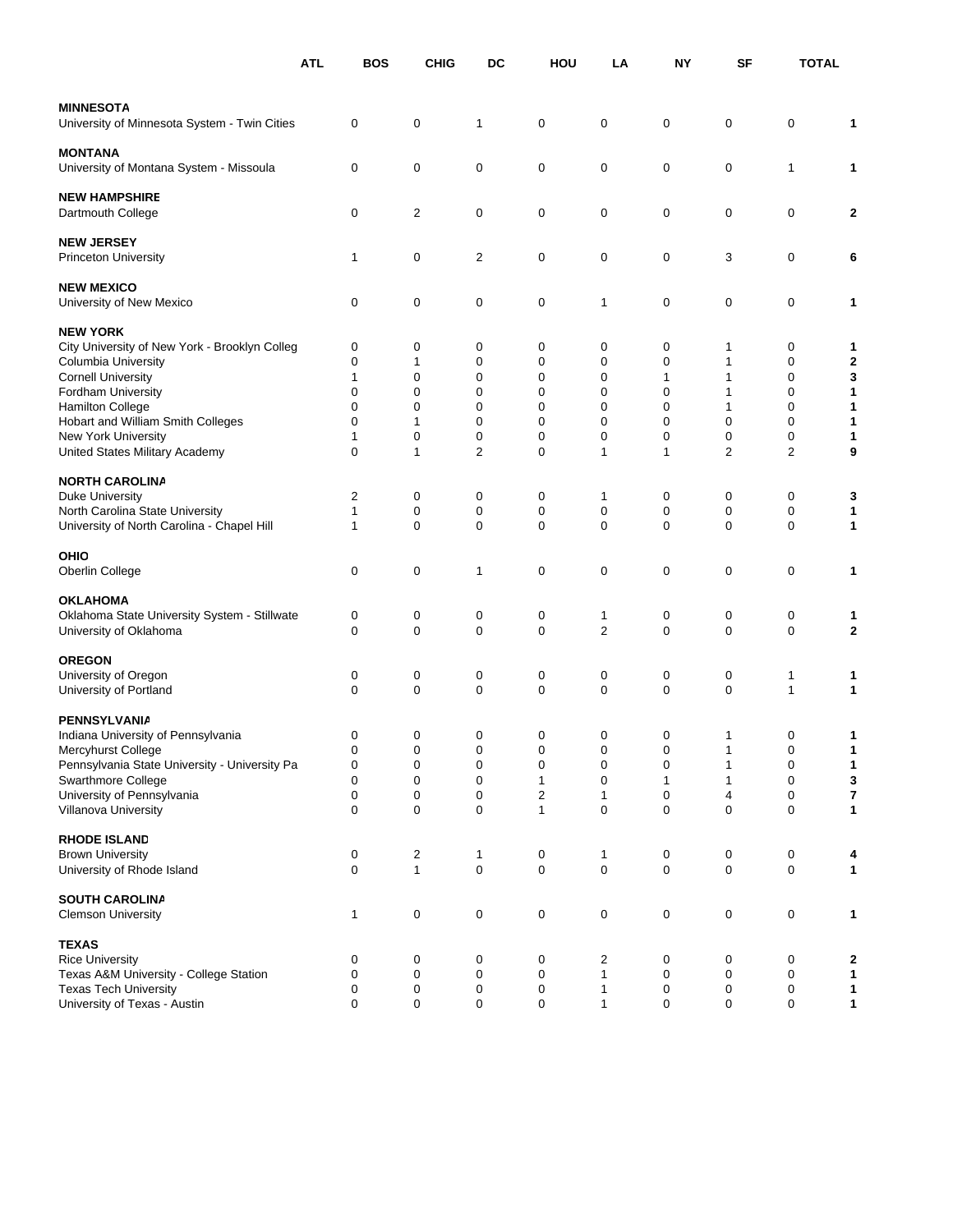|                                                 | <b>ATL</b> | <b>BOS</b>   | <b>CHIG</b> | DC           | HOU          | LA           | <b>NY</b>   | <b>SF</b>   | <b>TOTAL</b> |
|-------------------------------------------------|------------|--------------|-------------|--------------|--------------|--------------|-------------|-------------|--------------|
| <b>VERMONT</b>                                  |            |              |             |              |              |              |             |             |              |
| Middlebury College                              | 0          |              | 0           | 0            | 0            | $\mathbf 0$  | 0           | 0           |              |
| University of Vermont                           | $\Omega$   | $\mathbf{1}$ | $\mathbf 0$ | $\mathbf 0$  | $\mathbf 0$  | $\mathbf 0$  | $\mathbf 0$ | $\mathbf 0$ | 1            |
| <b>VIRGINIA</b>                                 |            |              |             |              |              |              |             |             |              |
| University of Virginia                          |            | 0            | 0           |              | $\mathbf 0$  | 0            | 0           | 0           | 2            |
| Virginia Polytechnic Institute and State Univer | $\Omega$   | $\mathbf 0$  | $\mathbf 0$ | $\mathbf{1}$ | $\mathbf 0$  | $\mathbf 0$  | $\mathbf 0$ | $\mathbf 0$ | 1            |
| <b>WASHINGTON</b>                               |            |              |             |              |              |              |             |             |              |
| University of Washington - Seattle              | 0          | 0            | 0           | 0            | $\mathbf 0$  | 0            | 0           | 2           | 2            |
| Whitman College                                 | $\Omega$   | $\mathbf 0$  | $\mathbf 0$ | $\mathbf 0$  | $\Omega$     | $\mathbf{1}$ | $\mathbf 0$ | $\mathbf 0$ | 1            |
|                                                 | $\Omega$   | $\mathbf 0$  | $\mathbf 0$ | $\mathbf{1}$ | $\mathbf{1}$ | $\Omega$     | $\mathbf 0$ | $\mathbf 0$ | $\mathbf{2}$ |
| Employer                                        |            |              |             |              |              |              |             |             |              |
| <b>TOTAL</b>                                    | 20         | 20           | 20          | 21           | 20           | 17           | 22          | 20          | 160          |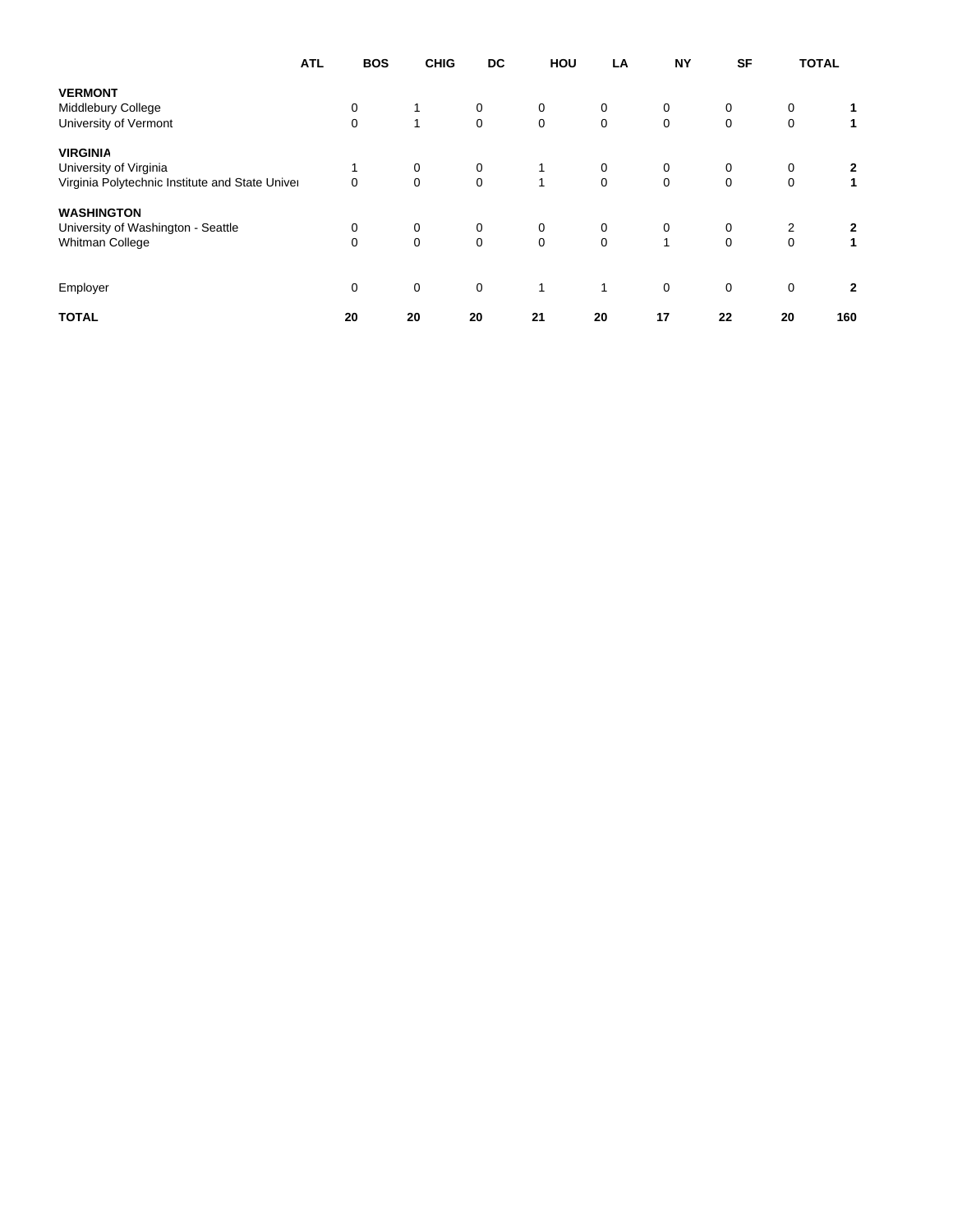# **Proposed Field of Study - Interviewed**

|                                                                                        | <b>ATL</b>                 | BOS                        | <b>CHIG</b>               | DC                       | HOU                        | LA                           | NΥ                        | SF                  | TOTAL                          |
|----------------------------------------------------------------------------------------|----------------------------|----------------------------|---------------------------|--------------------------|----------------------------|------------------------------|---------------------------|---------------------|--------------------------------|
| 1900-Present                                                                           | $\mathbf 0$                |                            | $\mathbf 0$               | $\ddot{\mathbf{0}}$      | $\circ$                    | $\mathbf 0$                  | $\circ$                   | $\ddot{\mathbf{0}}$ |                                |
| Advanced Organic Chemistry                                                             | $\mathbf 0$                | $\bf{0}$                   | $\mathbf 0$               | $\circ$                  | $\mathbf 0$                | $\mathbf 0$                  |                           | $\mathbf 0$         |                                |
| <b>Advanced Study in Mathematics</b>                                                   | $\Omega$                   | $\mathbf 0$                | $\Omega$                  | $\mathbf 0$              | $\Omega$                   | $\mathbf 0$                  |                           | $\Omega$            |                                |
| Anglo Saxon, Norse and Celtic                                                          | $\Omega$                   | $\Omega$                   | $\Omega$                  |                          | $\Omega$                   | $\mathbf 0$                  | $\Omega$                  |                     |                                |
| Anthropology and Development                                                           | $\Omega$                   | $^{\circ}$                 |                           | 0                        | $^{\circ}$                 | $^{\circ}$                   | $^{\circ}$                |                     |                                |
| <b>Applied Statistics</b><br>Atomic and Laser Physics/Quantum Information              |                            | 0                          | $\Omega$                  | $^{\circ}$<br>0          | $\Omega$                   | $^{\circ}$                   | $^{\circ}$<br>0           |                     |                                |
| Biochemistry                                                                           |                            | 0                          |                           | 0                        |                            | $\mathbf 0$                  | $^{\circ}$                |                     |                                |
| Biodiversity, Conservation & Management                                                |                            |                            |                           | O                        |                            | $\pmb{0}$                    | 0                         |                     |                                |
| Cancer & Development Biology                                                           |                            |                            |                           | 0                        |                            | $\bf{0}$                     | $\mathbf 0$               |                     |                                |
| Certificate of Advanced Studies in Mathematics (Part III)                              |                            | $\Omega$                   | $\Omega$                  | $\Omega$                 | $\Omega$                   | $\mathbf 0$                  | $\mathbf 0$               |                     |                                |
| Chemistry<br>Chinese Studies                                                           |                            |                            | $\Omega$                  | $\Omega$                 | $\Omega$                   | $\mathbf{0}$                 | $\Omega$                  |                     |                                |
| Classicism and its Foreign Reflections in the Eighteenth Century English Country House |                            | O<br>$^{\circ}$            | $\Omega$                  | $^{\circ}$<br>$^{\circ}$ | $^{\circ}$                 | $^{\circ}$<br>$^{\circ}$     | $^{\circ}$<br>$^{\circ}$  |                     |                                |
| Classics                                                                               |                            | O                          | $\Omega$                  | $^{\circ}$               |                            | $^{\circ}$                   | $^{\circ}$                |                     |                                |
| Classics With an Interdisciplinary Focus                                               |                            |                            |                           | 0                        | 0                          | $\mathbf 0$                  |                           |                     |                                |
| Clinical Medicine                                                                      |                            | 0                          |                           | 0                        |                            | $\mathbf 0$                  | $^{\circ}$                |                     |                                |
| Comparative Ethnic Conflict                                                            |                            |                            |                           | C                        |                            | $\pmb{0}$                    | 0                         |                     |                                |
| Comparative Government                                                                 |                            | $\Omega$                   |                           | 0<br>$\Omega$            |                            | $\bf{0}$                     | $\mathbf 0$<br>$\circ$    |                     |                                |
| Comparative social policy                                                              |                            | $\Omega$<br>$\Omega$       | $\Omega$                  | $\Omega$                 | $\Omega$<br>$\Omega$       | $\mathbf 0$<br>$\mathbf{0}$  | $\Omega$                  |                     |                                |
| <b>Computational Fluid Dynamics</b><br><b>Computer Science</b>                         |                            | $^{\circ}$                 | $\Omega$                  | $^{\circ}$               | $\Omega$                   | $^{\circ}$                   | $^{\circ}$                |                     |                                |
| <b>Development Studies</b>                                                             |                            | 0                          |                           |                          |                            | -1                           | $\overline{2}$            |                     |                                |
| <b>Development Studies</b>                                                             |                            |                            |                           | 0                        |                            | $\mathbf 0$                  | $\circ$                   |                     |                                |
| Development and Security                                                               |                            | 0                          |                           | 0                        |                            | $\bf{0}$                     | $\mathbf 0$               |                     |                                |
| Discrete Mathematics & Background Coursework                                           |                            | $\Omega$                   |                           | 0                        |                            |                              | o                         |                     |                                |
| Economic and Social History<br>Economics                                               |                            |                            | $\Omega$                  | 0<br>$\Omega$            |                            | $\bf{0}$                     | 0<br>$\mathbf 0$          |                     |                                |
| Economics for Development                                                              |                            | $\Omega$                   | $\Omega$                  |                          | $\Omega$                   | $\mathbf{0}$                 | $\mathbf 0$               |                     |                                |
| Electronic Devices & Materials                                                         |                            | Ω                          | $\Omega$                  | 0                        | $\Omega$                   | $^{\circ}$                   | $^{\circ}$                |                     |                                |
| Electronic Learning                                                                    |                            | O                          |                           | 0                        | $\Omega$                   | $^{\circ}$                   | $^{\circ}$                |                     |                                |
| <b>Engineering Science</b>                                                             |                            |                            |                           | 0                        |                            | $\mathbf 0$                  | 0                         |                     |                                |
| Engineering for Sustainable Development                                                |                            |                            |                           | 0<br>O                   |                            | $\mathbf 0$<br>$\pmb{0}$     | $^{\circ}$<br>$\mathbf 0$ |                     |                                |
| English<br>English: 1780-1900                                                          |                            |                            |                           |                          |                            | $\bf{0}$                     | $\mathbf 0$               |                     |                                |
| European Politics and Society                                                          |                            | $\Omega$                   |                           | $\Omega$                 |                            | $\mathbf{0}$                 |                           |                     |                                |
| Evidence-Based Social Work                                                             |                            | $\Omega$                   |                           | $\Omega$                 | $\Omega$                   | $\mathbf{0}$                 | $\Omega$                  |                     |                                |
| <b>Financial Economics</b>                                                             |                            | O                          |                           | $^{\circ}$               | $\Omega$                   | $^{\circ}$                   | $^{\circ}$                |                     |                                |
| Gender<br><b>Global Politics</b>                                                       | $\Omega$                   | $^{\circ}$                 | $\Omega$                  | $^{\circ}$               |                            | $^{\circ}$                   | $^{\circ}$                |                     |                                |
| Health Care Ethics and Law                                                             |                            | O                          | $\Omega$                  |                          | $\Omega$                   | $^{\circ}$<br>$\mathbf 0$    | $^{\circ}$<br>0           |                     |                                |
| <b>Historical Musicology</b>                                                           |                            | 0                          |                           |                          |                            | $\mathbf 0$                  | $^{\circ}$                |                     |                                |
| History                                                                                |                            |                            |                           |                          |                            | $\pmb{0}$                    | 0                         |                     |                                |
| History and Philosophy of Science and Medicine                                         |                            | $\circ$                    |                           |                          |                            | $\bf{0}$                     | $\mathbf 0$               |                     |                                |
| History of Art and Visual Culture                                                      |                            | $\Omega$                   |                           |                          | $\Omega$                   | $\mathbf{0}$                 | $\circ$                   |                     |                                |
| Human Rights<br><b>Humans Sciences</b>                                                 |                            | O                          | $\Omega$<br>$\Omega$      | $\Omega$<br>$^{\circ}$   | $\Omega$<br>$\Omega$       | $\mathbf{0}$<br>$^{\circ}$   | $\Omega$<br>$^{\circ}$    |                     |                                |
| Immunology                                                                             |                            | 0                          | $\Omega$                  | 0                        | $\Omega$                   | $^{\circ}$                   |                           |                     |                                |
| Information Security                                                                   |                            | 0                          |                           | 0                        |                            | $\mathbf 0$                  |                           |                     |                                |
| Inter-religious Relations                                                              |                            |                            |                           | 0                        |                            | $\bf{0}$                     | $^{\circ}$                |                     |                                |
| International Relations                                                                |                            |                            |                           | 0                        |                            |                              | $\overline{2}$            |                     | 10                             |
| International Relations (Department of Politics and International Relations)           |                            |                            |                           | 0                        |                            | $\pmb{0}$                    | 0                         |                     |                                |
| International Security Studies                                                         |                            | $\Omega$                   | $\Omega$                  | $\Omega$<br>$\Omega$     | $\Omega$                   | $\mathbf{0}$                 |                           |                     |                                |
| <b>Islamic Studies</b><br>Latin American Government and Politics                       |                            | $\Omega$<br>O              | $\Omega$<br>$\Omega$      |                          | $\Omega$<br>$\Omega$       | $\mathbf{0}$<br>$^{\circ}$   | $\mathbf 0$<br>$^{\circ}$ |                     |                                |
| M. Phil in Economics                                                                   |                            | O                          | $\Omega$                  | $^{\circ}$               | $\Omega$                   |                              | $^{\circ}$                |                     |                                |
| M.St. in Historical Research (Medieval History)                                        |                            | o                          |                           | 0                        |                            | $\mathbf 0$                  | 0                         |                     |                                |
| MA Comparative Ethnic Conflict                                                         |                            |                            |                           | 0                        |                            | $\mathbf 0$                  | $^{\circ}$                |                     |                                |
| MPA Public and Economic Policy                                                         |                            |                            |                           | O                        |                            |                              | $\mathbf 0$               |                     |                                |
| MPhil in Comparative Government                                                        |                            |                            |                           |                          |                            | $\bf{0}$                     | $\mathbf 0$               |                     |                                |
| MPhil in Early Modern History                                                          |                            | $\Omega$<br>$\Omega$       | $\Omega$                  | $\Omega$<br>$\Omega$     | $\Omega$                   | $\mathbf{0}$<br>$\mathbf{0}$ | $\mathbf 0$<br>$\Omega$   |                     |                                |
| MPhil in Economics<br>MSc by Research in Biochemistry                                  | $\Omega$                   | O                          | $\Omega$                  | $^{\circ}$               |                            | $^{\circ}$                   | $^{\circ}$                |                     |                                |
| MSc in Advanced Computing                                                              | $\Omega$                   | $^{\circ}$                 | $\Omega$                  | $^{\circ}$               |                            | $^{\circ}$                   | $^{\circ}$                |                     |                                |
| MSc in Biology (Integrative Bioscience)                                                |                            |                            | $\Omega$                  | $^{\circ}$               | $\Omega$                   | $^{\circ}$                   | $^{\circ}$                |                     |                                |
| MSc in Modern Epidemiology                                                             |                            |                            |                           | 0                        |                            | $\mathbf 0$                  | 0                         |                     |                                |
| Management Studies                                                                     |                            |                            |                           | 0                        |                            | $\mathbf 0$                  | $^{\circ}$                |                     |                                |
| Master's in Electrical Engineering                                                     |                            |                            |                           | C                        |                            |                              | 0                         |                     |                                |
| Masters in School Effectiveness and School Improvement                                 |                            | $\Omega$                   |                           | 0<br>$\Omega$            |                            | $\bf{0}$<br>$\mathbf 0$      | $\mathbf 0$<br>$\circ$    |                     |                                |
| Masters of Studies, English 1900 - Present<br>Materials Science and Metallurgy         |                            | $\Omega$                   | $\Omega$                  |                          |                            | $\mathbf 0$                  | $\Omega$                  |                     |                                |
| Materials Science and Metallurgy / Tissue Engineering                                  |                            | $\Omega$                   | $\Omega$                  | $^{\circ}$               | $\Omega$                   | $^{\circ}$                   | $^{\circ}$                |                     |                                |
|                                                                                        |                            | 0                          | $\Omega$                  | 0                        |                            | $^{\circ}$                   | $^{\circ}$                |                     |                                |
| Mathematical Biology<br>Mathematical Modelling and Scientific Computing                |                            | 0                          |                           | 0                        |                            | $\mathbf 0$                  | $^{\circ}$                |                     |                                |
| Mathematics                                                                            |                            |                            |                           |                          |                            | $\bf{0}$                     | $^{\circ}$                |                     |                                |
| Mathematics and the Foundations of Computer Science                                    |                            | $\Omega$                   |                           | 0                        |                            | $\bf{0}$<br>$\pmb{0}$        | 0                         |                     |                                |
| Maths Tripos<br>Medical Engineering                                                    |                            | $\Omega$                   | $\Omega$                  | $\Omega$                 | $\Omega$                   | $\mathbf 0$                  | $\Omega$                  |                     |                                |
| Medical Oncology                                                                       |                            | $\Omega$                   | $\Omega$                  | $\Omega$                 | $\Omega$                   | $\mathbf{0}$                 | $\Omega$                  |                     |                                |
| <b>Medical Sciences</b>                                                                |                            |                            | $\Omega$                  | $^{\circ}$               | $\Omega$                   | $^{\circ}$                   | $^{\circ}$                |                     |                                |
| Meteorology                                                                            |                            | O                          | $\Omega$                  |                          | $\Omega$                   | $^{\circ}$                   | $^{\circ}$                |                     |                                |
| Middle East Politics                                                                   |                            | 0                          |                           | 0                        |                            | $\mathbf 0$                  | 0                         |                     |                                |
| Middle East and Central Asian Security Studies<br>Migration & Diaspora Studies         |                            | 0                          |                           | 0<br>O                   |                            | $\mathbf 0$<br>$\pmb{0}$     |                           |                     |                                |
| Modern Chinese Studies                                                                 |                            |                            |                           | 0                        |                            | $\bf{0}$                     | $\mathbf 0$               |                     |                                |
| Modern European History                                                                |                            | $\Omega$                   |                           | $\Omega$                 |                            | $\mathbf 0$                  | $\mathbf 0$               |                     |                                |
| Modern Greek Studies                                                                   |                            | $\Omega$                   |                           | $\Omega$                 | $\Omega$                   | $\mathbf 0$                  | $\Omega$                  |                     |                                |
| Modern Middle Eastern Studies                                                          |                            | O                          | $\Omega$                  | $^{\circ}$               | $\Omega$                   | -1                           | $^{\circ}$                |                     |                                |
| Molecular Genetics of Childhood Cancer<br>Mst in Modern history, United States History |                            | O<br>Ω                     | $\Omega$<br>$\Omega$      | $^{\circ}$<br>0          | $\Omega$                   | $^{\circ}$<br>$^{\circ}$     | $^{\circ}$                |                     |                                |
| Musicology                                                                             |                            |                            |                           | 0                        |                            |                              | 0                         |                     |                                |
| Nationalism & Ethnicity                                                                |                            |                            |                           | 0                        |                            |                              | $^{\circ}$                |                     |                                |
| Nature, Society and Environmental Policy                                               |                            |                            |                           |                          |                            |                              | o                         |                     |                                |
| Neuroscience                                                                           |                            |                            |                           |                          |                            | $\bf{0}$                     | $\mathbf 0$               |                     |                                |
| Oceanography                                                                           |                            | $\Omega$<br>$\Omega$       |                           | $\Omega$<br>$\Omega$     |                            | $\mathbf 0$<br>$\mathbf 0$   | $^{\circ}$                |                     |                                |
| Oncology<br>Part II History and Philosophy Science Tripos                              |                            | O                          | $\Omega$                  | $^{\circ}$               |                            | $^{\circ}$                   |                           |                     |                                |
| Philosophy                                                                             |                            | O                          | $\Omega$                  | $\overline{\mathbf{2}}$  |                            | $\overline{2}$               | $^{\circ}$                |                     |                                |
| Philosophy and Theology                                                                |                            |                            | 0                         | $^{\circ}$               |                            | $\mathbf 0$                  | 0                         |                     |                                |
| Philosophy, Policy, and Social Value                                                   |                            |                            | 0                         | $\mathbf 0$              |                            | $\bf{0}$                     |                           |                     |                                |
| Philosophy, Politics and Economics (PPE)                                               |                            |                            |                           | 0                        |                            | $\pmb{0}$                    |                           |                     |                                |
| Philosophy, Politics, and Economics<br>Physics                                         |                            |                            | $\Omega$                  | $\mathbf{0}$<br>$\Omega$ | $^{\circ}$                 | $\pmb{0}$<br>$^{\circ}$      | $\mathbf 0$               | $\Omega$            |                                |
| Physics and Philosophy                                                                 | $\Omega$                   | $\mathbf 0$                | $\Omega$                  |                          | $\mathbf 0$                | $\bf{0}$                     | $^{\circ}$                | $\Omega$            |                                |
| Political Science                                                                      |                            | $^{\circ}$                 | $^{\circ}$                | $^{\circ}$               | $^{\circ}$                 | $^{\circ}$                   | $^{\circ}$                | $^{\circ}$          |                                |
| Political Theory                                                                       | $^{\circ}$                 | $^{\circ}$                 | $^{\circ}$                | $^{\circ}$               | $^{\circ}$                 | $\mathbf{1}$                 | $^{\circ}$                | $^{\circ}$          |                                |
| Political Thought and Intellectual History                                             | 0                          |                            | 0                         | $\bf{0}$                 | $\,$ 0                     | $\mathbf 0$                  | $\circ$                   | $^{\circ}$          |                                |
| Politics                                                                               |                            | $\mathbf 0$                | $\mathbf 0$               | $\mathbf 0$              | $^{\circ}$                 | $\bf{0}$                     | $\circ$                   | $^{\circ}$          | -1                             |
| Politics (Comparative Government)                                                      |                            | $\mathbf 0$                | $\mathbf 0$<br>$^{\circ}$ | $\pmb{0}$                | $\mathbf 0$                | $\pmb{0}$                    |                           | $\pmb{0}$           |                                |
| Politics - Political Theory<br>Politics: Political Theory                              | $\mathbf 0$<br>$\Omega$    | $\bf{0}$<br>$\overline{0}$ | $\mathbf 0$               | $\bf{0}$<br>$^{\circ}$   | $\mathbf 0$<br>$\mathbf 0$ | $\bf{0}$<br>$\bf{0}$         | $\mathbf 0$               | $\Omega$            | 1<br>$\mathbf{1}$              |
| Pragmatics                                                                             | $\Omega$                   | $\Omega$                   | $\Omega$                  | $^{\circ}$               | $\Omega$                   | $\mathbf 0$                  | 1                         | $\Omega$            | $\mathbf{1}$                   |
| Psychoacoustics/hearing aid design                                                     | $^{\circ}$                 | $^{\circ}$                 | $^{\circ}$                | $\mathbf{1}$             | $^{\circ}$                 | $^{\circ}$                   | $^{\circ}$                | $^{\circ}$          | $\mathbf{1}$                   |
| <b>Public Financial Policy</b>                                                         | $^{\circ}$                 | $^{\circ}$                 | -1                        | $^{\circ}$               | $^{\circ}$                 | $^{\circ}$                   | $^{\circ}$                | $^{\circ}$          | $\overline{1}$                 |
| Public Health                                                                          | $^{\circ}$                 | $^{\circ}$                 |                           | $^{\circ}$               |                            | $^{\circ}$                   | $^{\circ}$                |                     | $\mathbf{3}$                   |
| Public Health (Health Services Research)                                               |                            | 0                          | 0                         | $\bf{0}$                 | 0                          | $\bf{0}$                     | $\circ$                   | $^{\circ}$          | $\mathbf{1}$                   |
| Public Health in Developing Countries<br>Reformation Studies                           | $\mathbf 0$<br>$\mathbf 0$ | $\bf{0}$<br>0              | $^{\circ}$                | $\mathbf 0$<br>$\circ$   | $^{\circ}$<br>$\mathbf 0$  | -1<br>$\bf{0}$               | $\circ$<br>$\mathbf 0$    | $^{\circ}$          | $\mathbf{1}$<br>$\mathbf{1}$   |
| Research Methods in Psychology                                                         | $\mathbf 0$                |                            | $^{\circ}$                | $\bf{0}$                 | $\mathbf 0$                | $\bf{0}$                     | $\circ$                   | $\pmb{0}$           | $\overline{1}$                 |
| Russian and East European Studies                                                      | $\mathbf{0}$               | $\mathbf 0$                | $\Omega$                  |                          | $\mathbf 0$                | $\bf{0}$                     | $\mathbf{0}$              | $^{\circ}$          | $\overline{1}$                 |
| Stem cell therapy for Parkinson's disease                                              | $\Omega$                   | $\Omega$                   | $\Omega$                  | $\Omega$                 | $\Omega$                   | $\mathbf 0$                  | $\mathbf{0}$              |                     | $\overline{1}$                 |
| <b>Technology Policy</b>                                                               | $^{\circ}$                 | $^{\circ}$                 |                           | $^{\circ}$               | $^{\circ}$                 | $^{\circ}$                   | $^{\circ}$                | $^{\circ}$          | $\overline{1}$                 |
| <b>Theoretical Chemistry</b>                                                           | $^{\circ}$                 | $^{\circ}$                 | $^{\circ}$                | $^{\circ}$               | $^{\circ}$                 | -1                           | $^{\circ}$                | $^{\circ}$          | $\overline{1}$                 |
| Urban Policy and Practice<br>Victorian Studies                                         | $\mathbf 0$<br>$\circ$     | 0<br>$\bf{0}$              | 0<br>$^{\circ}$           | -1<br>-1                 | 0<br>$\mathbf 0$           | $\mathbf 0$<br>$\bf{0}$      | $\circ$<br>$\circ$        | $^{\circ}$<br>0     | $\mathbf{1}$                   |
| Vocal Studies (Ensemble Singing)                                                       | $\bf{0}$                   | $\mathbf 0$                |                           | $\pmb{0}$                | $\bf{0}$                   | $\mathbf 0$                  | $\bf{0}$                  | $\mathbf 0$         | $\mathbf{1}$<br>$\overline{1}$ |
|                                                                                        |                            |                            |                           |                          |                            |                              |                           |                     |                                |
| <b>TOTAL</b>                                                                           | 20                         | 20                         | 20                        | 21                       | 20                         | 17                           | 22                        | 20                  | 160                            |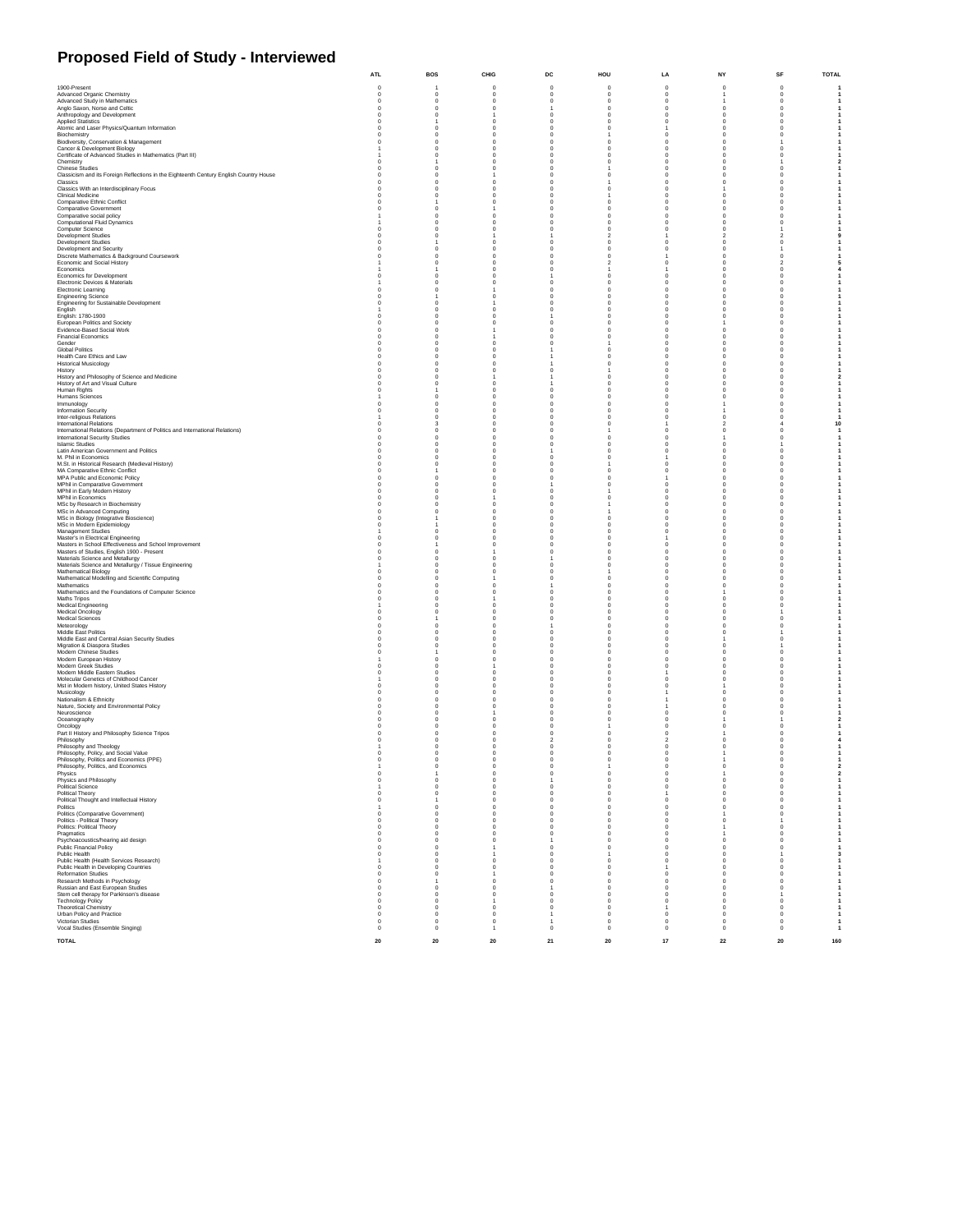## **Preferred UK University - Interviewed**

|                                                  | <b>ATL</b> | <b>BOS</b> | <b>CHIG</b> | DC | HOU | LA | NΥ | SF | <b>TOTAL</b> |
|--------------------------------------------------|------------|------------|-------------|----|-----|----|----|----|--------------|
| Imperial College London                          |            |            |             | n  |     | n  |    |    |              |
| Institute of Cancer Research                     |            |            |             | O  |     |    |    |    |              |
| Institute of Education                           |            |            |             |    |     |    |    |    |              |
| King's College London                            |            |            |             |    |     |    |    |    |              |
| London School of Economics and Political Science |            |            |             |    |     |    |    |    | 12           |
| London School of Hygiene and Tropical Medicine   |            |            |             |    |     |    |    |    |              |
| <b>Oxford Brookes University</b>                 |            |            |             |    |     |    |    |    |              |
| Queen Mary, University of London                 |            |            |             |    |     |    |    |    |              |
| Queen's University of Belfast                    |            |            |             |    |     |    |    |    |              |
| Royal Holloway, University of London             |            |            |             |    |     |    |    |    |              |
| School of Oriental and African Studies           |            |            |             |    |     |    |    |    |              |
| University College London                        |            |            |             |    |     |    |    |    |              |
| University of Birmingham                         |            |            |             |    |     |    |    |    |              |
| University of Bristol                            |            |            |             |    |     |    |    |    |              |
| University of Cambridge                          |            |            |             |    |     |    |    |    | 26           |
| University of East Anglia                        |            |            |             |    |     |    |    |    |              |
| University of Edinburgh                          |            |            |             |    |     |    |    |    |              |
| University of Essex                              |            |            |             |    |     |    |    |    |              |
| University of Glasgow                            |            |            |             |    |     |    |    |    |              |
| University of Leeds                              |            |            |             |    |     |    |    |    |              |
| University of Manchester                         |            |            |             |    |     |    |    |    |              |
| University of Nottingham                         |            |            |             |    |     |    |    |    |              |
| University of Oxford                             |            |            |             |    | 13  | 10 | 10 | 12 | 79           |
| University of Reading                            |            |            |             |    |     |    |    |    |              |
| University of Southampton                        |            |            |             |    |     |    |    |    |              |
| University of St Andrews                         |            |            |             |    |     |    |    |    |              |
| University of Sussex                             |            |            |             |    |     |    |    |    |              |
| University of York                               |            |            |             | n  |     |    |    |    |              |
| <b>TOTAL</b>                                     | 20         | 20         | 20          | 21 | 20  | 17 | 22 | 20 | 160          |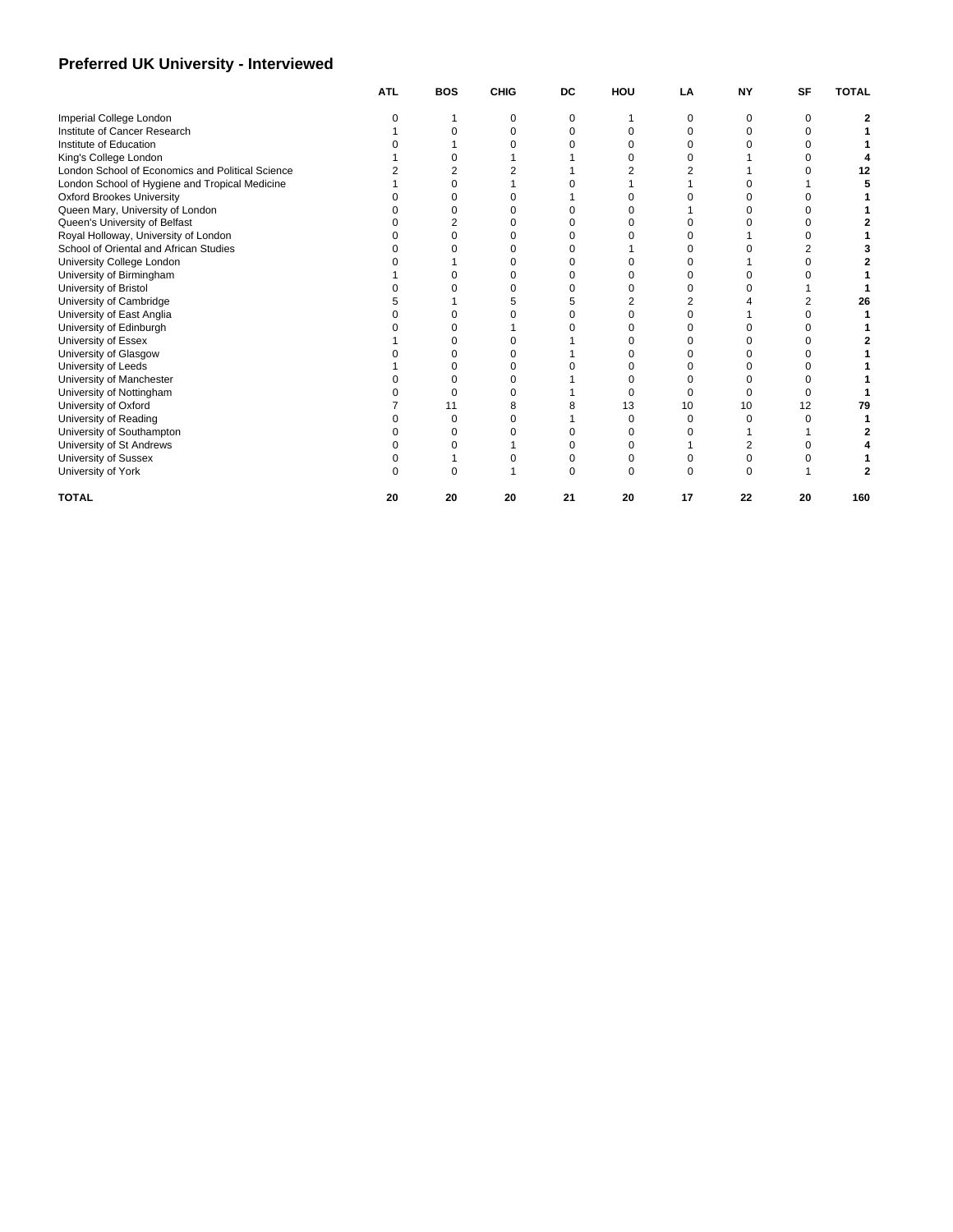#### **Total Number of Selected**

|                                          | <b>ATL</b>     | <b>BOS</b>     | <b>CHIG</b>    | DC                      | HOU           | LA             | <b>NY</b>      | SF             | <b>TOTAL</b> |
|------------------------------------------|----------------|----------------|----------------|-------------------------|---------------|----------------|----------------|----------------|--------------|
| <b>BY REGION</b>                         | 5              | 5              | 8              | 5                       | 6             | 4              | 6              | 4              | 43           |
| % of national pool                       | 11.6%          | 11.6%          | 18.6%          | 11.6%                   | 14.0%         | 9.3%           | 14.0%          | 9.3%           |              |
| <b>GENDER</b>                            |                |                |                |                         |               |                |                |                |              |
| Men                                      | 3              | 3              | 2              | 3                       | 3             | 4              | 4              | 1              | 23           |
| % of regional pool                       | 60.0%          | 60.0%          | 25.0%          | 60.0%                   | 50.0%         | 100.0%         | 66.7%          | 25.0%          |              |
| % of national pool                       | 7.0%           | 7.0%           | 4.7%           | 7.0%                    | 7.0%          | 9.3%           | 9.3%           | 2.3%           | 53.5%        |
| Women                                    | $\overline{2}$ | $\overline{2}$ | 6              | $\overline{2}$          | 3             | 0              | $\overline{2}$ | 3              | 20           |
| % of regional pool<br>% of national pool | 40.0%<br>4.7%  | 40.0%<br>4.7%  | 75.0%<br>14.0% | 40.0%<br>4.7%           | 50.0%<br>7.0% | 0.0%<br>0.0%   | 33.3%<br>4.7%  | 75.0%<br>7.0%  | 46.5%        |
|                                          |                |                |                |                         |               |                |                |                |              |
| UNIVERSITIES PRESENTING CANDIDATES       |                |                |                |                         |               |                |                |                |              |
| <b>Ivy League</b>                        | $\mathbf 1$    | 3              | 1              | 0                       | 1             | 0              | 1              | 0              | 7            |
| % of regional pool                       | 20.0%          | 60.0%          | 12.5%          | 0.0%                    | 16.7%         | 0.0%           | 16.7%          | 0.0%           |              |
| % of national pool                       | 2.3%           | 7.0%           | 2.3%           | 0.0%                    | 2.3%          | 0.0%           | 2.3%           | 0.0%           | 16.3%        |
| <b>Other Private Universities</b>        | $\overline{2}$ | 2              | 3              | 2                       | 2             | 2              | 4              | $\overline{4}$ | 21           |
| % of regional pool                       | 40.0%          | 40.0%          | 37.5%          | 40.0%                   | 33.3%         | 50.0%          | 66.7%          | 100.0%         |              |
| % of national pool                       | 4.7%           | 4.7%           | 7.0%           | 4.7%                    | 4.7%          | 4.7%           | 9.3%           | 9.3%           | 48.8%        |
| <b>State/Public Universities</b>         | $\overline{2}$ | $\mathbf 0$    | 3              | $\overline{2}$          | 1             | 1              | 0              | $\mathbf 0$    | 9            |
| % of regional pool                       | 40.0%          | 0.0%           | 37.5%          | 40.0%                   | 16.7%         | 25.0%          | 0.0%           | 0.0%           |              |
| % of national pool                       | 4.7%           | 0.0%           | 7.0%           | 4.7%                    | 2.3%          | 2.3%           | 0.0%           | 0.0%           | 20.9%        |
| <b>Service Academies</b>                 | $\mathbf 0$    | $\mathbf 0$    | $\mathbf{1}$   | $\mathbf 0$             | $\mathbf{1}$  | 1              | $\mathbf{1}$   | $\mathbf 0$    | 4            |
| % of regional pool                       | 0.0%           | 0.0%           | 12.5%          | 0.0%                    | 16.7%         | 25.0%          | 16.7%          | 0.0%           |              |
| % of national pool                       | 0.0%           | 0.0%           | 2.3%           | 0.0%                    | 2.3%          | 2.3%           | 2.3%           | 0.0%           | 9.3%         |
| <b>Employer Endorsed</b>                 | $\mathbf 0$    | 0              | $\mathbf 0$    | $\mathbf{1}$            | 1             | 0              | 0              | $\mathbf 0$    | $\mathbf{2}$ |
| % of regional pool                       | 0.0%           | 0.0%           | 0.0%           | 20.0%                   | 16.7%         | 0.0%           | 0.0%           | 0.0%           |              |
| % of national pool                       | 0.0%           | 0.0%           | 0.0%           | 2.3%                    | 2.3%          | 0.0%           | 0.0%           | 0.0%           | 4.7%         |
| PREFERRED UK UNIVERSITY                  |                |                |                |                         |               |                |                |                |              |
| <b>University of Oxford</b>              | $\overline{2}$ | 3              | 3              | $\overline{2}$          | 4             | 1              | 2              | $\overline{2}$ | 19           |
| % of regional pool                       | 40.0%          | 60.0%          | 37.5%          | 40.0%                   | 66.7%         | 25.0%          | 33.3%          | 50.0%          |              |
| % of national pool                       | 4.7%           | 7.0%           | 7.0%           | 4.7%                    | 9.3%          | 2.3%           | 4.7%           | 4.7%           | 44.2%        |
| <b>University of Cambridge</b>           | $\mathbf{1}$   | 1              | 2              | $\mathbf{1}$            | 1             | $\overline{2}$ | $\mathbf{1}$   | $\mathbf 0$    | 9            |
| % of regional pool                       | 20.0%          | 20.0%          | 25.0%          | 20.0%                   | 16.7%         | 50.0%          | 16.7%          | 0.0%           |              |
| % of national pool                       | 2.3%           | 2.3%           | 4.7%           | 2.3%                    | 2.3%          | 4.7%           | 2.3%           | 0.0%           | 20.9%        |
| <b>University of London</b>              | $\mathbf 1$    | -1             | 2              | 0                       | 1             | 1              | 2              | 2              | 10           |
| % of regional pool                       | 20.0%          | 20.0%          | 25.0%          | 0.0%                    | 16.7%         | 25.0%          | 33.3%          | 50.0%          |              |
| % of national pool                       | 2.3%           | 2.3%           | 4.7%           | 0.0%                    | 2.3%          | 2.3%           | 4.7%           | 4.7%           | 23.3%        |
| <b>Other English Universities</b>        | $\mathbf{1}$   | 0              | 1              | $\overline{\mathbf{c}}$ | 0             | $\mathbf 0$    | 0              | 0              | 4            |
| % of regional pool                       | 20.0%          | 0.0%           | 12.5%          | 40.0%                   | 0.0%          | 0.0%           | 0.0%           | 0.0%           |              |
| % of national pool                       | 2.3%           | 0.0%           | 2.3%           | 4.7%                    | 0.0%          | 0.0%           | 0.0%           | 0.0%           | 9.3%         |
| <b>Nothern Irish Universities</b>        | 0              | $\pmb{0}$      | 0              | 0                       | 0             | $\mathbf 0$    | 0              | 0              | 0            |
| % of regional pool                       | 0.0%           | 0.0%           | 0.0%           | 0.0%                    | 0.0%          | 0.0%           | 0.0%           | 0.0%           |              |
| % of national pool                       | 0.0%           | 0.0%           | 0.0%           | 0.0%                    | 0.0%          | 0.0%           | 0.0%           | 0.0%           | 0.0%         |
| <b>Scottish Universities</b>             | $\pmb{0}$      | $\mathbf 0$    | 0              | 0                       | 0             | $\mathbf 0$    | 1              | $\mathbf 0$    | 1            |
| % of regional pool                       | 0.0%           | 0.0%           | 0.0%           | 0.0%                    | 0.0%          | 0.0%           | 16.7%          | 0.0%           |              |
| % of national pool                       | 0.0%           | 0.0%           | 0.0%           | 0.0%                    | 0.0%          | 0.0%           | 2.3%           | 0.0%           | 2.3%         |
| <b>Welsh Universities</b>                | 0              | 0              | 0              | 0                       | 0             | 0              | 0              | 0              | 0            |
| % of regional pool<br>% of national pool | 0.0%<br>0.0%   | 0.0%<br>0.0%   | 0.0%<br>0.0%   | 0.0%<br>0.0%            | 0.0%<br>0.0%  | 0.0%<br>0.0%   | 0.0%<br>0.0%   | 0.0%<br>0.0%   | $0.0\%$      |
|                                          |                |                |                |                         |               |                |                |                |              |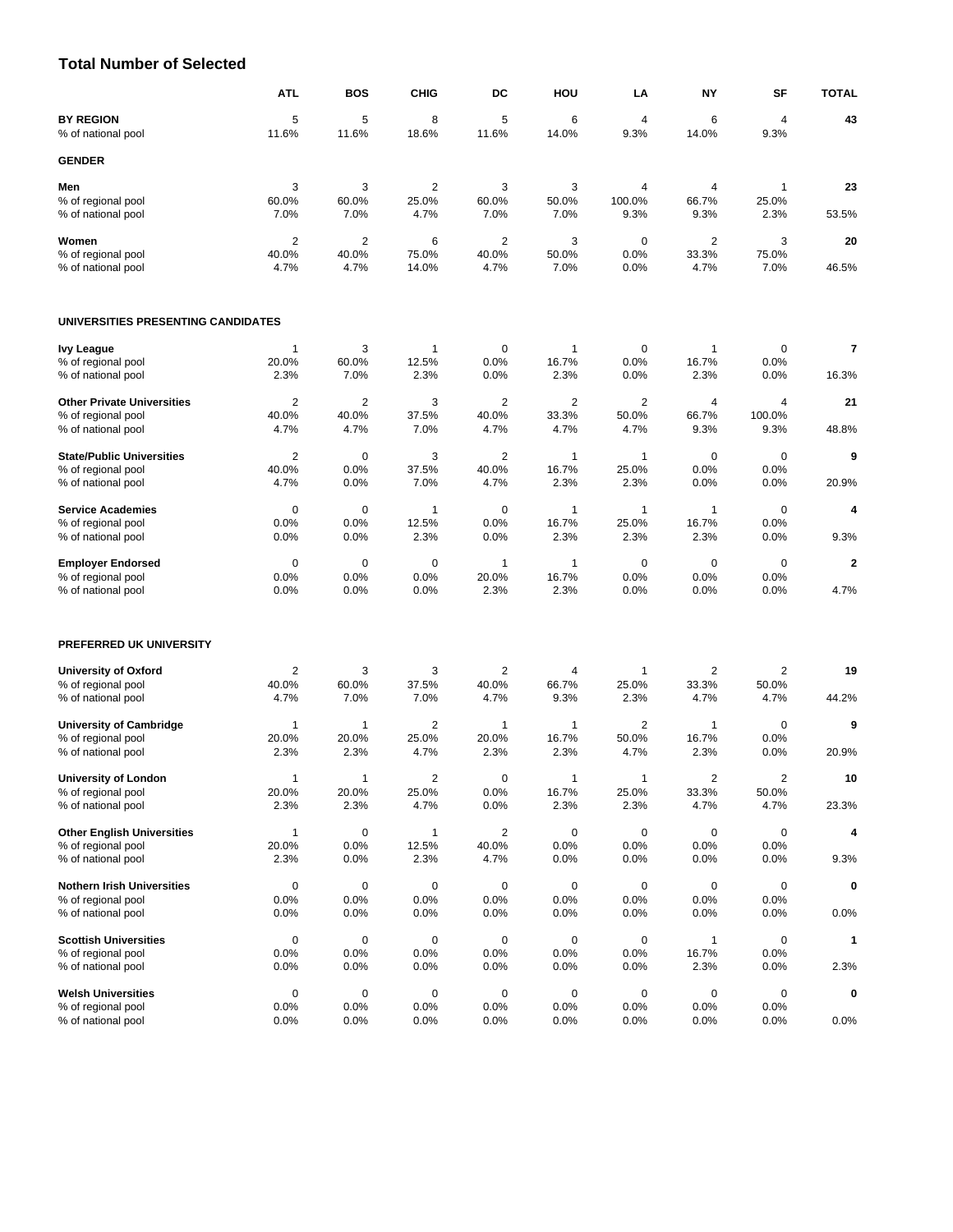# **Universities Presenting Candidates - Selected**

|                                                                        | <b>ATL</b>  | <b>BOS</b>   | <b>CHIG</b>       | <b>DC</b>        | HOU              | LA                         | <b>NY</b>    | <b>SF</b>    | <b>TOTAL</b>     |
|------------------------------------------------------------------------|-------------|--------------|-------------------|------------------|------------------|----------------------------|--------------|--------------|------------------|
|                                                                        |             |              |                   |                  |                  |                            |              |              |                  |
| <b>ARIZONA</b><br>Arizona State University                             | 0           | 0            | 0                 | 0                | $\mathsf 0$      | 1                          | 0            | 0            | 1                |
| <b>CALIFORNIA</b>                                                      |             |              |                   |                  |                  |                            |              |              |                  |
| California Institute of Technology                                     | 0           | 0            | 0                 | 0                | 0                | 1                          | 0            | 0            | 1                |
| Occidental College                                                     | 0           | 0            | $\mathbf 0$       | 0                | $\mathbf 0$      | 1                          | 0            | 0            | 1                |
| Pomona College<br><b>Stanford University</b>                           | 0<br>0      | 0<br>0       | 0<br>1            | 0<br>1           | $\mathbf 0$<br>0 | $\mathbf 0$<br>$\mathbf 0$ | 0<br>1       | 1<br>1       | 1<br>4           |
| <b>COLORADO</b>                                                        |             |              |                   |                  |                  |                            |              |              |                  |
| University of Colorado System - Boulder                                | 0           | 0            | 0                 | 0                | 1                | 0                          | 0            | 0            | 1                |
| <b>DELAWARE</b>                                                        |             |              |                   |                  |                  |                            |              |              |                  |
| University of Delaware                                                 | 0           | 0            | 0                 | 1                | 0                | 0                          | 0            | 0            | 1                |
| <b>GEORGIA</b>                                                         |             |              |                   |                  |                  |                            |              |              |                  |
| <b>Emory University</b>                                                | 1<br>1      | 0<br>0       | 0                 | 0<br>0           | 0<br>0           | 0<br>0                     | 0            | 0            | 1                |
| Georgia Institute of Technology<br>University of Georgia               | 1           | 0            | 0<br>0            | 0                | 0                | $\mathbf 0$                | 0<br>0       | 0<br>0       | 1<br>1           |
| <b>ILLINOIS</b>                                                        |             |              |                   |                  |                  |                            |              |              |                  |
| Northwestern University                                                | 0           | 0            | $\pmb{0}$         | 0                | 0                | 0                          | 0            | 1            | 1                |
| <b>INDIANA</b>                                                         |             |              |                   |                  |                  |                            |              |              |                  |
| Indiana University-Bloomington                                         | 0           | 0            | 1                 | 0                | $\mathbf 0$      | $\mathbf 0$                | 0            | 0            | 1                |
| <b>LOUISIANA</b>                                                       |             |              |                   |                  |                  |                            |              |              |                  |
| <b>Tulane University</b>                                               | $\mathbf 0$ | 0            | 0                 | 0                | 1                | 0                          | 0            | 0            | 1                |
| <b>MARYLAND</b>                                                        |             |              |                   |                  |                  |                            |              |              |                  |
| United States Naval Academy                                            | 0           | 0            | 0                 | 0                | $\mathbf 0$      | 0                          | 1            | 0            | 1                |
| <b>MASSACHUSETTS</b>                                                   |             |              |                   |                  |                  |                            |              |              |                  |
| <b>Harvard University</b>                                              | 0           | 1            | 0                 | 0                | 0                | 0                          | 0            | 0            | 1                |
| Massachusetts Institute of Technology                                  | 1           | $\mathbf{1}$ | $\mathbf 0$       | 0                | 0                | $\mathbf 0$                | 0            | $\mathbf{1}$ | 3                |
| <b>MICHIGAN</b>                                                        |             |              |                   |                  |                  |                            |              |              |                  |
| Alma College                                                           | 0<br>0      | 0            | 1<br>$\mathbf{1}$ | 0                | 0<br>$\mathbf 0$ | 0<br>$\mathbf 0$           | 0            | 0            | 1                |
| Michigan State University<br>University of Michigan System - Ann Arbor | 0           | 0<br>0       | $\mathbf{1}$      | $\mathbf 0$<br>0 | 0                | 0                          | 0<br>0       | 0<br>0       | 1<br>1           |
|                                                                        |             |              |                   |                  |                  |                            |              |              |                  |
| <b>NEW HAMPSHIRE</b><br>Dartmouth College                              | 0           | $\mathbf{1}$ | $\pmb{0}$         | $\pmb{0}$        | $\pmb{0}$        | $\pmb{0}$                  | 0            | 0            | 1                |
|                                                                        |             |              |                   |                  |                  |                            |              |              |                  |
| <b>NEW JERSEY</b><br><b>Princeton University</b>                       | $\pmb{0}$   | $\mathsf 0$  | $\mathbf{1}$      | $\mathsf 0$      | $\pmb{0}$        | $\pmb{0}$                  | $\mathbf{1}$ | $\mathbf 0$  | $\boldsymbol{2}$ |
|                                                                        |             |              |                   |                  |                  |                            |              |              |                  |
| <b>NEW YORK</b><br><b>Cornell University</b>                           | 1           | 0            | $\mathbf 0$       | 0                | 0                | $\pmb{0}$                  | 0            | 0            | 1                |
| Fordham University                                                     | 0           | $\mathsf 0$  | $\pmb{0}$         | $\pmb{0}$        | $\mathsf 0$      | $\pmb{0}$                  | $\mathbf{1}$ | 0            | $\mathbf{1}$     |
| United States Military Academy                                         | 0           | $\pmb{0}$    | $\mathbf{1}$      | $\pmb{0}$        | $\mathbf{1}$     | $\mathbf{1}$               | $\mathsf 0$  | 0            | $\mathbf{3}$     |
| <b>NORTH CAROLINA</b>                                                  |             |              |                   |                  |                  |                            |              |              |                  |
| <b>Duke University</b>                                                 | 0           | $\mathbf 0$  | $\pmb{0}$         | $\pmb{0}$        | $\mathbf{1}$     | $\mathbf 0$                | 0            | $\mathbf 0$  | 1                |
| <b>OHIO</b>                                                            |             |              |                   |                  |                  |                            |              |              |                  |
| Oberlin College                                                        | $\mathsf 0$ | 0            | 1                 | $\pmb{0}$        | $\mathbf 0$      | $\pmb{0}$                  | $\mathbf 0$  | 0            | 1                |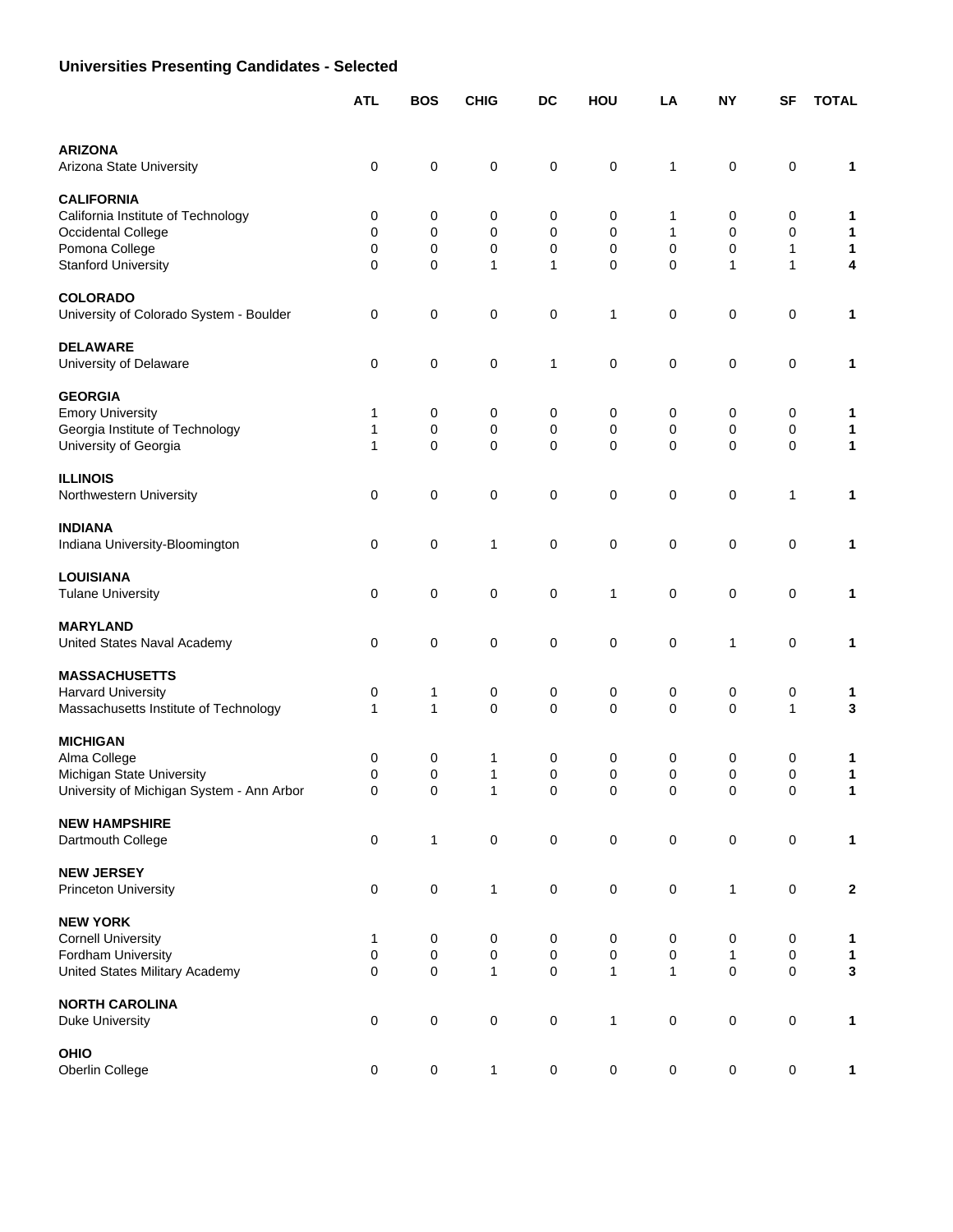| <b>ATL</b>  | <b>BOS</b>   | <b>CHIG</b> | DC           | HOU         | LA               | <b>NY</b>    | <b>SF</b>   | <b>TOTAL</b>   |
|-------------|--------------|-------------|--------------|-------------|------------------|--------------|-------------|----------------|
|             |              |             |              |             |                  |              |             |                |
| 0           | 0            | 0           | 0            | 0           | 0                |              | 0           | 1              |
| $\mathbf 0$ | $\mathbf 0$  | $\mathbf 0$ | $\mathbf{1}$ | $\mathbf 0$ | $\boldsymbol{0}$ | $\mathbf{1}$ | $\mathbf 0$ | $\mathbf{2}$   |
|             |              |             |              |             |                  |              |             |                |
| $\mathbf 0$ | $\mathbf{1}$ | $\mathbf 0$ | $\pmb{0}$    | 1           | $\mathbf 0$      | $\mathbf 0$  | $\mathbf 0$ | $\overline{2}$ |
|             |              |             |              |             |                  |              |             |                |
| $\mathbf 0$ | $\mathbf{1}$ | $\mathbf 0$ | $\mathbf 0$  | $\mathbf 0$ | $\mathbf 0$      | $\mathbf 0$  | $\mathbf 0$ | $\mathbf 1$    |
|             |              |             |              |             |                  |              |             |                |
| $\mathbf 0$ | $\mathbf 0$  | $\mathbf 0$ | $\mathbf{1}$ | $\mathbf 0$ | $\mathbf 0$      | $\mathbf 0$  | $\mathbf 0$ | $\mathbf{1}$   |
|             |              |             |              |             |                  |              |             |                |
| $\mathbf 0$ | $\mathbf 0$  | $\mathbf 0$ | $\mathbf{1}$ | 1           | 0                | $\mathbf 0$  | $\mathbf 0$ | $\overline{2}$ |
| 5           | 5            | 8           | 5            | 6           | 4                | 6            | 4           | 43             |
|             |              |             |              |             |                  |              |             |                |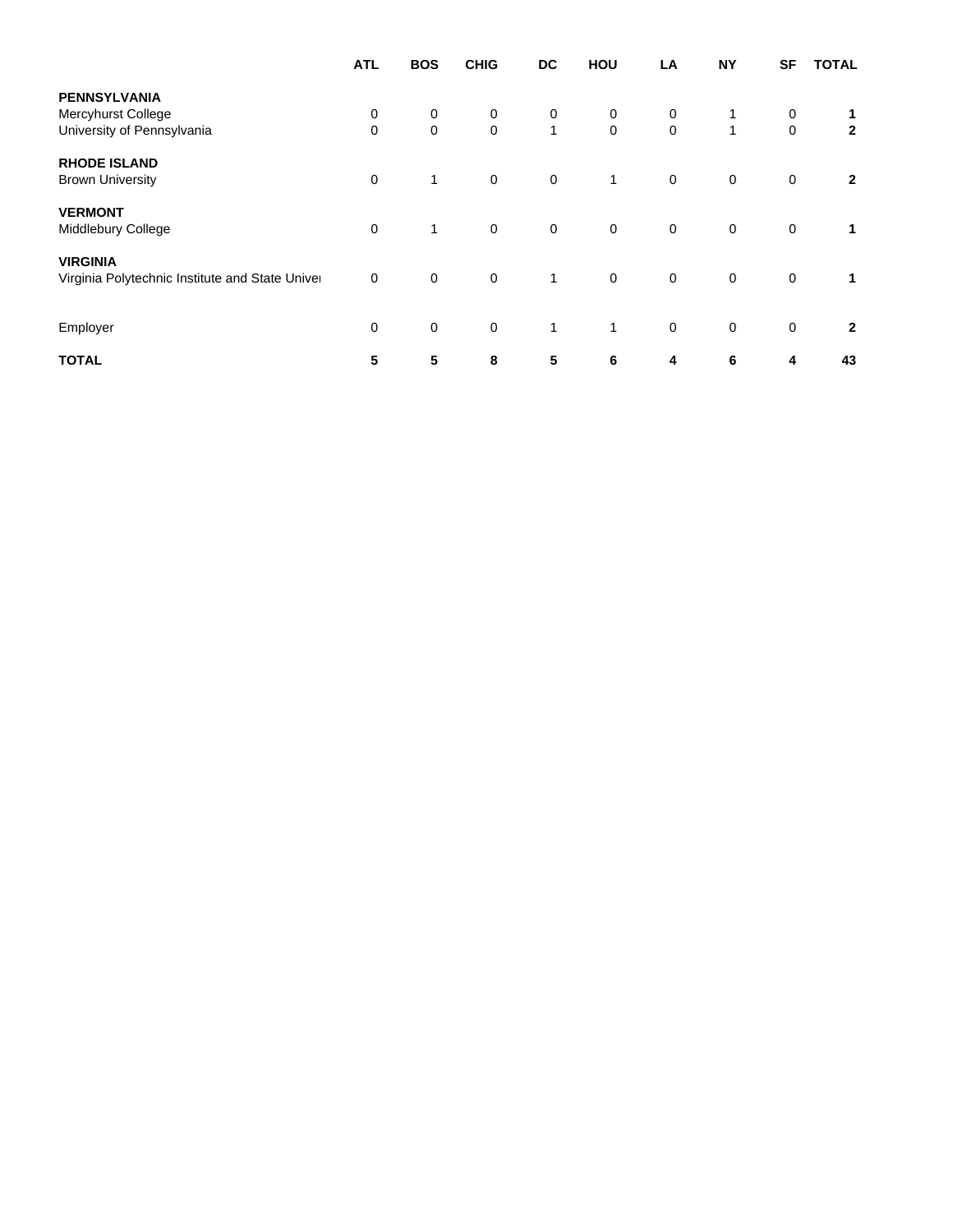## **Proposed Field of Study - Selected**

|                                                                              | <b>ATL</b>  | <b>BOS</b>  | <b>CHIG</b> | DC          | HOU          | LA             | <b>NY</b>   | SF             | <b>TOTAL</b> |
|------------------------------------------------------------------------------|-------------|-------------|-------------|-------------|--------------|----------------|-------------|----------------|--------------|
| 1900-Present                                                                 | $\mathbf 0$ | 1           | 0           | 0           | 0            | 0              | 0           | 0              |              |
| Biodiversity, Conservation & Management                                      | $\mathbf 0$ | $\mathbf 0$ | 0           | $\mathbf 0$ | $\mathbf 0$  | $\mathbf 0$    | $\mathbf 0$ | $\mathbf{1}$   |              |
| <b>Chinese Studies</b>                                                       | $\Omega$    | $\mathbf 0$ | 0           | $\mathbf 0$ | $\mathbf{1}$ | $\mathbf 0$    | $\mathbf 0$ | $\mathbf 0$    |              |
| Classics With an Interdisciplinary Focus                                     | $\Omega$    | $\Omega$    | $\Omega$    | $\Omega$    | $\Omega$     | $\Omega$       |             | $\Omega$       |              |
| <b>Clinical Medicine</b>                                                     | $\Omega$    | $\mathbf 0$ | $\mathbf 0$ | $\mathbf 0$ | 1            | $\mathbf 0$    | $\Omega$    | $\mathbf 0$    |              |
| <b>Development Studies</b>                                                   | $\Omega$    | $\Omega$    | $\mathbf 0$ | 1           | $\mathbf 0$  | $\mathbf 0$    |             | $\mathbf 0$    | 2            |
| Economic and Social History                                                  |             | $\Omega$    | $\Omega$    | $\mathbf 0$ | $\mathbf 0$  | $\mathbf 0$    | $\Omega$    | $\mathbf 0$    |              |
| Economics                                                                    | $\Omega$    |             | $\mathbf 0$ | $\mathbf 0$ | $\mathbf 0$  | $\mathbf 0$    | $\Omega$    | $\mathbf 0$    |              |
| Electronic Devices & Materials                                               |             | 0           | $\mathbf 0$ | $\mathbf 0$ | $\mathbf 0$  | $\mathbf 0$    | $\Omega$    | $\mathbf 0$    |              |
| <b>Electronic Learning</b>                                                   | $\Omega$    | $\mathbf 0$ |             | $\Omega$    | $\Omega$     | $\mathbf 0$    | $\Omega$    | $\mathbf 0$    |              |
| English: 1780-1900                                                           | $\Omega$    | 0           | 0           | 1           | 0            | $\mathbf 0$    | 0           | $\mathbf 0$    |              |
| <b>Information Security</b>                                                  | $\Omega$    | 0           | $\mathbf 0$ | 0           | $\mathbf 0$  | $\mathbf 0$    |             | $\mathbf 0$    |              |
| <b>International Relations</b>                                               | $\Omega$    |             | $\Omega$    | $\mathbf 0$ | $\mathbf 0$  | $\mathbf 0$    |             | $\overline{1}$ | 3            |
| International Relations (Department of Politics and International Relations) | $\Omega$    | $\Omega$    | $\Omega$    | $\Omega$    |              | $\Omega$       | $\Omega$    | $\Omega$       |              |
| Latin American Government and Politics                                       | $\Omega$    | $\mathbf 0$ | $\mathbf 0$ | 1           | $\mathbf 0$  | $\mathbf 0$    | $\Omega$    | $\mathbf 0$    |              |
| M.St. in Historical Research (Medieval History)                              | $\Omega$    | $\mathbf 0$ | $\mathbf 0$ | $\mathbf 0$ |              | $\mathbf 0$    | $\Omega$    | $\mathbf 0$    |              |
| Master's in Electrical Engineering                                           | $\Omega$    | $\mathbf 0$ | $\Omega$    | $\mathbf 0$ | $\mathbf 0$  | $\overline{1}$ | $\Omega$    | $\mathbf 0$    |              |
| Masters of Studies, English 1900 - Present                                   | $\Omega$    | $\mathbf 0$ |             | $\mathbf 0$ | $\mathbf 0$  | $\mathbf 0$    | 0           | $\mathbf 0$    |              |
| Materials Science and Metallurgy                                             | $\Omega$    | $\mathbf 0$ | $\mathbf 0$ | 1           | $\Omega$     | $\mathbf 0$    | $\Omega$    | $\mathbf 0$    |              |
| <b>Mathematical Biology</b>                                                  | $\Omega$    | 0           | $\mathbf 0$ | $\mathbf 0$ |              | $\mathbf 0$    | $\Omega$    | $\mathbf 0$    |              |
| <b>Maths Tripos</b>                                                          | $\Omega$    | $\Omega$    |             | $\Omega$    | $\mathbf 0$  | $\Omega$       | $\Omega$    | $\Omega$       |              |
| <b>Medical Engineering</b>                                                   |             | 0           | 0           | $\mathbf 0$ | $\mathbf 0$  | $\mathbf 0$    | 0           | $\mathbf 0$    |              |
| Meteorology                                                                  | $\Omega$    | $\mathbf 0$ | $\mathbf 0$ | 1           | $\mathbf 0$  | $\mathbf 0$    | 0           | $\mathbf 0$    |              |
| <b>Middle East Politics</b>                                                  | $\Omega$    | $\Omega$    | $\Omega$    | $\mathbf 0$ | $\Omega$     | $\mathbf 0$    | $\Omega$    | 1              |              |
| Middle East and Central Asian Security Studies                               | $\mathbf 0$ | 0           | $\mathbf 0$ | $\mathbf 0$ | $\mathbf 0$  | $\mathbf 0$    |             | $\mathbf 0$    |              |
| Migration & Diaspora Studies                                                 | $\Omega$    | $\Omega$    | $\Omega$    | $\Omega$    | $\Omega$     | $\Omega$       | $\Omega$    | $\overline{1}$ |              |
| Musicology                                                                   | $\Omega$    | 0           | 0           | $\mathbf 0$ | $\Omega$     | $\overline{1}$ | $\Omega$    | $\mathbf 0$    |              |
| Neuroscience                                                                 | $\Omega$    | $\Omega$    |             | $\Omega$    | $\Omega$     | $\mathbf 0$    | O           | $\mathbf 0$    |              |
| Oncology                                                                     | $\Omega$    | $\Omega$    | 0           | $\mathbf 0$ |              | $\mathbf 0$    | $\Omega$    | $\mathbf 0$    |              |
| Philosophy, Politics and Economics (PPE)                                     | $\Omega$    | $\mathbf 0$ | $\mathbf 0$ | $\mathbf 0$ | $\mathbf 0$  | $\mathbf 0$    |             | $\mathbf 0$    |              |
| Physics                                                                      | $\Omega$    |             | 0           | $\mathbf 0$ | $\mathbf 0$  | $\mathbf 0$    | $\Omega$    | $\mathbf 0$    |              |
| <b>Political Theory</b>                                                      | $\Omega$    | 0           | $\mathbf 0$ | 0           | $\mathbf 0$  | $\overline{1}$ | $\Omega$    | $\mathbf 0$    |              |
| Political Thought and Intellectual History                                   | $\Omega$    |             | $\Omega$    | $\Omega$    | $\Omega$     | $\Omega$       | $\Omega$    | $\Omega$       |              |
| <b>Politics</b>                                                              |             | 0           | $\Omega$    | $\mathbf 0$ | $\mathbf 0$  | $\mathbf 0$    | $\Omega$    | $\mathbf 0$    |              |
| <b>Public Financial Policy</b>                                               | $\Omega$    | $\mathbf 0$ |             | $\mathbf 0$ | $\mathbf 0$  | $\mathbf 0$    | 0           | $\mathbf 0$    |              |
| Public Health                                                                | $\Omega$    | $\mathbf 0$ |             | $\mathbf 0$ | $\mathbf 0$  | $\mathbf 0$    | $\Omega$    | $\mathbf 0$    |              |
| Public Health (Health Services Research)                                     |             | $\mathbf 0$ | $\mathbf 0$ | $\mathbf 0$ | $\mathbf 0$  | $\mathbf 0$    | $\mathbf 0$ | $\mathbf 0$    |              |
| Public Health in Developing Countries                                        | $\Omega$    | $\Omega$    | $\Omega$    | $\mathbf 0$ | $\Omega$     | $\overline{1}$ | $\Omega$    | $\Omega$       |              |
| <b>Technology Policy</b>                                                     | $\mathbf 0$ | 0           | 1           | 0           | $\mathbf 0$  | 0              | 0           | $\mathbf 0$    |              |
| Vocal Studies (Ensemble Singing)                                             | $\Omega$    | $\Omega$    |             | $\Omega$    | $\Omega$     | $\Omega$       | $\Omega$    | $\Omega$       |              |
| <b>TOTAL</b>                                                                 | 5           | 5           | 8           | 5           | 6            | 4              | 6           | 4              | 43           |